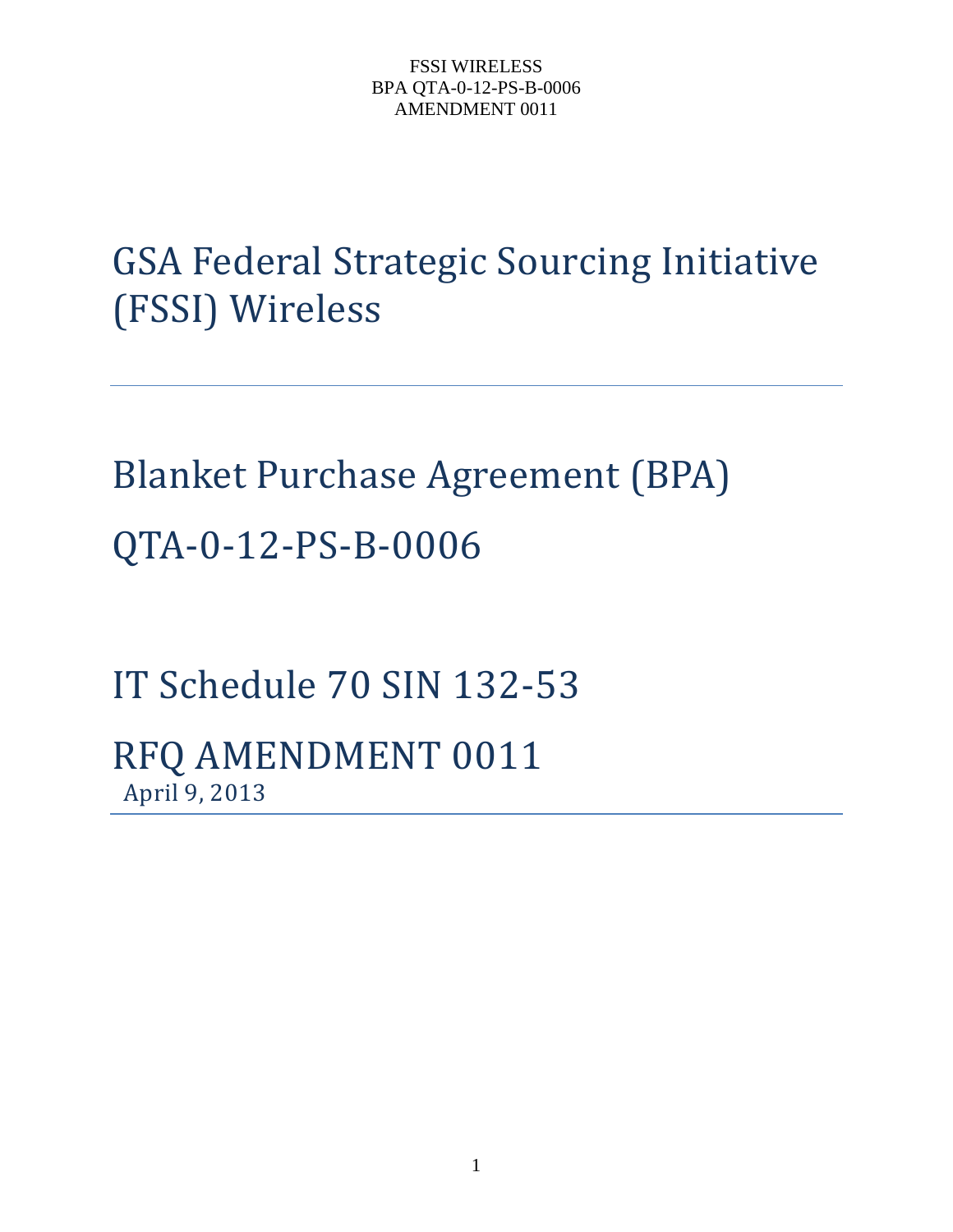| $\mathbf{1}$   |                |       |  |
|----------------|----------------|-------|--|
|                | 1.1            |       |  |
|                | 1.2            |       |  |
|                | 1.3            |       |  |
|                | 1.4            |       |  |
|                | 1.5            |       |  |
|                | 1.6            |       |  |
|                | 1.7            |       |  |
|                | 1.8            |       |  |
|                | 1.9            |       |  |
|                | 1.10           |       |  |
|                | 1.11           |       |  |
|                | 1.12           |       |  |
|                | 1.13           |       |  |
|                | 1.14           |       |  |
|                | 1.15           |       |  |
|                | 1.16           |       |  |
|                | 1.17           |       |  |
|                | 1.18           |       |  |
|                | 1.19           |       |  |
| $\overline{2}$ |                |       |  |
|                | 2.1            |       |  |
|                | 2.1.1          |       |  |
|                | 2.2            |       |  |
|                | 2.2.1          |       |  |
|                |                | 2.2.2 |  |
|                | 2.2.3<br>2.2.4 |       |  |
|                | 2.2.5          |       |  |
|                | 2.2.6          |       |  |
|                | 2.3            |       |  |
|                | 2.3.1          |       |  |
|                | 2.3.2          |       |  |
|                | 2.3.3<br>2.3.4 |       |  |
|                | 2.4            |       |  |
|                | 2.5            |       |  |
|                | 2.5.1          |       |  |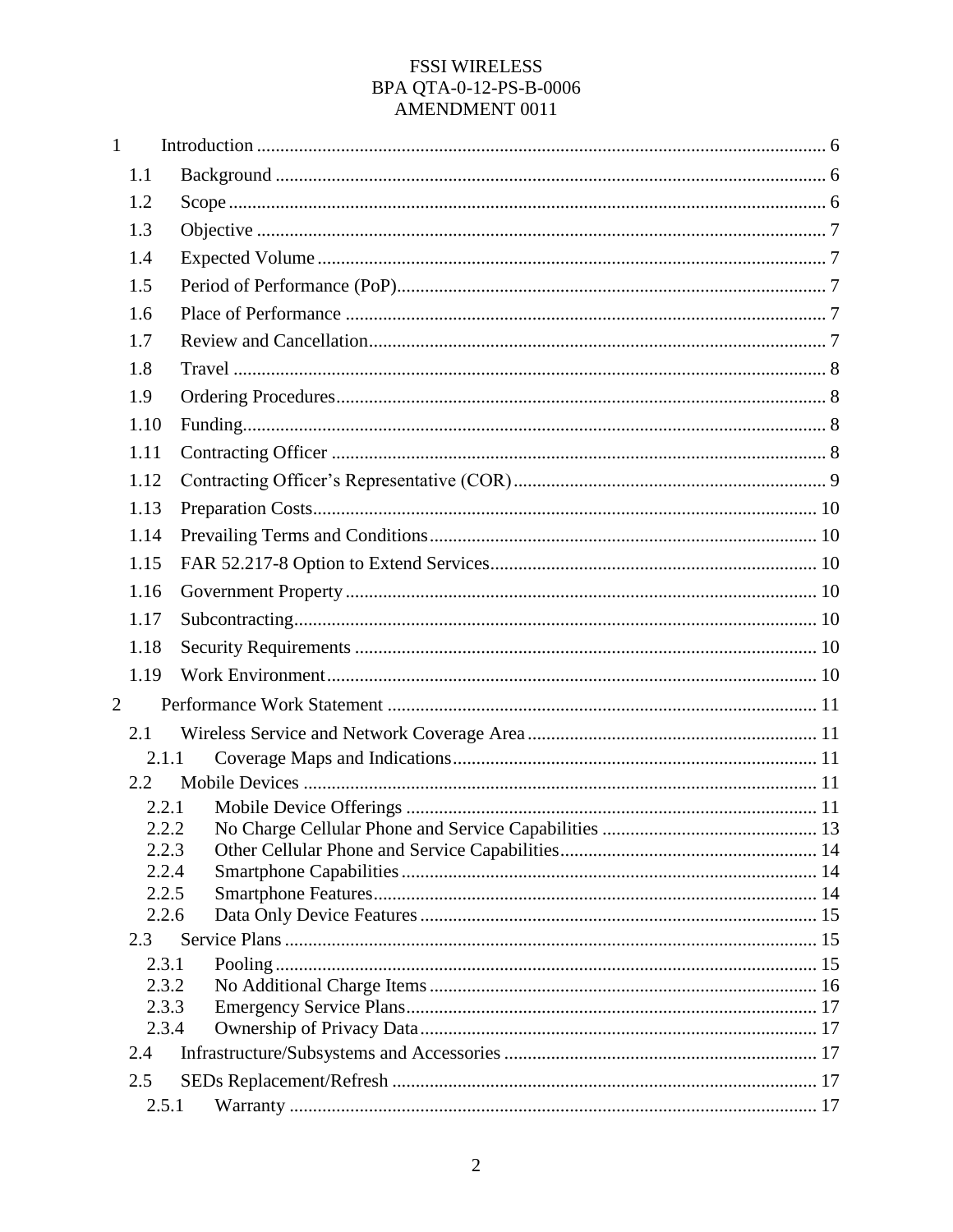| 2.5.2  |  |
|--------|--|
| 2.6    |  |
| 2.6.1  |  |
| 2.6.2  |  |
| 2.6.3  |  |
| 2.6.4  |  |
| 2.6.5  |  |
| 2.7    |  |
| 2.7.1  |  |
| 2.7.2  |  |
| 2.7.3  |  |
| 2.7.4  |  |
| 2.8    |  |
| 2.9    |  |
| 2.10   |  |
| 2.10.1 |  |
| 2.10.2 |  |
| 2.10.3 |  |
| 2.10.4 |  |
| 2.10.5 |  |
| 2.11   |  |
| 2.11.1 |  |
| 2.11.2 |  |
| 2.11.3 |  |
|        |  |
| 2.12.1 |  |
| 2.12.2 |  |
| 2.12.3 |  |
| 2.12.4 |  |
|        |  |
| 2.14   |  |
| 3      |  |
| 3.1    |  |
| 3.2    |  |
| 3.2.1  |  |
| 3.2.2  |  |
| 3.2.3  |  |
| 3.2.4  |  |
| 3.3    |  |
| 3.4    |  |
| 3.5    |  |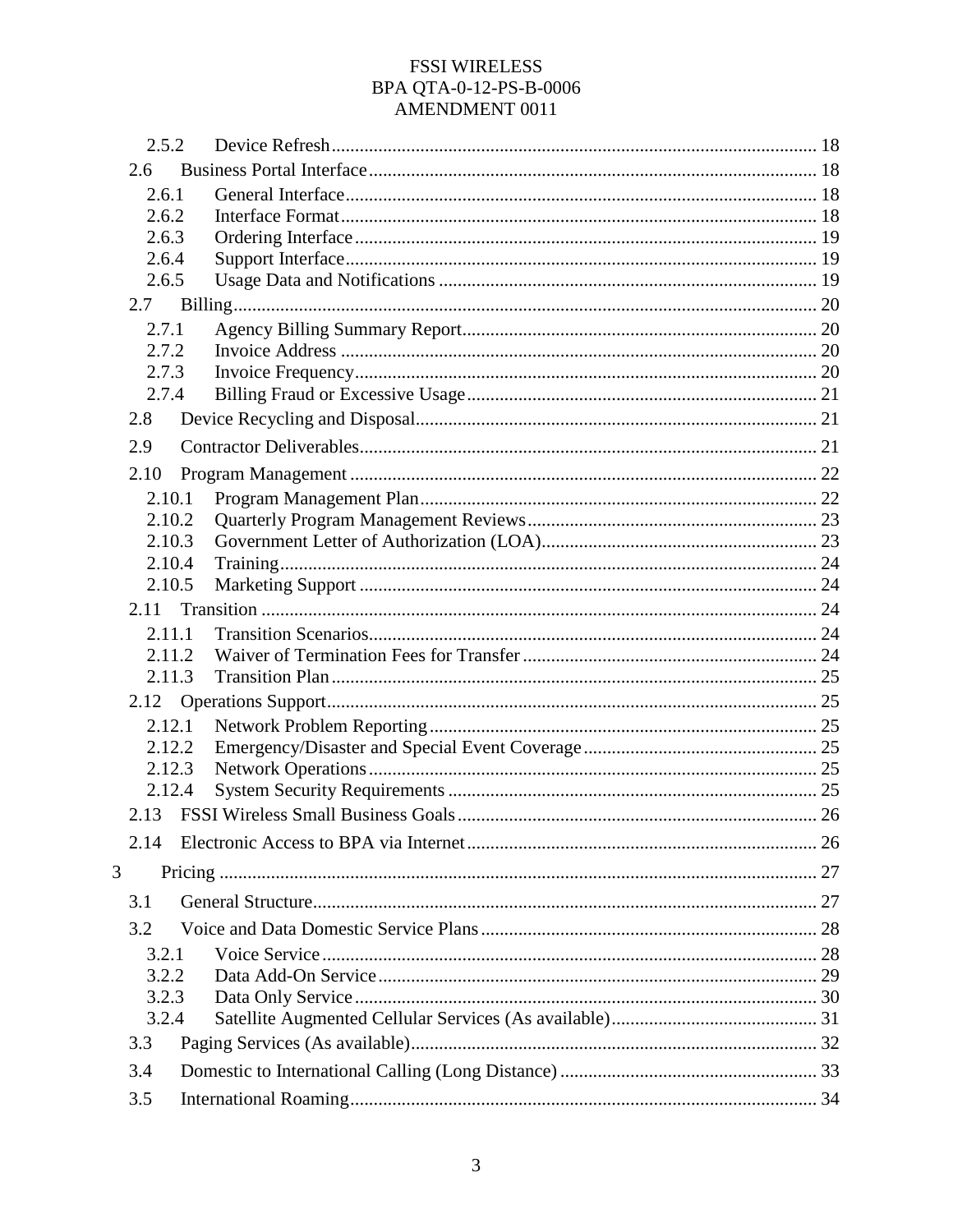|   | 3.6    | Features, Wireless Infrastructure/Subsystems, and Advanced Technologies  37 |  |
|---|--------|-----------------------------------------------------------------------------|--|
|   | 3.6.1  |                                                                             |  |
|   | 3.6.2  |                                                                             |  |
|   | 3.6.3  |                                                                             |  |
|   | 3.7    |                                                                             |  |
|   | 3.8    |                                                                             |  |
|   | 3.9    |                                                                             |  |
|   | 3.10   |                                                                             |  |
|   | 3.10.1 |                                                                             |  |
|   | 3.10.2 |                                                                             |  |
|   | 3.11   |                                                                             |  |
|   | 3.12   |                                                                             |  |
| 4 |        |                                                                             |  |
|   | 4.1    |                                                                             |  |
|   | 4.1.1  |                                                                             |  |
|   | 4.1.2  |                                                                             |  |
|   | 4.2    |                                                                             |  |
|   | 4.3    |                                                                             |  |
|   | 4.4    |                                                                             |  |
|   | 4.5    |                                                                             |  |
|   | 4.5.1  |                                                                             |  |
|   | 4.5.2  |                                                                             |  |
|   | 4.6    |                                                                             |  |
|   | 4.7    |                                                                             |  |
|   | 4.8    |                                                                             |  |
|   | 4.9    |                                                                             |  |
| 5 |        |                                                                             |  |
|   | 5.1    |                                                                             |  |
|   | 5.2    |                                                                             |  |
|   | 5.3    |                                                                             |  |
|   | 5.4    |                                                                             |  |
|   | 5.5    |                                                                             |  |
|   | 5.6    | Additional Rules Regarding Negotiations and Removal from Consideration  57  |  |
|   | 5.7    |                                                                             |  |
|   |        |                                                                             |  |
|   |        |                                                                             |  |
|   |        |                                                                             |  |
|   |        |                                                                             |  |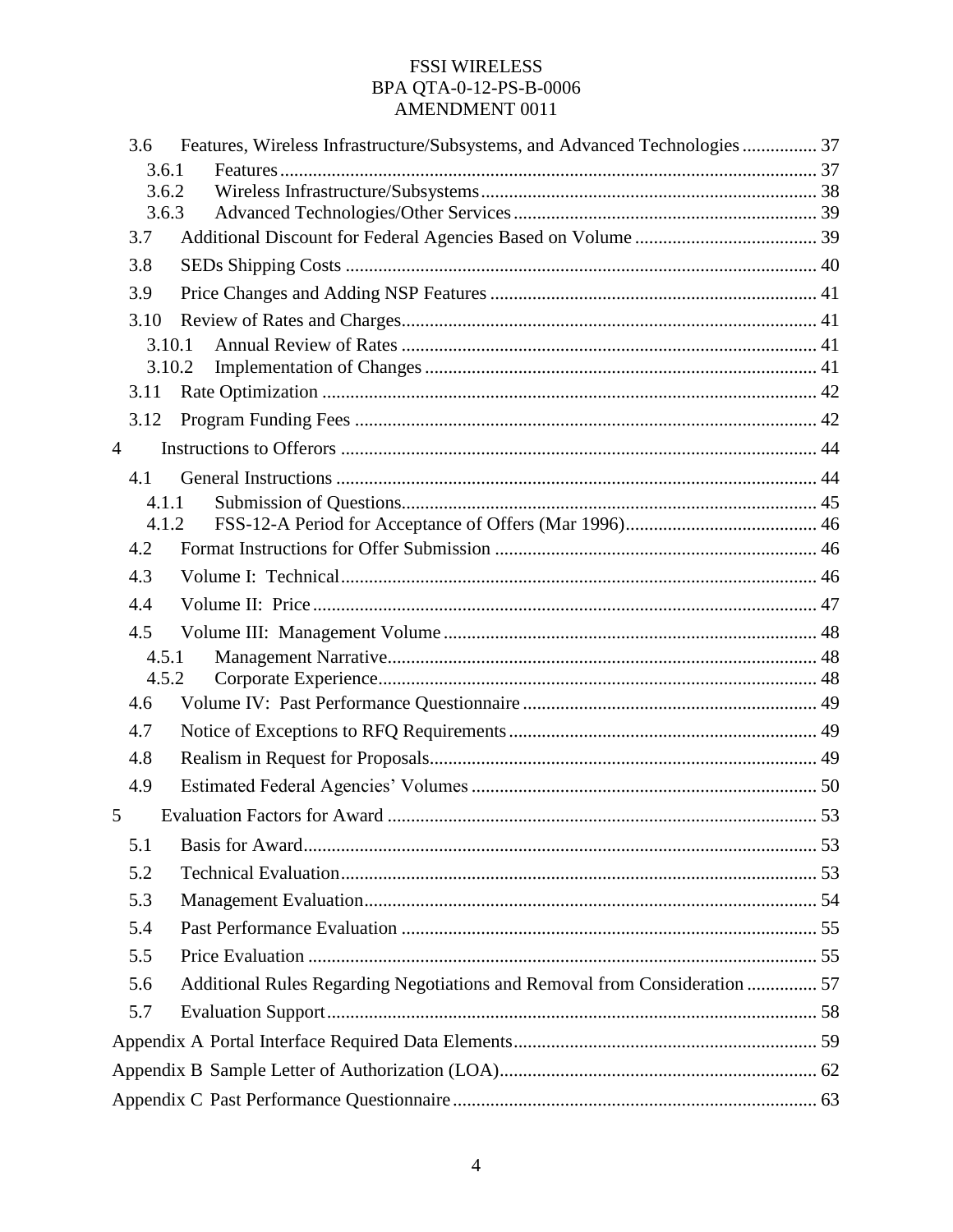|--|--|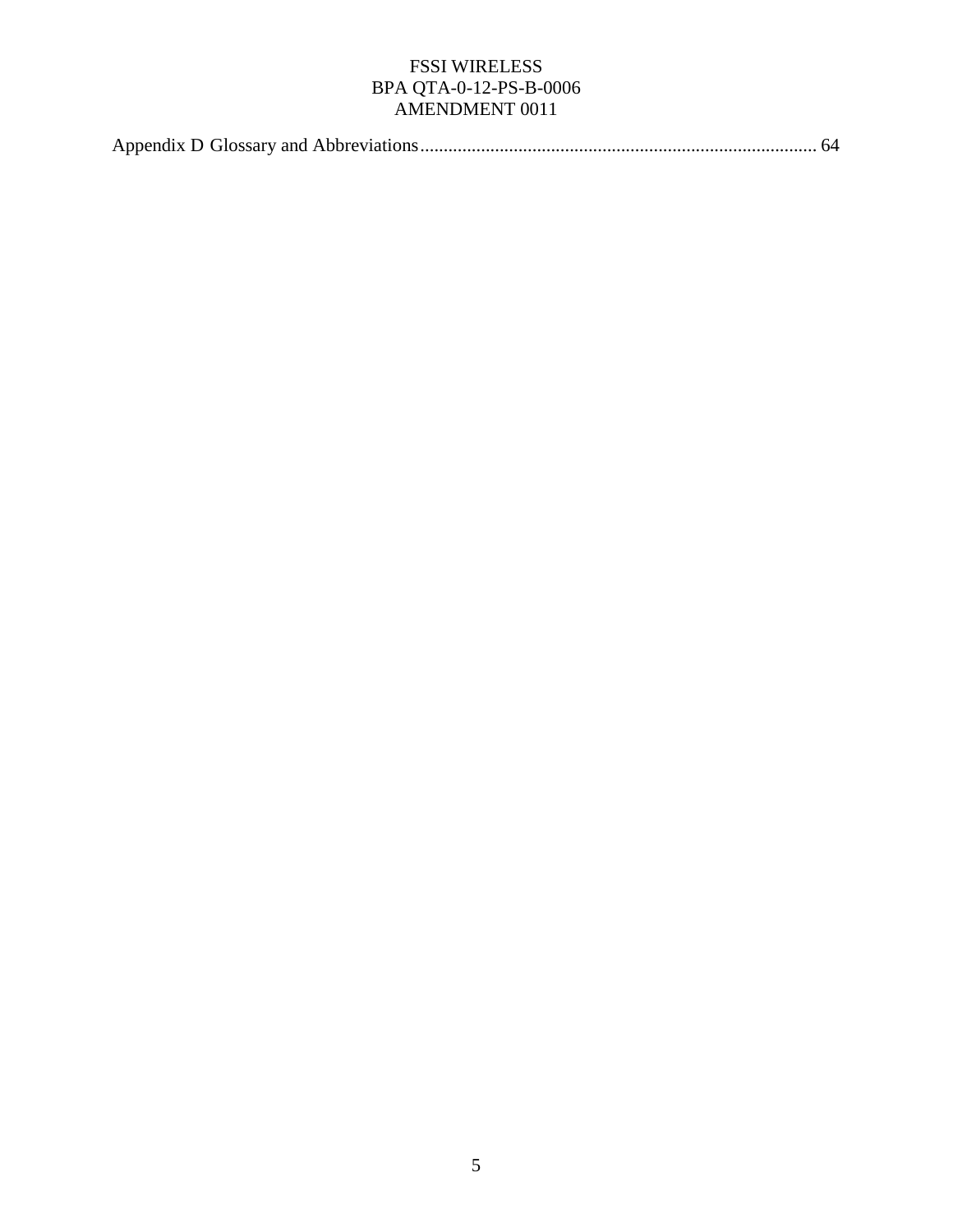# 1 Introduction

# 1.1 Background

The purpose of this acquisition is to provide a procurement vehicle for a centralized governmentwide cellular services program that will meet the majority of the federal government's wireless service needs offered by the cellular industry. To enable government agencies to better manage their wireless enterprise, this Blanket Purchase Agreement (BPA) includes interface requirements to a business portal for managing services and devices. This interface will enable improved ordering, reporting, and other management activities associated with the management of wireless services and devices.

The primary program components and benefits are:

- A. Unified Acquisition Government-wide contract vehicle that is able to leverage the volume of multiple agencies to lower cost, standardize purchasing of services, and reduce management costs.
- B. Inventory and Account Information Enable access to information and the receipt of reports and services that enable agencies to more efficiently manage their inventory and cellular spending. Increased information access will enable improved enterprise management of wireless devices and service plans.
- C. Center of Excellence Monitoring new industry developments, identification of wireless/cellular best practices, and promotion of these "best practices."

For the purposes of this document and its implementation, "Government" refers to all government entities that use or administer this contract vehicle. "Department" refers to a federal cabinet-level organization, which is using this contract vehicle, and all of its Bureaus or other organizations. "Agency" means "Department" or other administrative unit, such as the General Services Administration (GSA), which has signed a Letter of Intent (LOI) to use this contract vehicle. "Bureau" refers to a sub-Agency, Bureau level organization which is using this contract vehicle, where the sub-Agency Bureau is as defined by OMB (see http://www.whitehouse.gov/sites/default/files/omb/circulars/a11/current\_year/s79.pdf). Services may be purchased at any level. An "Ordering Entity" refers to any Agency, state, or local Government using this contract vehicle.

# 1.2 Scope

All federal government agencies are hereby authorized to place orders under this BPA. State and local Governments, as well as other entities, are also authorized to place orders under GSA Order ADM 4800.2G, dated 2/16/11 and clause 552.238-79 (May 2004), as amended.

This BPA, based upon GSA IT Schedule 70, SIN 132-53, includes wireless services and devices that enable those services as well as wireless systems and subsystems.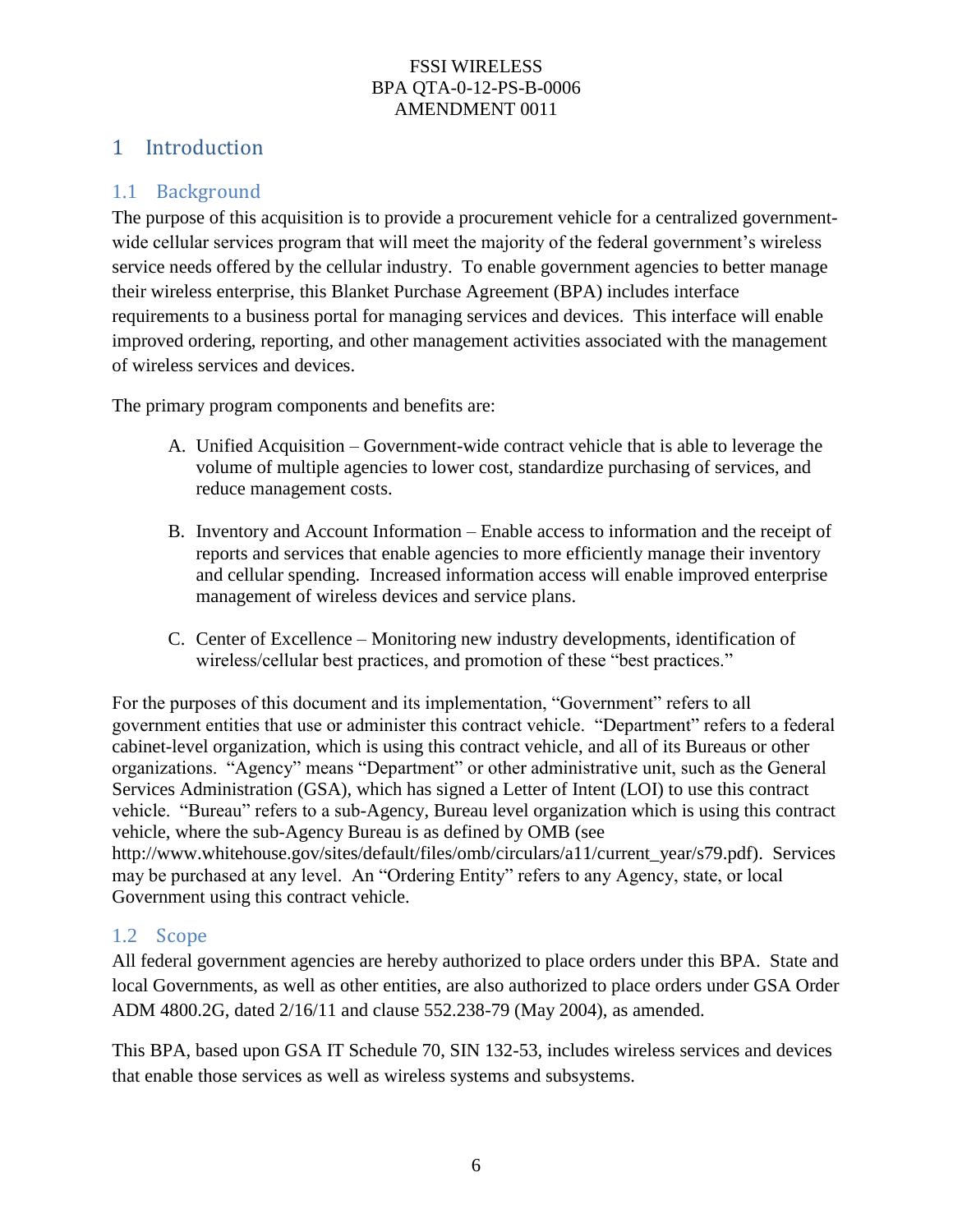### 1.3 Objective

GSA intends to award one or more BPAs in accordance with Federal Acquisition Regulation (FAR) Part 8.4. The overall objective of the established BPA(s) is to give the Government a fast and effective way to order the services and service enabling devices (SEDs) specified herein from established schedule contracts.

### 1.4 Expected Volume

Several agencies have participated as committed members of the requirements development team and expect to transition to this government-wide acquisition within 18 months of award. Initial customers are expected to include DHS, USDA, DOE, DOI, DOJ, and GSA. Other agencies are supporting this government-wide program and are anticipated to participate after the initial award(s). Section 4.9 of this RFQ provides a breakdown of the volumes per CLIN per year.

The estimated business volume for all task orders in the first 5 years is \$1,600,000,000. The program ceiling of this BPA is governed by the BPA holders' GSA IT Schedule 70 contract ceiling.

# 1.5 Period of Performance (PoP)

The period of performance of this agreement shall be for five (5) years starting at time of award. Contractors may be awarded BPAs that extend beyond the current term of their GSA Schedule contract, so long as there are option periods in their GSA IT Schedule 70 contract that if exercised, will cover the BPA's period of performance.

The term for each task order placed under the BPA shall be specified in the individual task order. Under no circumstances may a task order be placed under the BPA if the BPA has expired, or has been terminated or cancelled by the Government. No task orders may extend beyond the expiration of the BPA. Notwithstanding anything to the contrary above, a multi-year task order placed under the BPA must be consistent with FAR Subpart 17.1 and any applicable funding restrictions. Should the BPA holder's GSA IT Schedule 70 contract option period not be exercised, the GSA IT Schedule 70 Contracting Officer will notify the GSA BPA Contracting Officer.

#### 1.6 Place of Performance

The specific place of performance shall be included in each task order.

- 1.7 Review and Cancellation
- (1) In accordance with FAR 8.405-3(d), GSA shall review each BPA at least once a year to determine whether –
	- a. The GSA IT Schedule 70 Contract, upon which the BPA was established, is still in effect.
	- b. The BPA still represents the best value.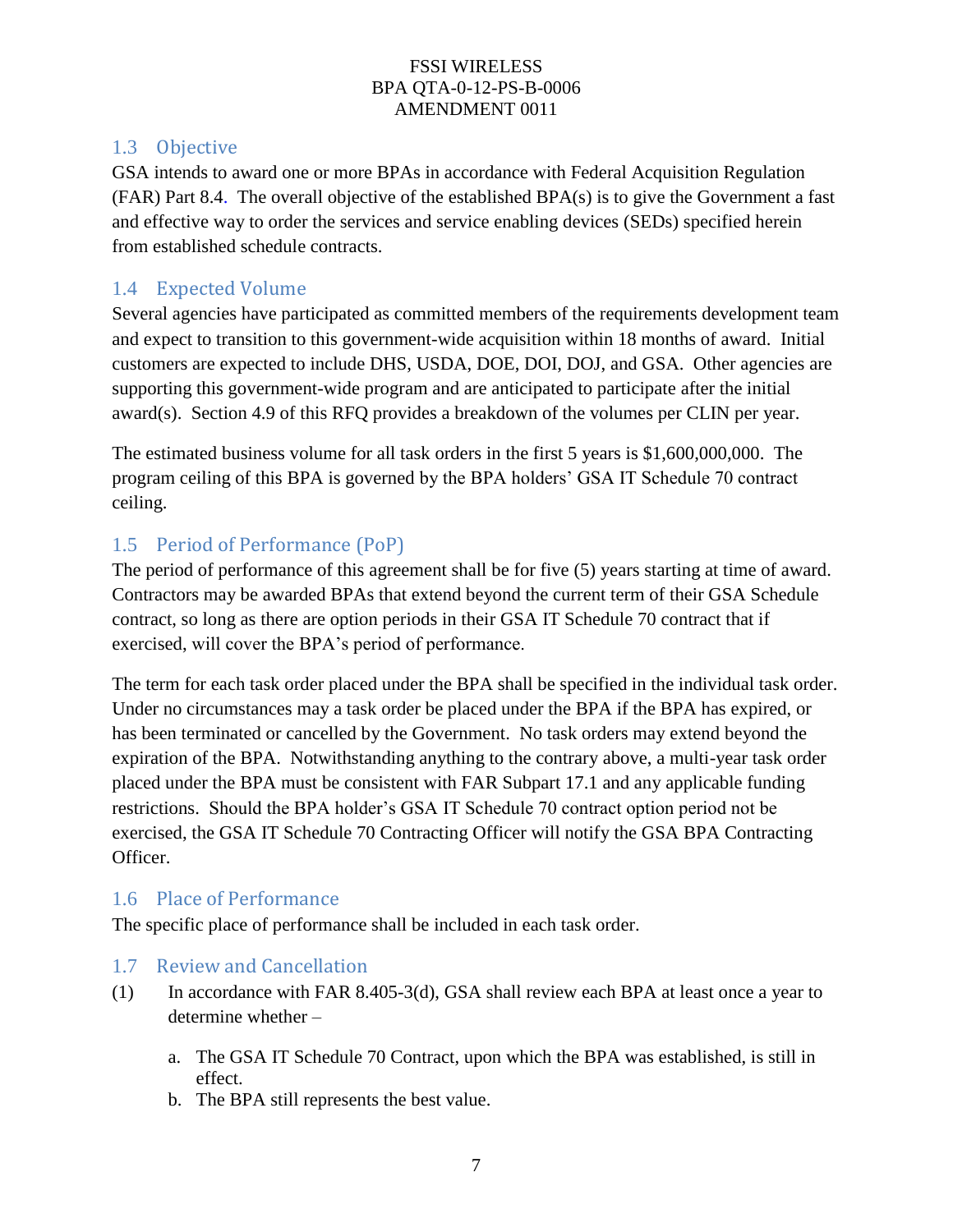- c. Estimated quantities/amounts have been exceeded and additional price reductions can be obtained.
- (2) The Ordering Entity that established the BPA shall document the results of its review.
- (3) Failure to obtain a task order award during the initial base period of the BPA may allow the Government to cancel the vendor's BPA in accordance with clause 552.238-73, Cancellation.

#### 1.8 Travel

Travel is not expected; however, if necessary, travel incurred for transportation and per diem (lodging, meals and incidental expenses) shall be billed in accordance with clause C-FSS-370 and FAR 31.205-46, Travel Costs, and the Contractor's cost accounting system. All travel must be pre-approved in writing by the appropriate Contracting Officer.

### 1.9 Ordering Procedures

Orders shall be placed in accordance with FAR 8.405-3(c) (2). Specific instructions will be detailed in the Wireless Service & Devices FSSI Ordering Guide. Task orders will be competed between the companies holding BPA awards as a result of this RFQ. GSA will post current year prices from awarded task orders to authorized federal government users of the BPAs.

### 1.10 Funding

There are no funds obligated or guaranteed as a result of this BPA. The Government is liable only to the amount of the funds obligated by each Ordering Entity's task order.

### 1.11 Contracting Officer

The GSA Contracting Officer (CO) is the only person authorized to make or approve any changes to any of the requirements of this BPA and notwithstanding any clauses contained elsewhere in this BPA, this authority remains solely with the CO. In the event the Contractor makes any changes at the direction of any other person other than the CO, the change shall be considered to have been made without authority and the Contractor performs at its own risk. All questions concerning the BPA shall be directed to the GSA CO. The Contractor shall contact the CO in writing with any questions regarding performance issues.

The CO responsible for administration of this BPA is:

Patricia A. Stang U.S. General Services Administration Federal Acquisition Service 10304 Eaton Place Fairfax, VA 22030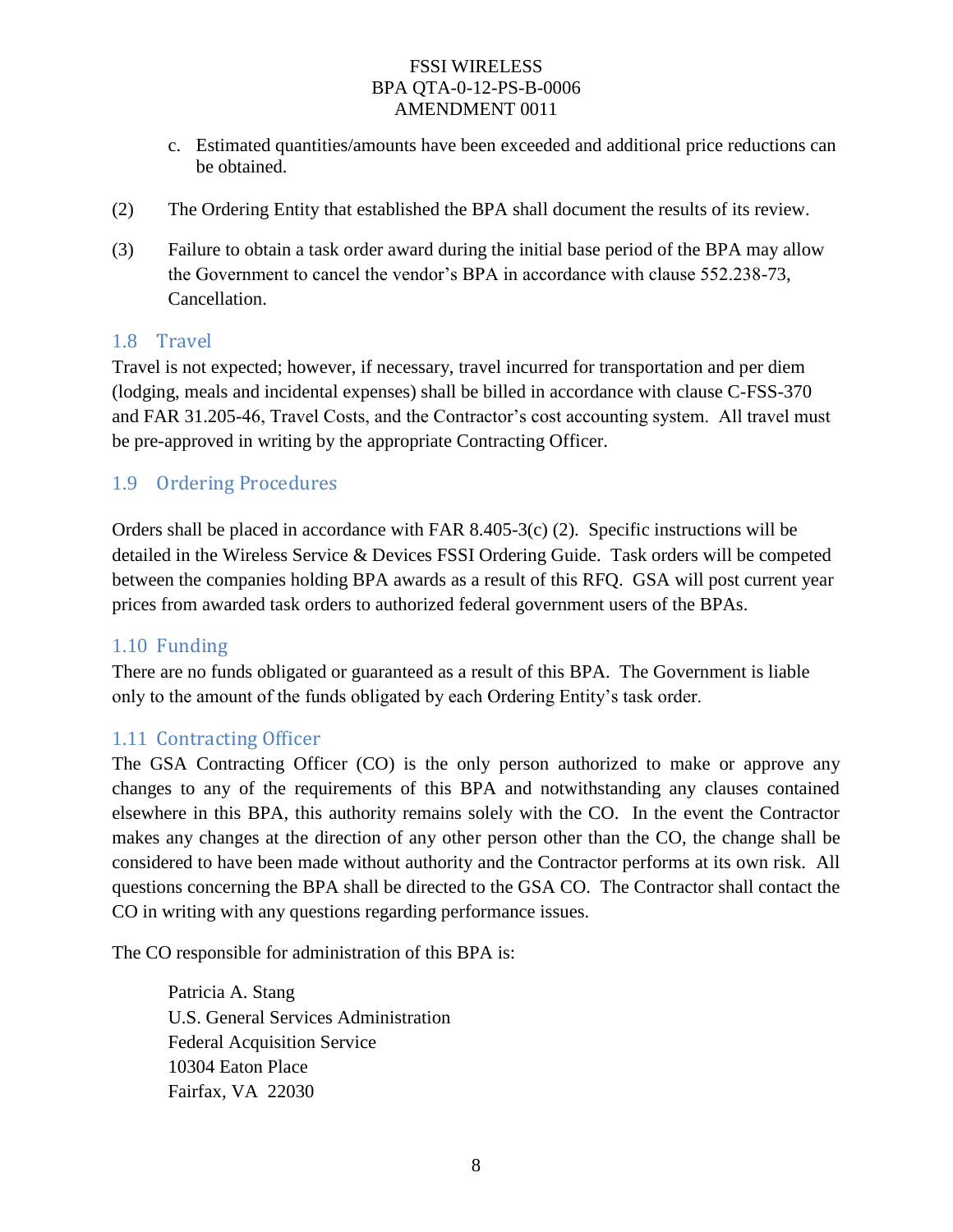Telephone: 703-306-6404 Email: Patricia.Stang@gsa.gov

# 1.12 Contracting Officer's Representative (COR)

The COR is the individual within a program management function who has overall technical responsibility for efforts. The COR supports the COs during administration of the BPA or task order by:

- 1. Making final decisions regarding the acceptance/rejection of deliverables
- 2. Providing technical clarification relative to overall workload matters
- 3. Providing advice and guidance to the vendor in the preparation of deliverables and services
- 4. Providing acceptance of deliverable products to assure compliance with requirements

The COR does NOT have the authority to and may NOT issue any technical direction which:

- 1. Constitutes an assignment of work outside the general scope of work
- 2. Constitutes a change as defined in the "Changes" clause
- 3. In any way causes an increase or decrease in cost or the time required for performance
- 4. Changes any of the terms, conditions, or other requirements
- 5. Suspends or terminates any portion of efforts

The COR will:

- 1. Monitor Contractor's technical progress, including surveillance and assessment of performance, and recommend to the CO, any changes in requirements
- 2. Assist Contractors in the resolution of technical problems encountered during performance
- 3. Perform inspections and acceptance or recommendations for rejection of deliverables and identify deficiencies, if any. This does not replace any other quality assurance inspection requirements.

If in the opinion of the Contractor, any instruction or direction issued by a COR is outside of their specific authority, the Contractor shall not proceed but shall notify the CO. The COR responsible for this BPA is:

David Peters U.S. General Services Administration Federal Acquisition Service 10304 Eaton Place Fairfax, VA 22030 Telephone: 703-306-6403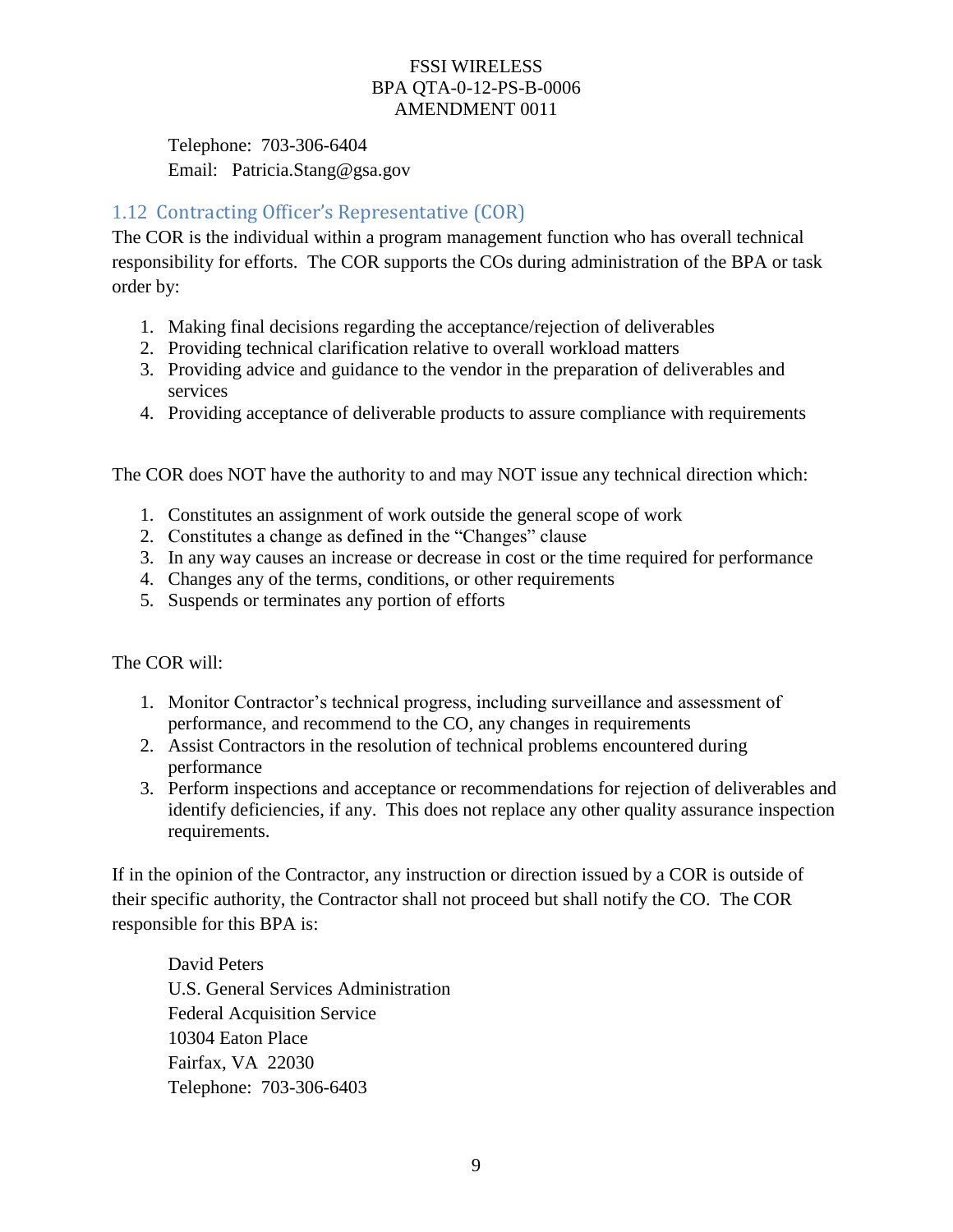Email: David.Peters@gsa.gov

### 1.13 Preparation Costs

The Government will not be responsible for any Quotation preparation costs.

### 1.14 Prevailing Terms and Conditions

This BPA will be subject to the terms and conditions of the GSA IT Schedule 70 contract. In the event of a conflict between the provisions of the BPA and the GSA IT Schedule 70 contract, the provisions of the GSA IT Schedule 70 contract will take precedence.

### 1.15 FAR 52.217-8 Option to Extend Services

#### Option to Extend Services (Nov 1999)

The Government may require continued performance of any services within the limits and at the rates specified in the BPA. These rates may be adjusted only as a result of revisions to prevailing labor rates provided by the Secretary of Labor. The option provision may be exercised more than once, but the total extension of performance hereunder shall not exceed 6 months. The Contracting Officer may exercise the option by written notice to the Contractor within 60 days.

### 1.16 Government Property

Upon receipt, all Quotations become government property and shall not be returned.

### 1.17 Subcontracting

The GSA IT Schedule 70 Contractor, and not its subcontractors, has privity of contract with GSA. The GSA IT Schedule 70 Contractor is responsible for its subcontracting activities and can delegate responsibility for performance. GSA IT Schedule 70 Contractors are limited to the supplies and services awarded under its own and its teaming partner's, if applicable, GSA IT Schedule 70 contract.

If a GSA IT Schedule 70 Contractor plans to utilize a subcontractor to perform the services, clearly describe in the technical submission the subcontractor's experience and technical capabilities that enable the subcontractor to provide the types of services proposed.

### 1.18 Security Requirements

Security requirements shall be specified at the task order level by the Ordering Entity.

### 1.19 Work Environment

Contractors are advised that the work environment will include contact with government personnel as well as personnel from other Contractors. It is expected that individuals will work in a collaborative and cooperative manner, functioning as an integrated project team.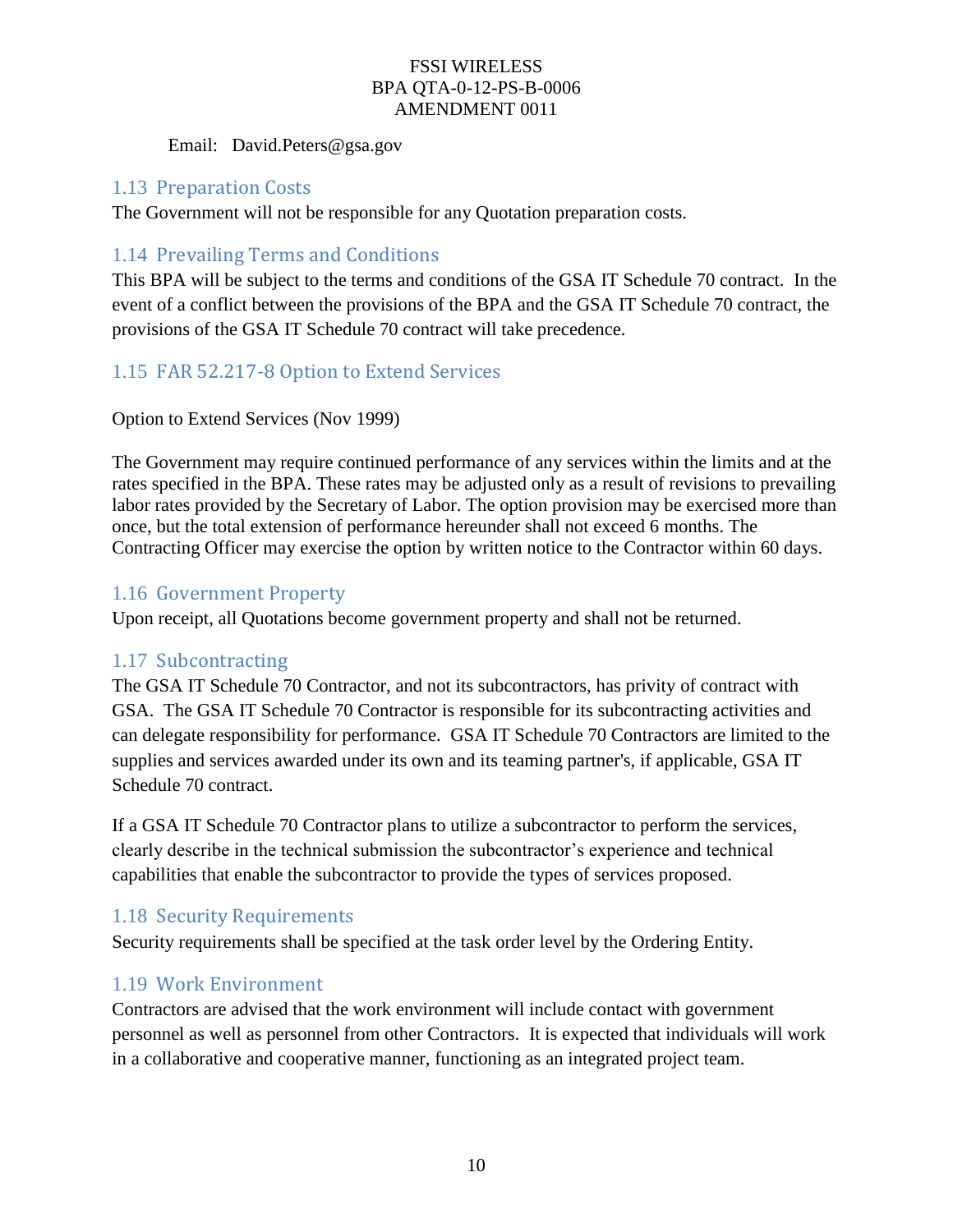# **2 Performance Work Statement**

All capabilities shall be offered unless specified "as available" in which case the capability must be offered only if the Contractor offers it commercially. The Contractor shall not propose additional service plans beyond those specified in Tables 3-1 (Voice Service Plans), 3-2 (Data Add-On Service Plans), and 3-3 (Data Only Service Plans).

# 2.1 Wireless Service and Network Coverage Area

The Contractor shall provide domestic wireless voice and data service to areas that are populated by more than 90% of the United States population. Domestic is defined as the contiguous United States, Alaska, Hawaii, Puerto Rico, and the US Virgin Islands. The Contractor shall also provide international coverage areas as commercially available; as a minimum, it shall include Canada, China, France, Germany, Netherlands, Israel, Japan, Mexico, and the United Kingdom. For both domestic and international coverage, the Contractor shall specify geographies covered and type of services available (voice, data and technology (LTE, etc)).

# 2.1.1 Coverage Maps and Indications

Current coverage maps as described below shall be provided electronically in the Contractor's commercially available format either through the Business Portal Interface (defined in 2.6) or on a website.

- 1. Domestic coverage maps shall be updated or validated at least monthly.
- 2. At least three levels of domestic coverage shall be provided. These levels shall be defined by the Contractor.
- 3. Domestic coverage maps shall include type of technology used.
- 4. Coverage maps for international markets (outside the domestic U.S.) shall be provided to a commercially reasonable extent.

### 2.2 **Mobile Devices**

Contractors shall provide devices to enable services, hereafter called "service enabling devices" or SEDS. The technical requirements for SEDs are outlined in the sections below. The Contractor shall include SEDs for zero dollars bundled with the price of the service.

Features are not part of the base service. Features are additional capabilities that are offered beyond the voice or data services.

All SEDs shall be new except where this BPA specifically states otherwise.

### 2.2.1 Mobile Device Offerings

At a minimum, the Contractor's offerings of SEDs shall include the following except for metered plans: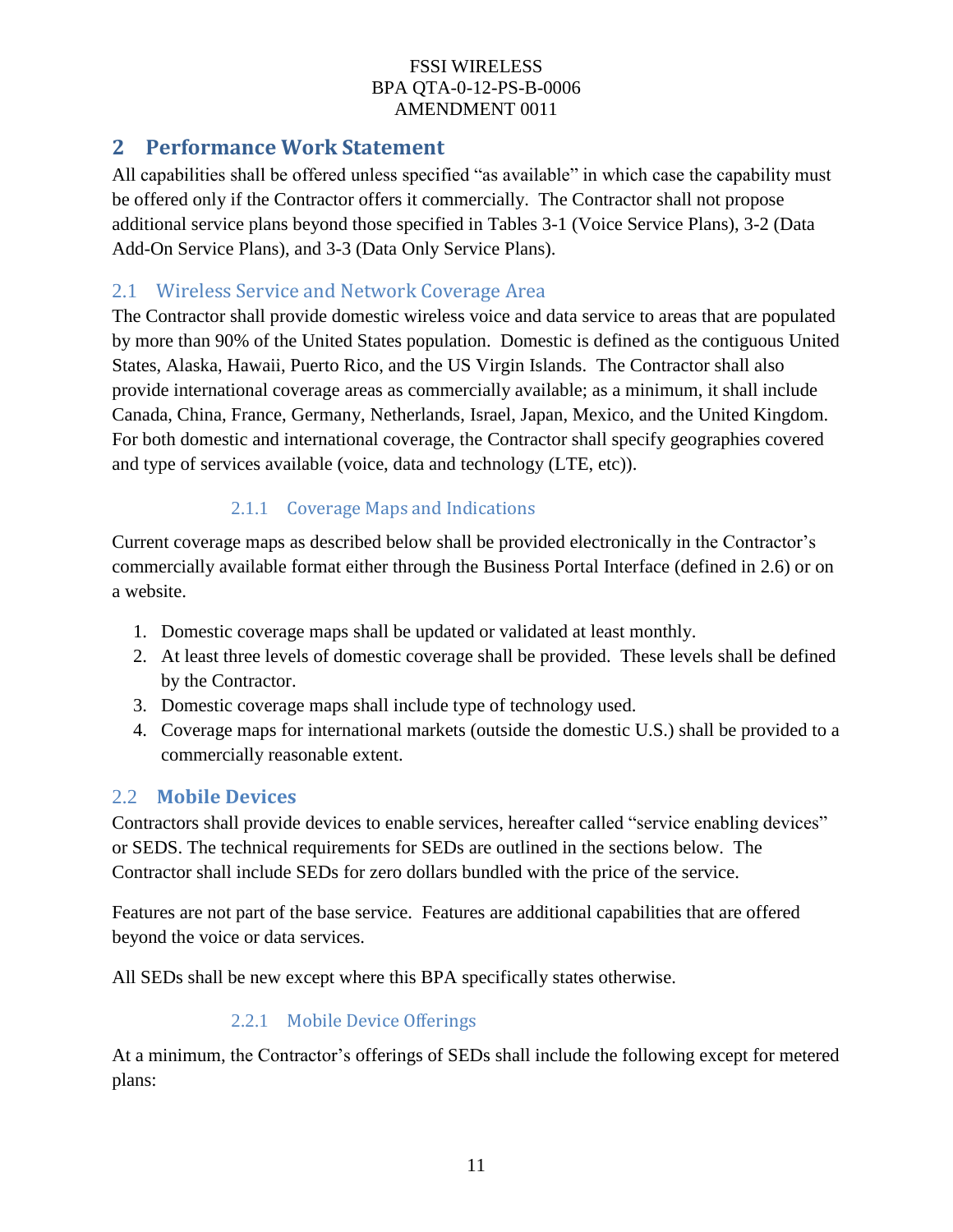- 1. At least two cellular phones, one of which does not have a camera, for voice only plans
- 2. At least two smartphones with tethering and global capabilities for data add-on plans.

The Contractor shall offer the following SEDs as available:

- 1. At least one cellular phone for voice only metered plans and one smartphone for data add-on metered plans.
- 2. At least one Wireless broadband SED (e.g., AirCards, mobile Wi-Fi hotspots, MiFi)
- 3. Phones with satellite and cellular coverage. The phone's form factor and features should be similar to a cellular phone's form factor and features
- 4. Nationwide alphanumeric pagers. For security reasons, these SEDs shall not have any transmission functionality
- 5. Nationwide numeric pagers. For security reasons, these SEDs shall not have any transmission functionality

The Contractor shall make available to Ordering Entities a current list of offered SEDs from which the Ordering Entity may select when ordering. The Contractor shall include the following statement with the list of offered SEDs:

### GSA Comment Regarding Service Enabling Devices.

The GSA schedule contractor has modified the contract to include zero dollar (no-cost) service enabling devices (including, but not limited to cellular phones), bundling the devices with service. The service enabling devices are offered on an as-available basis and may or may not be domestic end product or end product of a designated country. The devices are not available through this contract apart from ordering cellular service.

Cellular service is one of several services excluded from the World Trade Organization Government Procurement Agreement and the other Free Trade Agreement executed by the United States Government. *See* FAR 25.401 (b). The wireless service offered under this contract has been determined by the GSA Schedule Contracting Officer to be domestic in origin. *See* FAR 25.402 (a)(2).

As cellular service is excluded from TAA coverage, GSA has used the group offer analysis provided by FAR 25.503  $(c)(1)$  to determine that the value of the domestic end product exceeds 50 percent of the total proposed price of the group; therefore, the bundled cellular service and service enabling device group offer is evaluated as domestic.

The Government will have the option of cancelling all orders where SEDs are on backorder at time of order placement or subsequent notification without financial penalty. SEDs shall be shipped with non-cellular and non-paging connections disabled.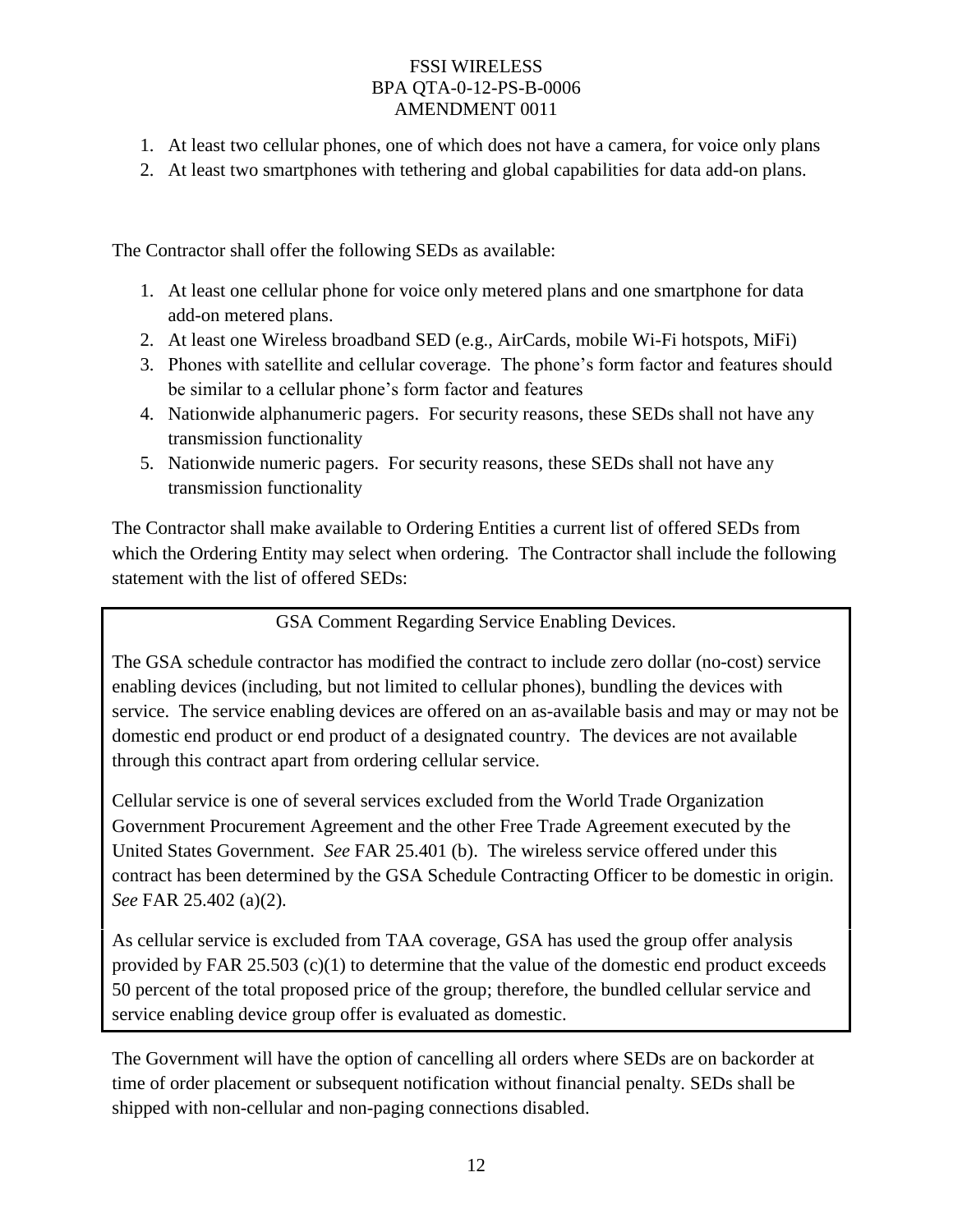### 2.2.2 No Charge Cellular Phone and Service Capabilities

At a minimum, the Contractor shall provide the following cellular phone and service capabilities at no additional charge to the Government:

- 1. Mute functionality
- 2. Vibrate alert for phone calls
- 3. Ring alert for phone calls
- 4. International Roaming ─ Activate international roaming only upon Ordering Entity's request (as available)
- 5. International Long Distance Toll Restrictions The Government shall be able to disable international long distance calling that will result in additional tolls
- 6. International Roaming Indication ─ All SEDs shall indicate if roaming to another country where additional service fees will be applied
- 7. AC Charger
- 8. Headset (as available)
- 9. Holster (as available)
- 10. Car Charger (as available)
- 11. Spare or extra battery (as available)
- 12. Case (as available)
- 13. Voice Mail
- 14. Caller ID
- 15. Call blocking
- 16. Busy or No Answer Condition
- 17. Unlimited Short Messaging Services (SMS) (i.e., text messaging)
- 18. 900, 976, and similar pay per call/minute services shall be blocked
- 19. Speaker phone (as available)
- 20. Wireless hands-free capability with FIPS 140-2 and NIST 800-121 compliant encryption (as available)
- 21. WLAN Calling capability (as available)
- 22. Remote suspend/resume (as available)
- 23. Remote kill (as available)
- 24. Remote wipe (as available)
- 25. Call waiting (as available)
- 26. No answer transfer (as available)
- 27. Voice activated dialing (as available)
- 28. Call Forwarding (as available)
- 29. PIX messaging (delivery of pictures via text messaging) and multimedia messaging services (as available)
- 30. Three way calling (as available)
- 31. Camera (pictures and video) (as available)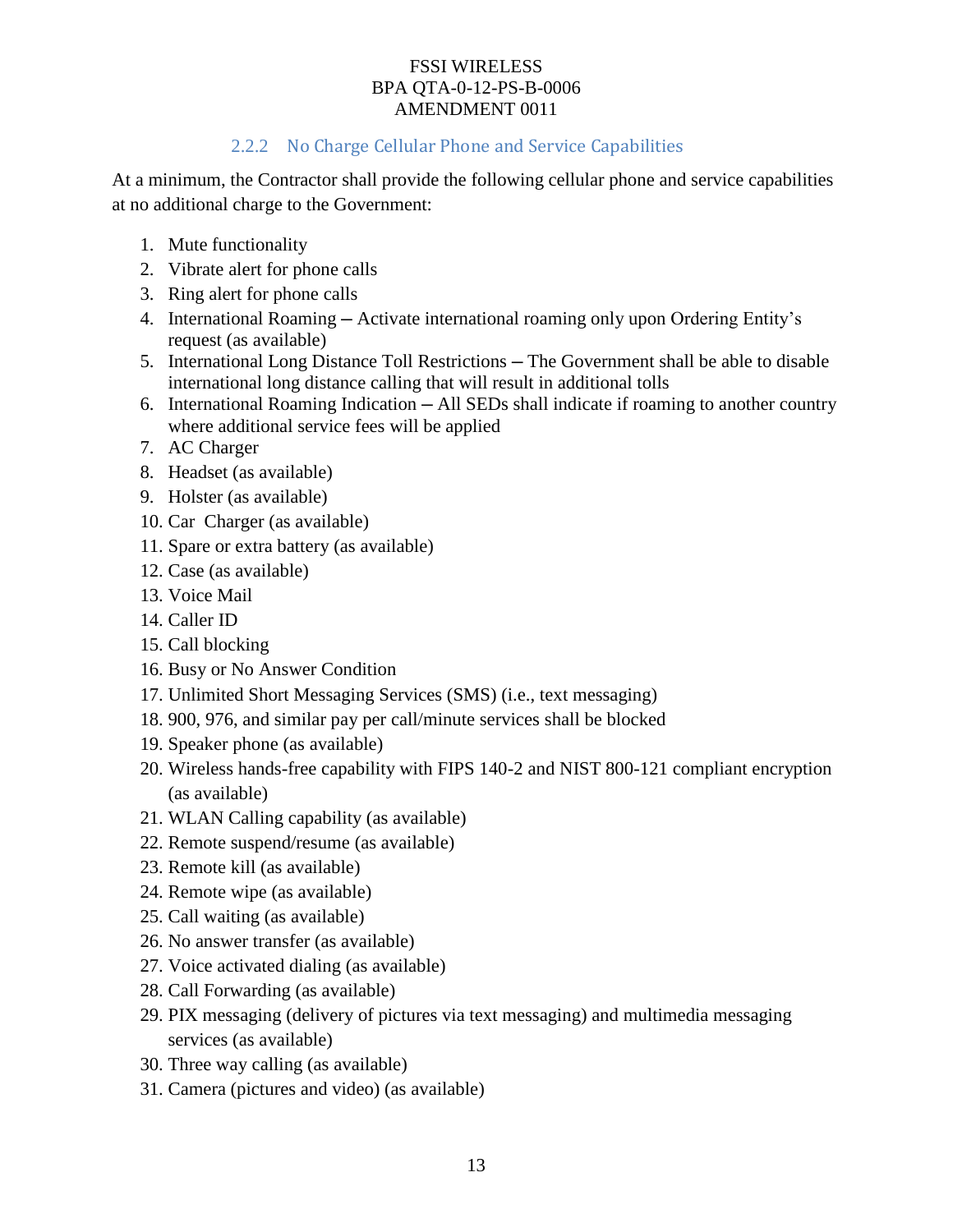- 32. Voice recording (as available)
- 33. Queue Loading Firmware updates via Over the Air (OTA), i.e. security patches and other application/system updates (as available)
- 34. Secure voice communications, including one or more models with FIPS compliant encryption (as available)
- 35. Smartphone PIN-to-PIN messaging (as available)

Contractor shall not bill for MP3 or ringtone downloads. Contractor may block these requests via its network.

### 2.2.3 Other Cellular Phone and Service Capabilities

Cellular phone features shall include the following:

- 1. Push to Talk (PTT) (as available)
- 2. Wireless Priority Service (WPS)
- 3. Directory Assistance
- 4. Multimedia broadcast (e.g., broadcast TV) (as available)

### 2.2.4 Smartphone Capabilities

Smartphone capabilities shall include the following:

- 1. All mandatory cellular phone and service capabilities
- 2. Email
- 3. Web browser
- 4. Personal Information Management (PIM), including contact and calendar information and documents/notes
- 5. Ability to sync with leading email, contact/address, and calendar platforms
- 6. Vibrate alert to emails and text messages
- 7. Ring alert to emails and text messages
- 8. Ability to transfer photos/pictures directly to computer
- 9. Remote kill (as available)
- 10. Remote wipe (as available)
- 11. Ability to disable audio, video, and all recording functionality (as available)
- 12. Transmit and receive data (e.g., surf the Internet) while conducting a voice session (as available)

#### 2.2.5 Smartphone Features

Smartphone features shall include the following, as available: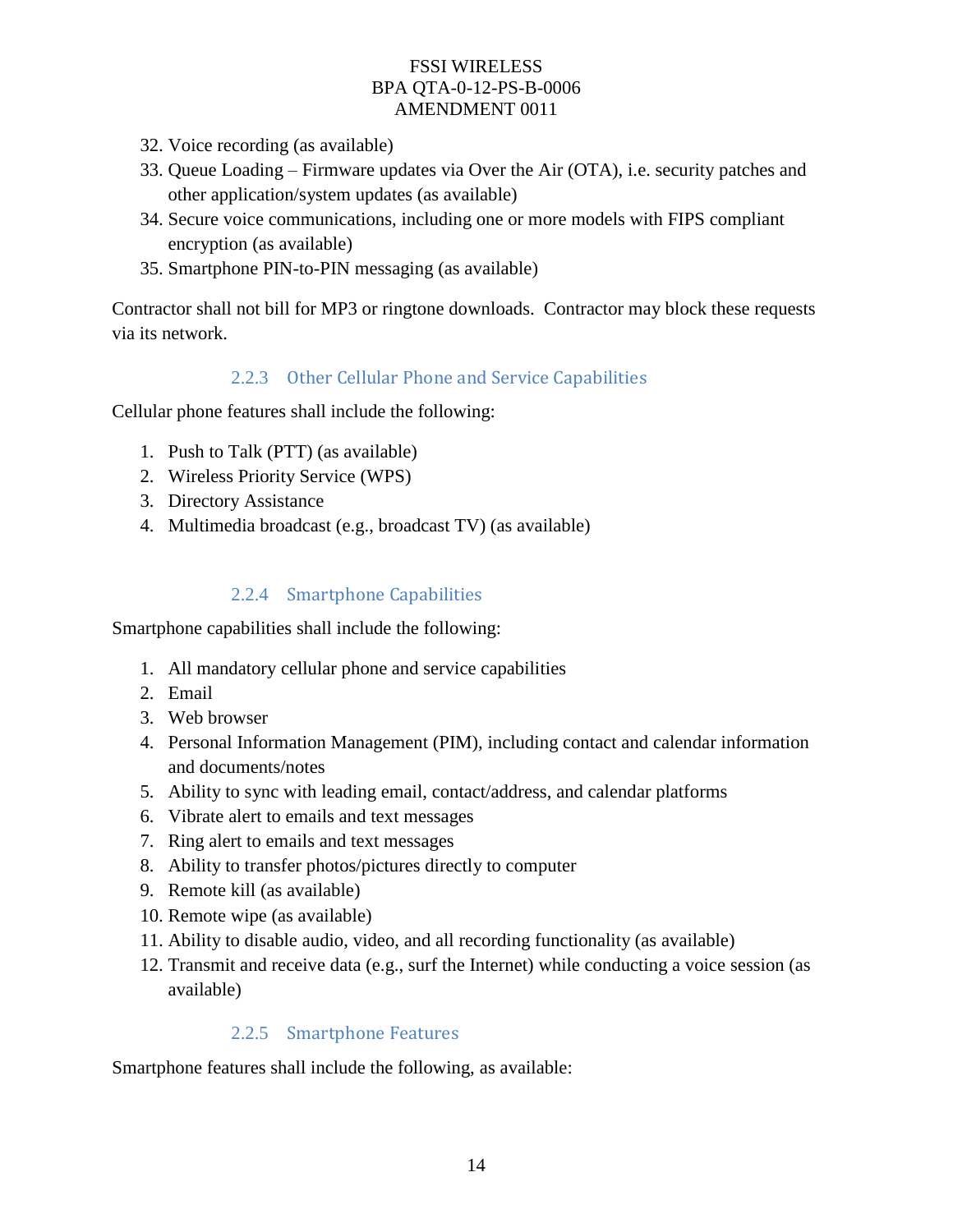- 1. Sensitive Compartmented Information Facility (SCIF) Friendly mode feature. With a press of a single button or key, and as verified with a SCIF-mode indicator LED or icon, transmit and receive functions can be 'turned off' to enable use in a secure space when policy allows. In "SCIF Friendly" mode, all transmitters, receivers, microphones, speakers, transducers, GPS, and recording capabilities in the device are shutdown while still allowing the user to access the PDA functions like appointment/schedule calendars, contacts, checking previously downloaded email, and viewing documents. SCIF Friendly mode smartphones shall not be equipped with a camera
- 2. Multimedia Broadcast (e.g., broadcast TV)

### 2.2.6 Data Only Device Features

Data only features shall include the following as available:

- 1. Machine-to-machine (M2M) M2M and telemetry products provide wireless connectivity to machines, vehicles, or assets
- 2. Fixed Wireless Solutions These products enable users to replace traditional wireline connectivity

### 2.3 Service Plans

The Contractor shall offer service plans as described below. The Contractor shall offer service plans to Ordering Entities that provide their own Government Furnished Equipment (GFE) devices that are compatible with the Contractor's network technology (e.g., CDMA, LTE 4G, etc.).

- 1. Voice plans include voice calling and text messaging.
- 2. Data service plans added to voice service plans are defined as data add-on service plans. Data may include emails, Internet access, video, Multimedia Messaging Service (MMS), and other data.
- 3. Data only service plans shall include emails, Internet access, video, MMS, and other data transport not combined with voice service plans.
- 4. All satellite service pricing shall be in addition to the pricing for cellular services.
- 5. As available, the Contractor shall provide national and regional paging services.
- 6. International long distance and international roaming prices shall be "add-ons" to existing voice or data pricing.

### 2.3.1 Pooling

Pooling of domestic voice and data within the same billing account shall occur at a level specified by the Ordering Entity. For example, if an entire agency is on the same billing account, data or voice may be pooled across that entire Agency, within multiple Bureaus under that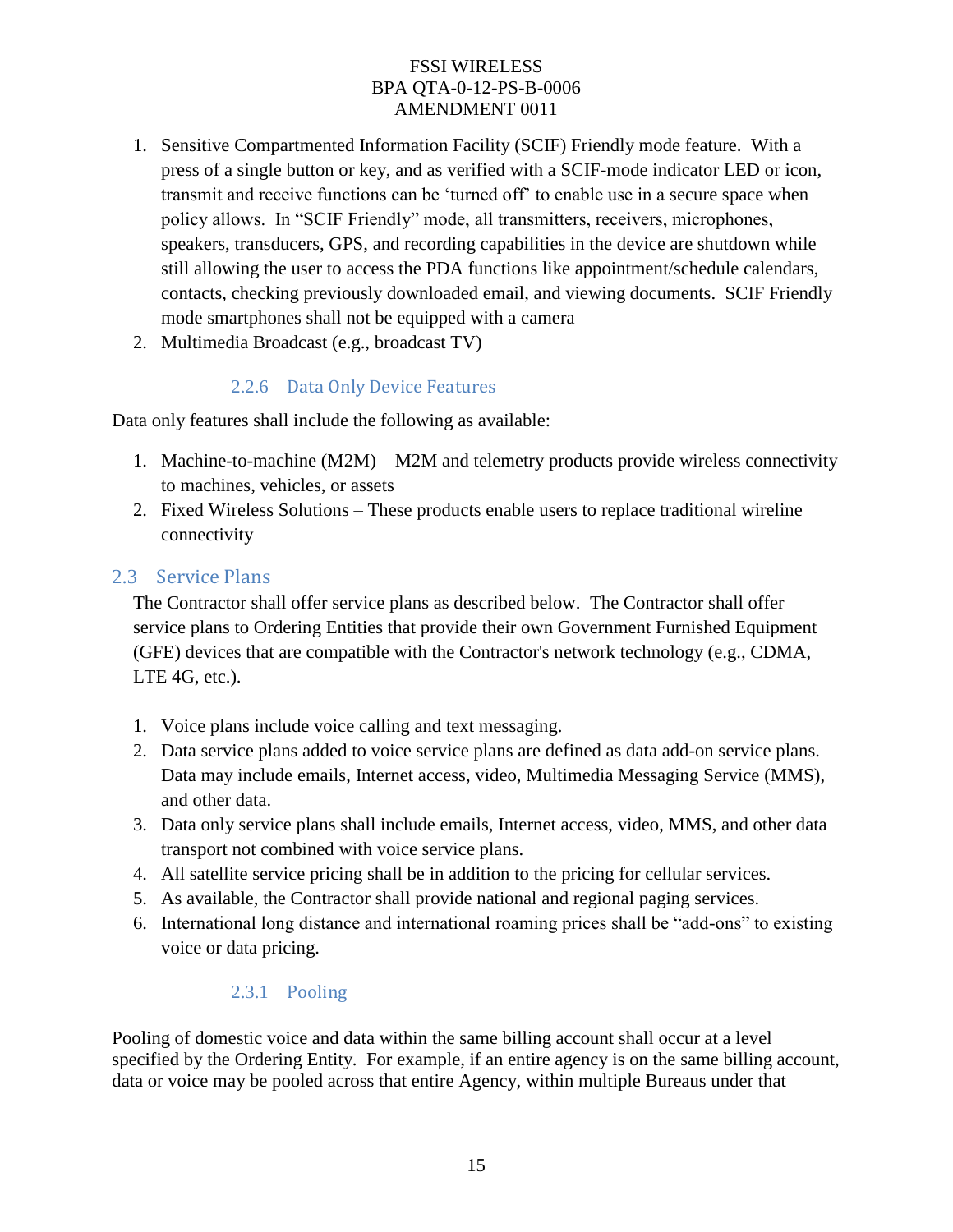Agency, or multiple sub-bureaus within that agency. The Contractor may require that the pooling size consist of a minimum number of units – not to exceed a minimum of ten (10) units.

Pooling shall occur across all pooled plans regardless of the device type. For example, the minutes from a smartphone plan with 400 minutes shall be included in the same pool as a cellular phone with 900 minutes. Thus, if a Bureau has 100 users on a 100 minute pooled plan and 100 users on a 400 minute pooled plan, there would be 50,000 minutes available for those 200 users before overages are charged.

The Contractor shall allocate overages only to those users that have exceeded their individual share of the pool, that is, without applying overage charges to any user that has not exceeded the user's share. Prior to calculating these overages, the Contractor shall distribute unused minutes or MBs across subscribers within the pool by a logical allocation. One acceptable allocation would be to distribute these minutes or MBs proportionally as a ratio of the minutes or MBs needed by each applicable subscriber to the total of minutes or MBs needed by all pooled subscribers. For example, if the pool size for data add-on is 10,000 GBs, total data usage that exceeded individual allowances is 2,000 GBs, and total usage that is under individual allowances is 500 GBs, the net overage for the pool would be 1,500 GBs. Each user who exceeded the user's individual allowance would have 25% of the overage waived (500 divided by 2,000 is 25%). So if User A was 100 MBs over his allotment and User B was 1000 MBs over her allotment, the Contractor would first deduct 25% of each user's MBs, and then apply overage charges to the balance, resulting in 75 billed overage MBs for User A and 750 billed overage MBs for User B.

Alternatively, at the Contractor's option, the Contractor may waive all overage charges if the Ordering Entity increases their total number of pooled minutes or MBs to at least the amount of pooled minutes or MBs used during the month in which the overage occurred. This purchasing increase in minutes or MBs shall occur for at least 30 days.

### 2.3.2 No Additional Charge Items

There shall not be any additional charges for the following:

- 1. SEDs
- 2. International charges if the transmission originates and terminates at domestic locations, regardless of whether international roaming is activated (as available).
- 3. Third-party direct billing
- 4. Domestic nights (9 PM local or earlier as specified by Contractor to 6 AM local originating time) or weekends calling (9 PM Friday or earlier as specified by Contractor – 6 AM Monday local time)
- 5. In-network mobile-to-mobile minutes
- 6. Contractor owned Wireless Local Area Network (WLAN) (e.g., Wi-Fi) usage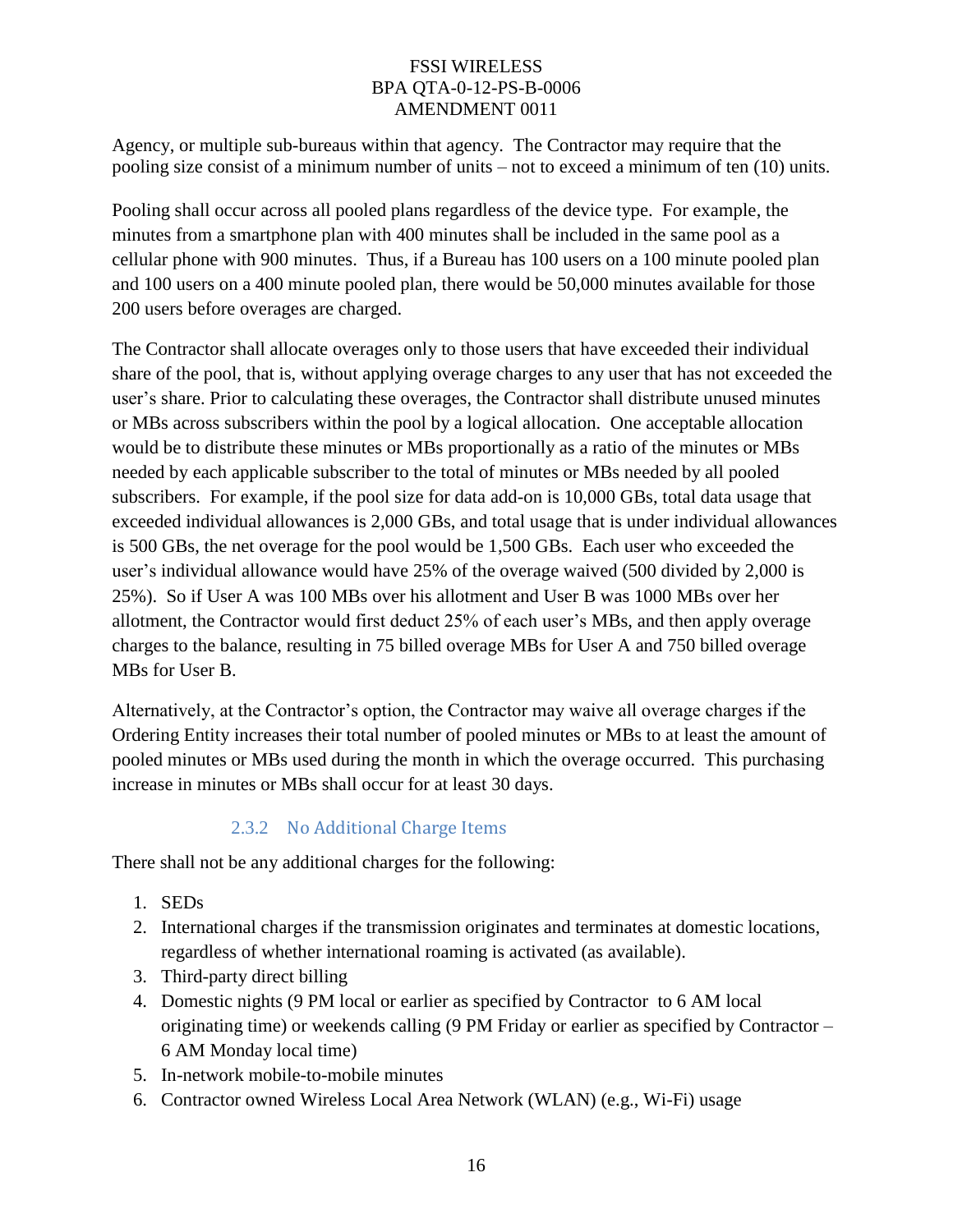- 7. Activation/establishment or service restoration including internal/external porting of telephone numbers, telephone number changes, and/or to change or activate/deactivate service features
- 8. Termination

### 2.3.3 Emergency Service Plans

As available, emergency service plans will be offered for devices that typically are not used except during emergencies.

### 2.3.4 Ownership of Privacy Data

The Government will own all user privacy data, including the name of the individual using the service, all contact information, usage information and inventory data. The Government will also own all content sent to the Government including emails, text messages, data, and voice mails.

### 2.4 Infrastructure/Subsystems and Accessories

The Contractor shall provide the following infrastructure/subsystems as available as part of a wireless service order:

- 1. A direct connection from Contractor's wireless network to an Ordering Entity's network to ensure secure, private transport that does not include public Internet-based transport
- 2. Software licenses and support services to manage devices and content over-the-air (OTA)
- 3. GSM circuit-switch data service
- 4. Temporary antenna installations to improve coverage
- 5. Femtocells, microcells, and other coverage enhancing offerings
- 6. Software licenses and support services that enable maintenance as well as encryption and security compliance services (including FIPS 140-2 compliance) for use with cellular phones.
- 7. Cellular connectivity to a wide area network (WAN)

Contractors may include in-building coverage solutions to address concentrated areas of users or weaknesses in coverage.

# 2.5 SEDs Replacement/Refresh

### 2.5.1 Warranty

The Contractor shall state its warranty policy, which shall include a minimum of a 30 day SEDs return policy following receipt during which period the user may return the SED and obtain an equivalent replacement or refund without penalty.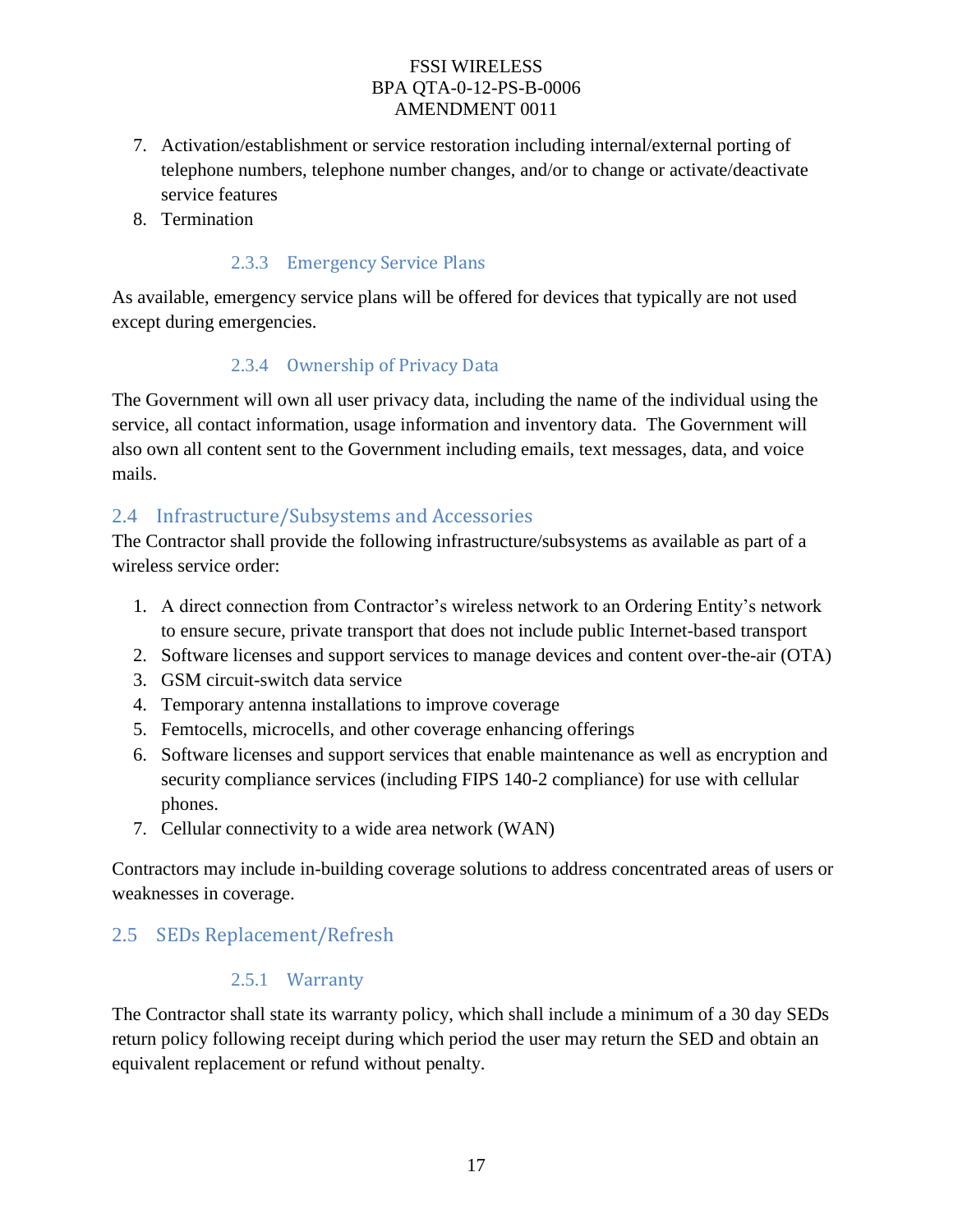#### 2.5.2 Device Refresh

The Contractor shall offer refresh SEDs after no more than 20 months of activation. An Ordering Entity may refresh SEDs with the device options and obligations of a new activation. For SEDs activated less than 20 months, the Contractor shall publish its method for determining the refresh price.

# 2.6 Business Portal Interface

### 2.6.1 General Interface

At no additional charge, the Contractor shall provide the electronic interface information and specifications to enable the Government or a portal provider to develop a secure electronic interface to the Contractor's business data. All contractor data required by this BPA shall be accessible via this interface. These interface specifications shall be provided within thirty (30) calendar days of BPA award with the interface fully operational and ready for government testing within ninety (90) calendar days of BPA award.

The testing will consist of the following:

- 1. Confirmation to receive and submit information specified in Appendix A of the RFQ
- 2. Confirmation of data accuracy
- 3. Measure of latency between data entry and data updates

The Contractor(s) will be notified in advance of the testing and will receive results of the testing.

#### 2.6.2 Interface Format

The interface format is defined below in Table 2-1.

| Interface      | <b>Transport</b>                                         | <b>File Format</b>             |
|----------------|----------------------------------------------------------|--------------------------------|
| Ordering,      | Internet using Secure File Transfer Protocol (SFTP)<br>٠ | $\bullet$ xml                  |
| Reporting, and | or an alternative secure, near real time information     | • Other formats as mutually    |
| Support        | transfer mechanism                                       | agreed upon (e.g., text, .csv) |
|                | All acknowledgements and updates shall be via            | at no additional cost to the   |
|                | SFTP or an alternative secure, near real time            | Government                     |
|                | information transfer mechanism                           |                                |
|                | • Other as mutually agreed upon at no additional cost    |                                |
|                | to the Government                                        |                                |

Due to security reasons, the Government or the third-party Business Portal provider shall host the Secure FTP (SFTP) site unless mutually agreed upon otherwise. The Contractor shall poll this SFTP site at least four (4) times per hour to check for requests or updates. All data files and acknowledgements from the Contractor shall also be placed in this SFTP site.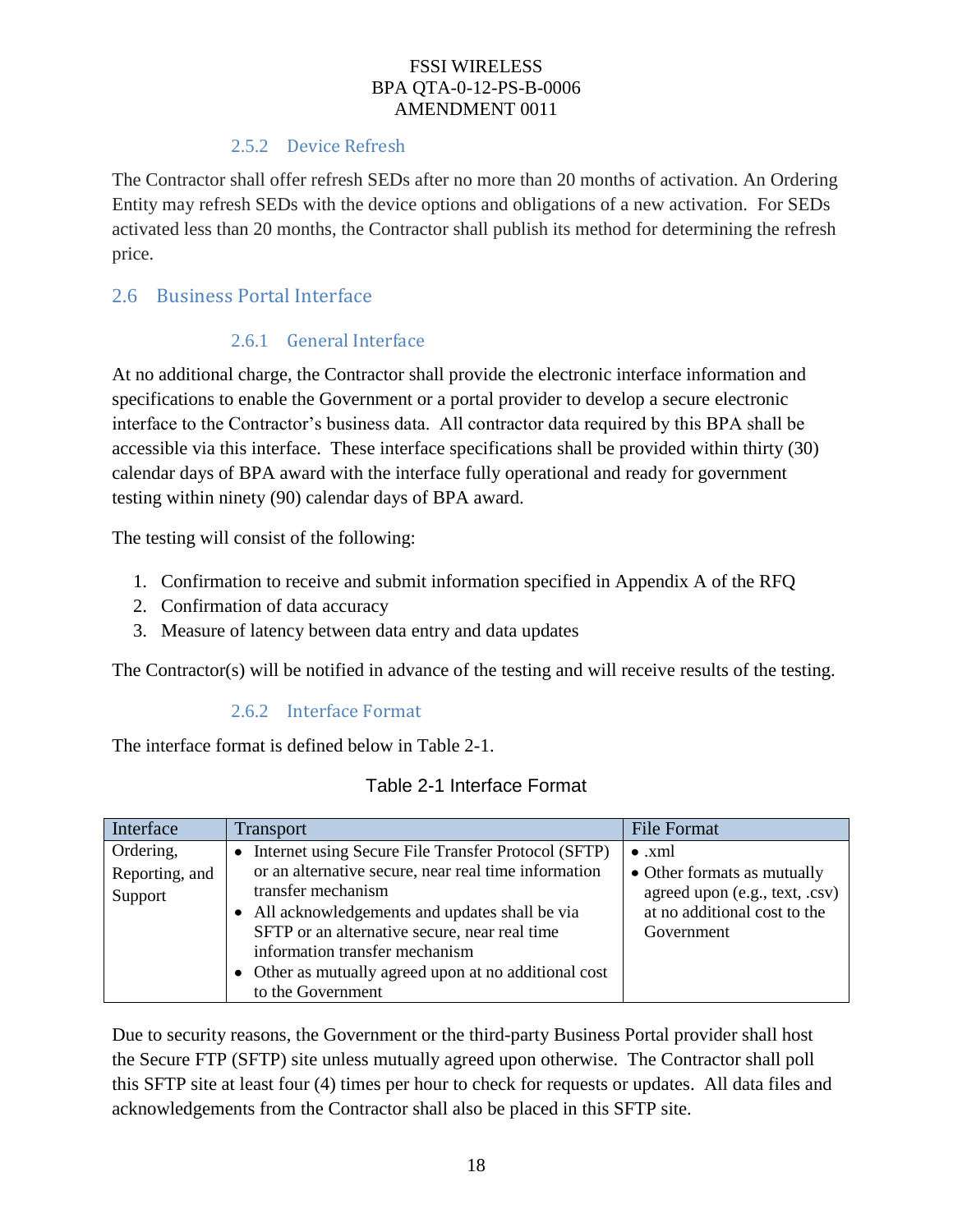The minimum set of data elements to be supported is identified in Appendix A.

### 2.6.3 Ordering Interface

The Contractor shall accept and store up to three flexible fields that originate from the Business Portal. One of the fields shall store the Agency Hierarchy Code (AHC), which may contain up to 28 characters. This special 28 character field may consist of just one field of 28 characters or it could be divided into seven (7) sub-fields of four (4) characters each.

Orders shall also include feature additions and deletions, telephone number and International Mobile Equipment Identity (IMEI)/Electronic Serial Number (ESN) updates, and changes to all other attributes within a device database record. All orders shall include an acknowledgement when the order is successfully entered into the Contractor's system. Shipping acknowledgements and order updates (if applicable) shall also be sent to the portal via the SFTP site.

The Contractor shall immediately notify the Government via the Business Portal of any backordered SEDs and the expected delivery date. This backorder message shall also be included in order acknowledgments.

### 2.6.4 Support Interface

The interface shall support the following commands being sent to the Contractor. The Contractor shall state the target and maximum amount of time that the below commands shall take.

- 1. Activate and deactivate devices
- 2. Reset voicemail passwords
- 3. Suspend/resume a line of service
- 4. Kill a device (as available)
- 5. Wipe a device (as available)
- 6. Submit trouble tickets

The Contractor shall provide acknowledgements of all command completions, which shall be sent to the SFTP site. Trouble ticket updates shall also be added to the SFTP site.

### 2.6.5 Usage Data and Notifications

In addition to the above interfaces, the Contractor shall provide usage data information and excessive usage notifications (as available). This includes a summary of how many minutes and how much data has been used within an ongoing billing period to potentially provide an agency with an advanced indication that it may run over its allocated pooling minutes/GBs.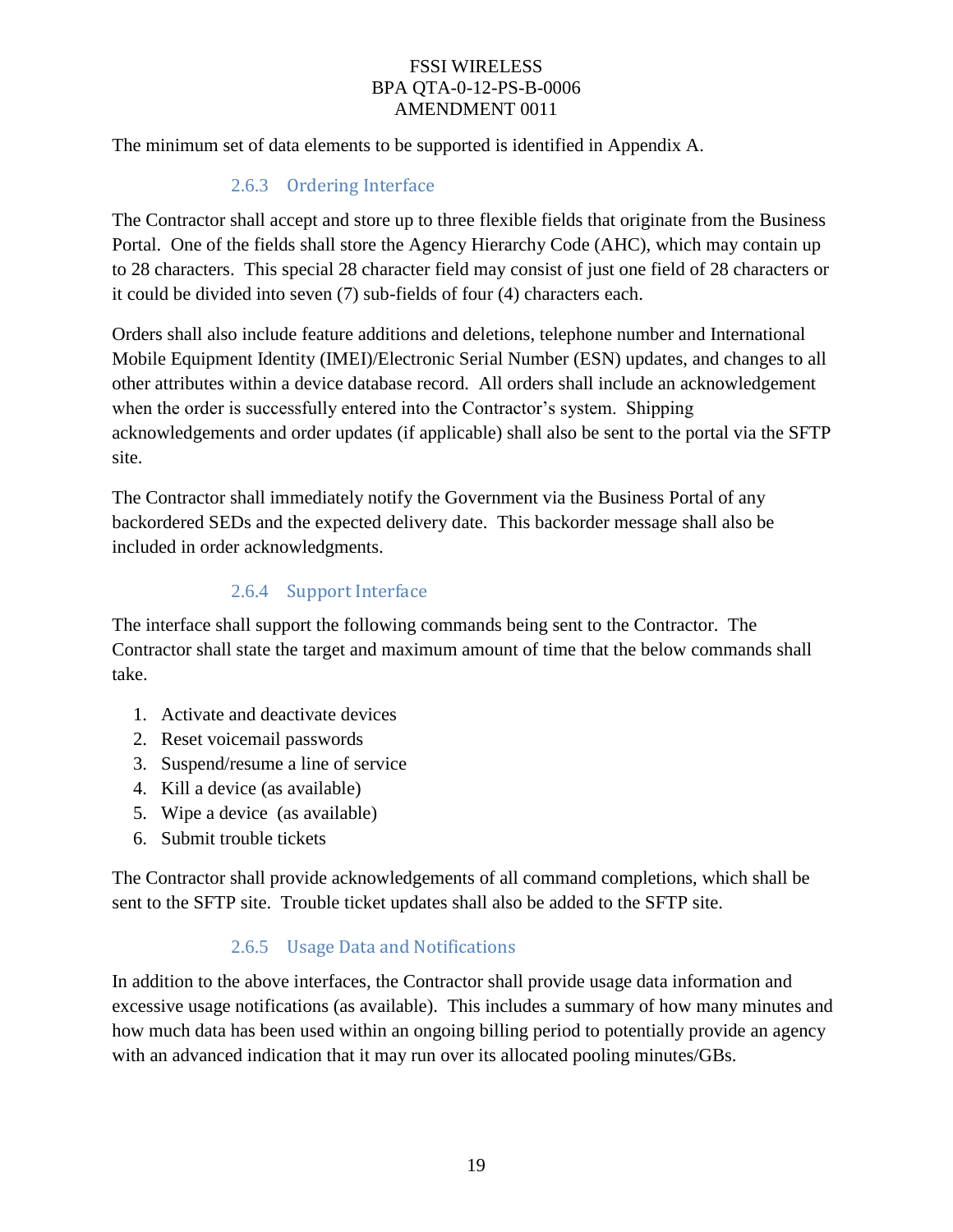## 2.7 Billing

Billing shall be prorated daily for the billing period and include both activated units and emergency units.

# 2.7.1 Agency Billing Summary Report

The Contractor shall provide an electronic billing summary by Agency to the Agency's office of the CIO, the Ordering Entity's acquisition office, and to the GSA CO each calendar month. This summary report shall contain the following information:

- 1. Contractor name
- 2. BPA number
- 3. Account ID
- 4. Account name
- 5. Summary of each task order above the Simplified Acquisition Threshold, which is\$150,000 for FY2013 (see FAR 2.101), awarded or modified during the period, including a description of services and number of devices (GFE and SEDs) as well as awarded prices for each priced element
- 6. The total spend, broken down by billing code
- 7. Specifics shall include the following:
	- i. Quantity and total costs per each MRC
	- ii. Non-recurring charges
	- iii. Total usage charges by type (e.g., text messages, roaming, international, data overages)
	- iv. Any additional charges or fees (specify charges or fees)
	- v. Any taxes by type and jurisdiction
	- vi. Credits (specify credits)

### 2.7.2 Invoice Address

The Contractor shall send invoices directly to the address (electronic mail or postal/physical address) designated by the Ordering Entity. This address will be determined at the time the order is placed.

### 2.7.3 Invoice Frequency

All invoices shall be made available online and sent monthly within 15 calendar days following the invoice period. All Agencies shall be offered at least three different periods for the invoice period so that an agency's invoice end date could be the beginning of the month  $(1<sup>st</sup> - 10<sup>th</sup>)$ , middle of the month  $(11<sup>th</sup> - 20<sup>th</sup>)$  or the end of the month  $(21<sup>st</sup> - 30<sup>th</sup>)$ .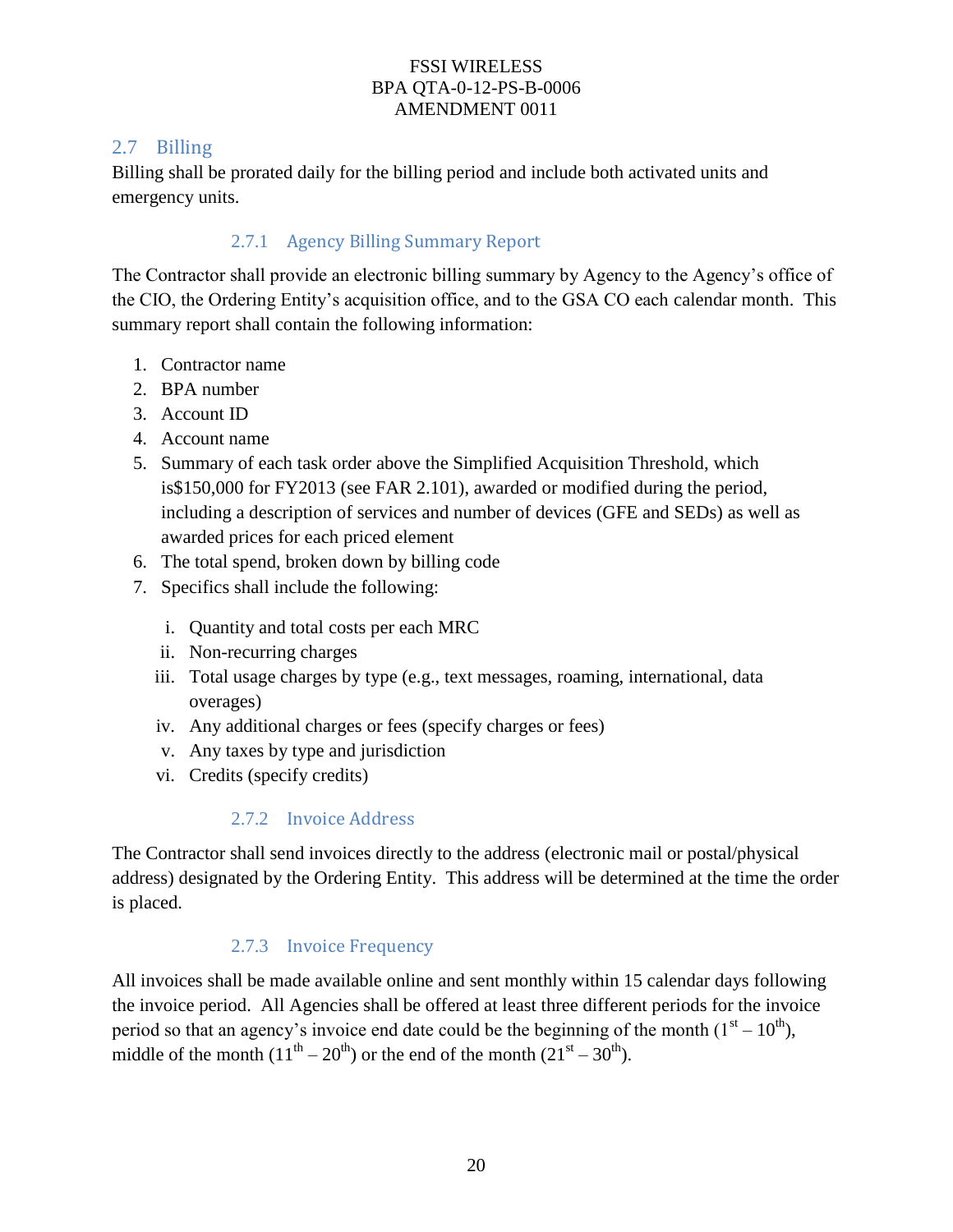### 2.7.4 Billing Fraud or Excessive Usage

The Contractor shall electronically notify the Ordering Entity by the next business day if potential fraud or excessive usage is identified.

### 2.8 Device Recycling and Disposal

Due to the sustainability initiatives within the Government, Contractors shall administer a device recycling and disposal process, if available, and identify if it meets the security specifications below. This includes whether the Contractor will accept devices from other Contractors or carriers. The Contractor shall propose the method that they will use to determine the amount that they will pay and how they will communicate the payment amount for used devices (if available).

A device recycling and disposal process shall include a process, in accordance with NIST SP800-124 *Guidelines on Cell Phone and PDA Security* §3.1.1 and §4.1.4 and NIST SP800-88 *Guidelines for Media Sanitization*, for completely erasing the memory of a device by completely overwriting it or expunging all data to keep the contents from being recovered and analyzed.

A device recycling and disposal process must demonstrate that all facilities engaged in device dismantling and recycling have been certified by an accredited, independent third-party auditor that they meet specific standards to safely recycle and manage electronics. The two standards recognized in this procurement are the Responsible Recycling (R2) Practices and the e-Stewards Standard.

If a device recycling and disposal process is provided, the Contractor shall maintain an auditable record of each item's final disposition status and deliver monthly disposition reports to each ordering Entity that enables each organization to meet the personal property management reporting requirements of Title 40 of United States Code and the Federal Management Regulation (41 CFR chapter 102). The disposition report should include the following:

- 1. IMEI/ ESN
- 2. Model Number
- 3. Asset Tag Number
- 4. Service Status
- 5. Wipe Date
- 6. Disposition Status (reused, recycled)
- 7. Location (not applicable if device is destroyed)

# 2.9 Contractor Deliverables

The Contractor shall provide the deliverables listed in Table 2-3.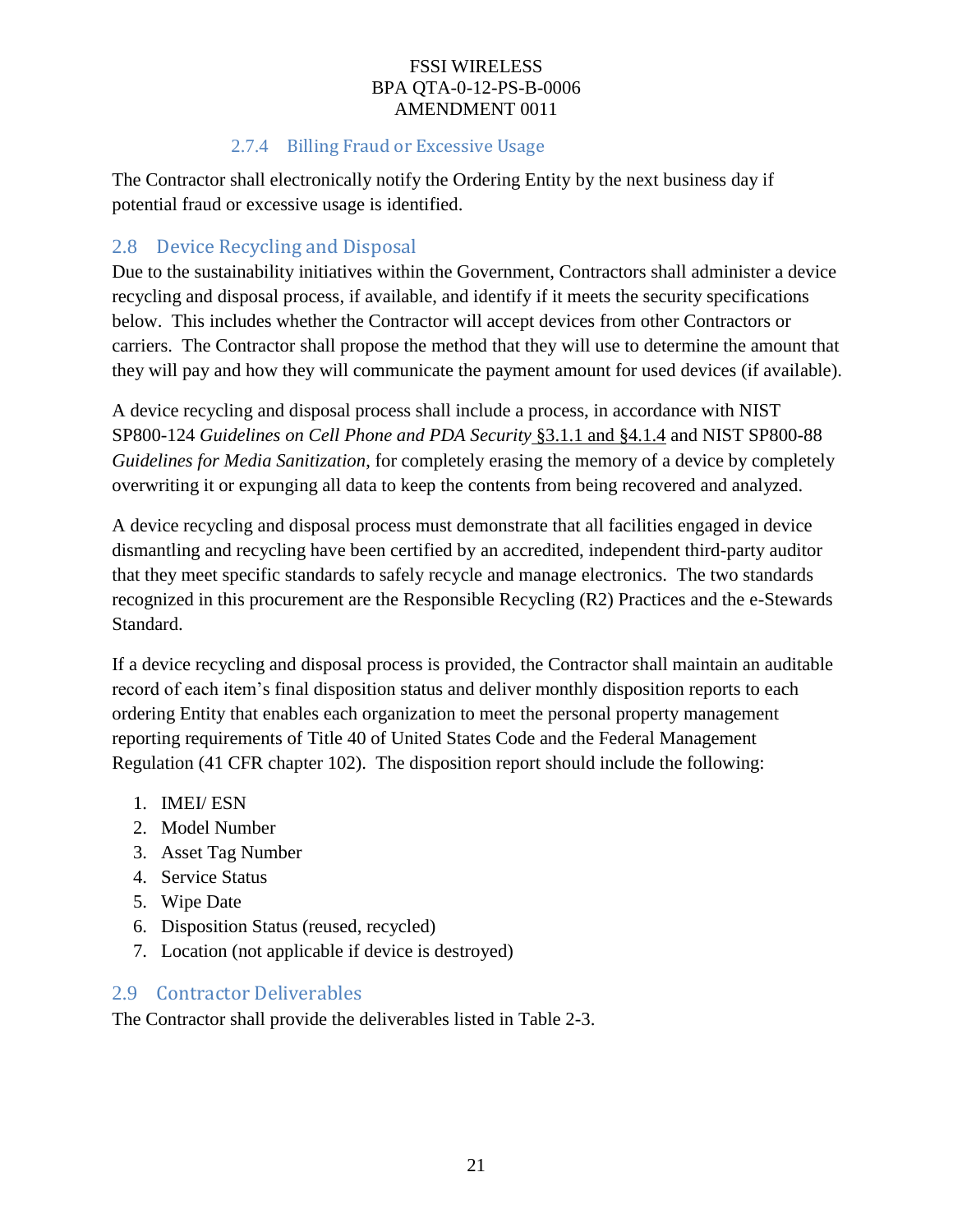### Table 2-3 Contractor Deliverables

|                |                               |                                        |                    | Section   |
|----------------|-------------------------------|----------------------------------------|--------------------|-----------|
| ID             | Deliverable Name              | Frequency                              | Deliver To         | Reference |
| $\mathbf{1}$   | Device Disposition Report     | Monthly, by $15th$ calendar            | GSA CO, Ordering   | 2.8       |
|                | (if provided by Contractor)   | day of the month                       | Entity CO          |           |
| 2              | <b>Agency Billing Summary</b> | Monthly, by $15th$ calendar            | GSA CO, GSA        | 2.7.1     |
|                |                               | day of the month                       | COR, Ordering      |           |
|                |                               |                                        | Entity CO          |           |
| 3              | Rate Plan Analysis Report     | 30 days after each 6-month             | GSA COR,           | 3.11      |
|                |                               | anniversary date                       | Ordering Entity CO |           |
| $\overline{4}$ | <b>Transition Plan</b>        | As requested by Task Order             | GSA CO, Ordering   | 2.11.3    |
|                |                               | Entity, GSA COR<br>and if requested at |                    |           |
|                |                               | <b>Quarterly Program Review</b>        |                    |           |
| 5              | Program Management Plan       | Quarterly                              | GSA CO.            | 2.10.1    |
|                |                               |                                        | <b>GSA COR</b>     |           |

#### 2.10 Program Management

The Contractor shall provide program and project management support in order to effectively plan, control, and execute this agreement and resultant task orders. This includes all activities related to agreement compliance and all entities supporting project management, including, but not limited to, subcontractors, vendors, other service providers, and internal departments such as marketing, legal, finance, sales, provisioning, network management, billing, engineering, and program control.

#### 2.10.1 Program Management Plan

The Contractor shall submit a Program Management Plan that describes the approach to performing program and project coordination tasks required to meet the requirements of this agreement. Updates to the plan shall be delivered quarterly unless specified otherwise. The Program Management Plan shall include a description for how and when common performance measures will be collected and reported as well as how any performance problem trends and disputes are to be addressed for resolution. The Program Management Plan shall address, at a minimum, the following:

- 1. Quality Assurance
- 2. Billing and Financial Management
- 3. Reporting
- 4. Government support organizational chart
- 5. Program Leadership/Management/Escalations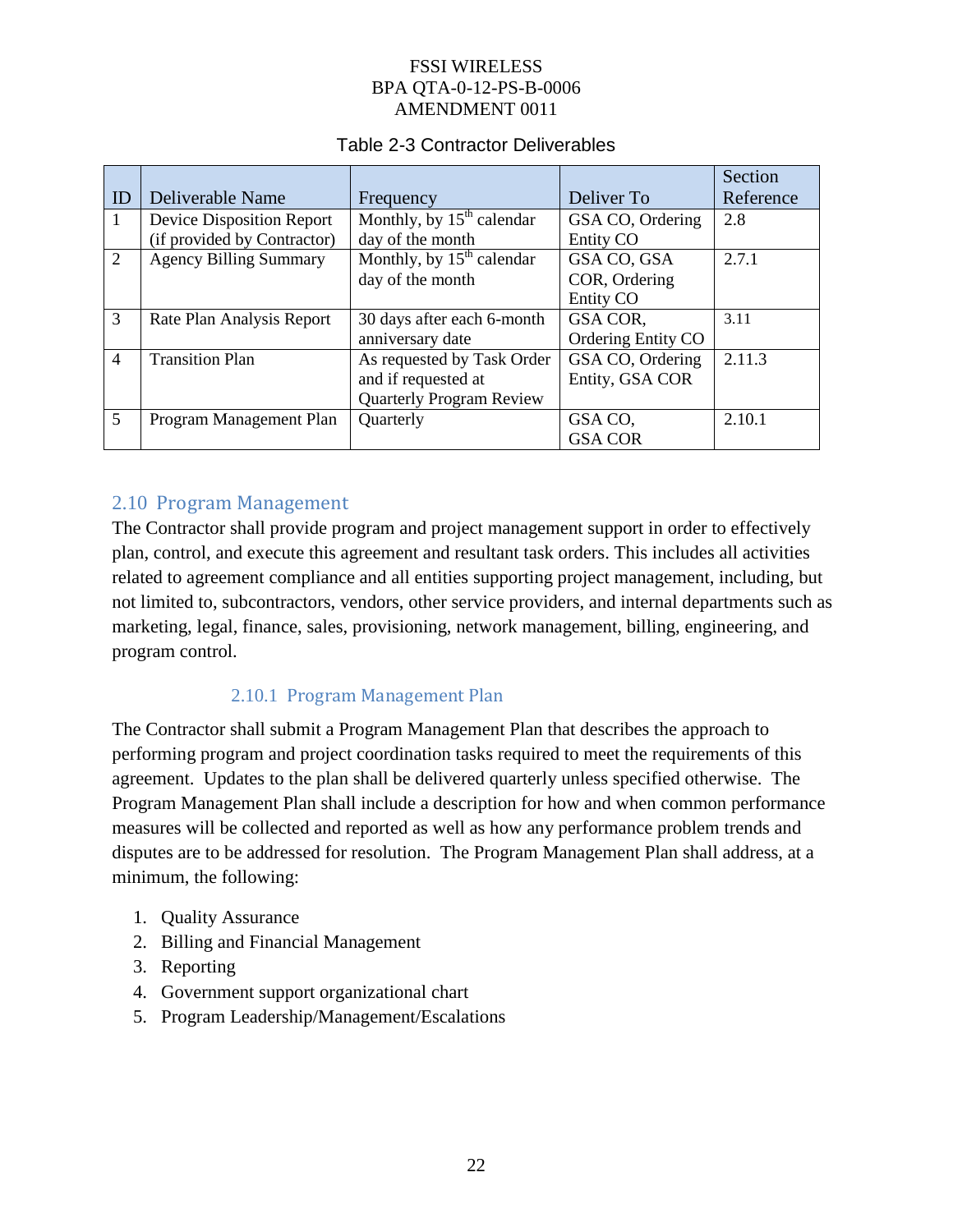### 2.10.2 Quarterly Program Management Reviews

The Contractor shall participate in quarterly reviews with the GSA CO and COR, and other customer agencies as invited by the GSA CO and COR. The purpose of these meetings will be to discuss the overall status, issues, and future opportunities. The following topics shall be presented by the Contractor in these meetings:

- 1. Sales under this agreement broken down by Agency (or Bureau), state and local government summary results, and other authorized entities in accordance with the orders (summary results only), including the following:
	- i. Quantity and total charges per each MRC
	- ii. Non-recurring costs (NRC)
	- iii. Total usage charges by type (e.g., text messages, roaming, international, data overages)
	- iv. Overage charges
	- v. Any additional charges
- 2. Performance measures as described in the Program Management Plan
- 3. Process improvements that may be undertaken by the Contractor, the Government, or both parties to create additional efficiencies or cost savings
- 4. Planned technology enhancements, in support of ongoing refresh of SEDs and services offered under this agreement
- 5. Any invoicing, technical or other programmatic issues
- 6. The status of the carrier's network expansion, improvement and enhancement plans
- 7. Potential contract vehicle impacts by changes in the wireless telecommunications industry or by new wireless service offerings
- 8. Modifications: Completed, In-Process, Potential
- 9. New sales opportunities
- 10. Projected Business Volume for the upcoming quarter
- 11. Marketing activities, including agency meetings and conferences
- 12. Upcoming meetings/conferences
- 13. Other items deemed important by the Contractor or the Government

### 2.10.3 Government Letter of Authorization (LOA)

The Contractor shall only require one Letter of Authorization (LOA) to authorize an agencydesignated third-party to act on the Ordering Entity's behalf (see sample template in Appendix B). The Contractor shall extend the same service, cooperation, and courtesy as they would directly to the Ordering Entity. The Contractor may require the third-party to sign a Non-Disclosure Agreement (NDA) prior to agreeing to the LOA.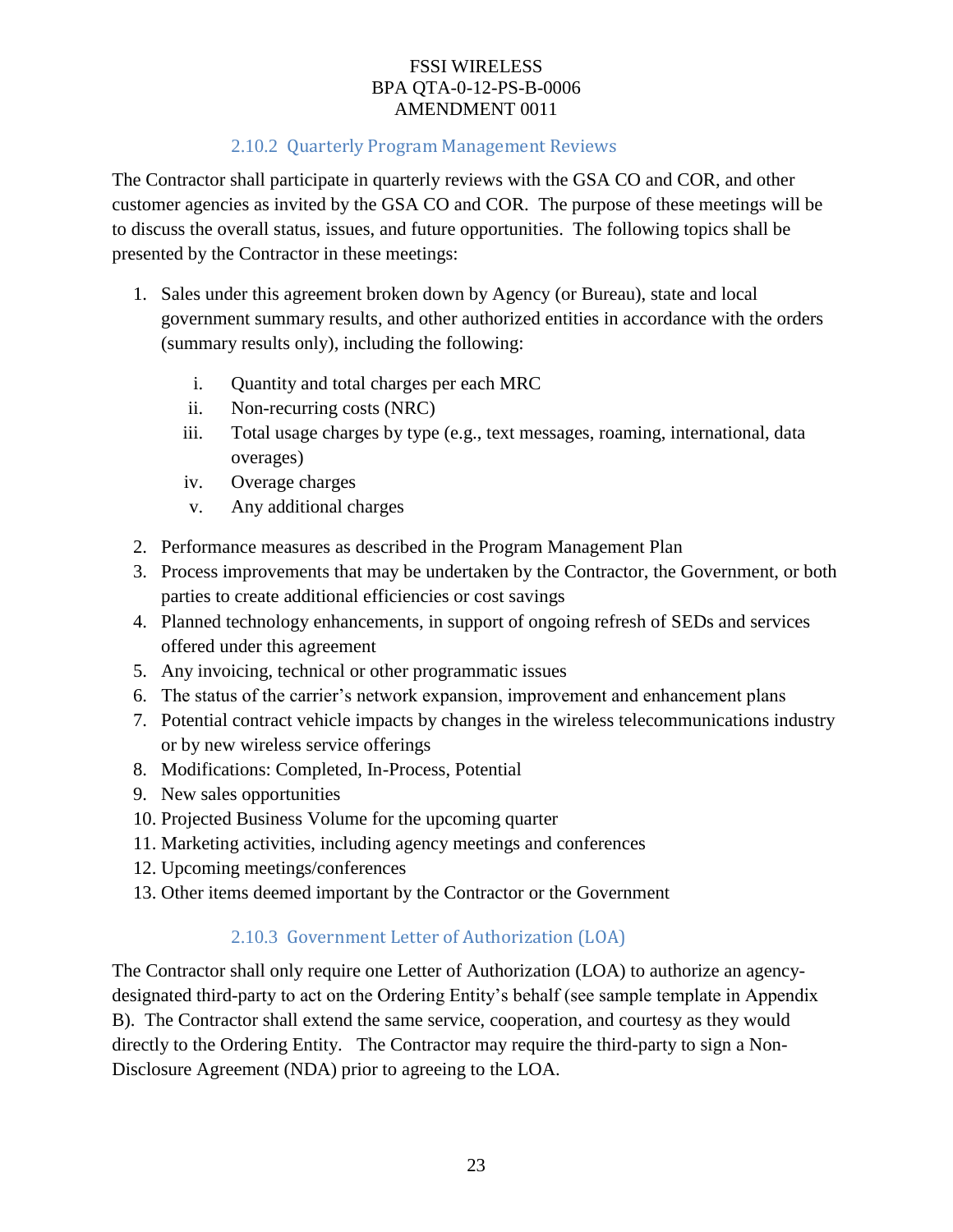#### 2.10.4 Training

The Contractor shall provide technical and training support under this BPA for major projects as requested at no additional charge, which could include but are not limited to, new SEDs training. The Contractor shall submit details of their training capabilities that will be included at no additional charge.

### 2.10.5 Marketing Support

The Government encourages the Contractor to maintain a website promoting this agreement and provide the URL to the Government to allow the Government to create a link on its public website(s). The website may include the list of offered SEDs accompanied by the GSA comment required in Section 2.2.1, Mobile Device Offerings.

Further, the Contractor shall cooperate with the Government to promote the availability of the services on this BPA at the contracted discount to the agencies. Marketing support may include, but not be limited to, advertising this contract vehicle in publications targeted to the federal government or at government-sponsored conferences, such as the annual GSA Expo conference.

### 2.11 Transition

#### 2.11.1 Transition Scenarios

Many agencies have existing wireless agreements or contracts with one or more carriers. It is the intent of this BPA to allow and facilitate agencies to Transition services from these existing contracts to this BPA. Moving service(s) from a separate contract(s) with the Contractor's company to this BPA is a "transfer" type of Transition; moving service(s) from separate contract(s) with other carriers to this BPA is also a Transition. At the request of the Ordering Entity, the Contractor shall complete Transitions of either type or a combination thereof.

### 2.11.2 Waiver of Termination Fees for Transfer

If any Ordering Entity has contracted with the Contractor under a separate contract and later requests to purchase pursuant to this BPA, then, upon the Ordering Entity's request, the Contractor shall consent to the termination of such separate contract and the transfer of the Ordering Entity's service to a task order under this Agreement. No early termination fees will be applied to lines that are transferred from the Contractor's separate contract vehicle to this BPA. Any outstanding, unsatisfied commitments under such pre-existing agreement will be addressed between the Ordering Entity and the Contractor.

Example: Incumbent provider to Agency XYZ is Company Brown. Agency XYZ requests pricing from all of the BPA holders for the agency requirement. Agency XYZ selects Company Brown as the best value. Company Brown will transfer identified agency users from the prior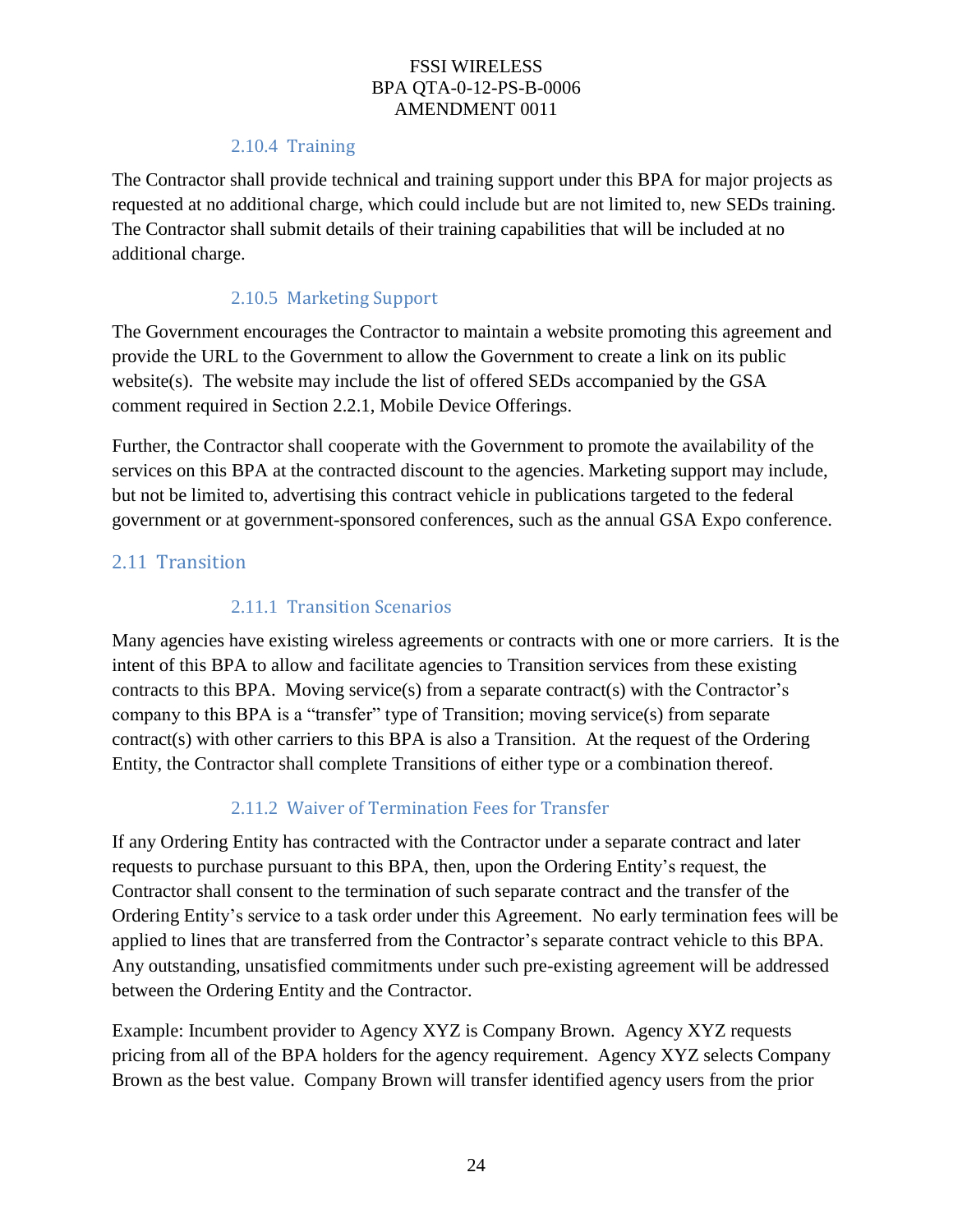contract with Company Brown to this BPA order without Agency XYZ incurring any cancellation charges or financial penalties.

### 2.11.3 Transition Plan

At the request of the Ordering Entity in a task order to Transition services, the Contractor shall submit a Transition Plan that details how wireless accounts, plans, and devices previously provided under a separate contract(s) will Transition in a quick, reliable, and accurate manner to this BPA. Individual task orders may require the plan to specify staffing, logistics, and the schedule for SED delivery.

# 2.12 Operations Support

# 2.12.1 Network Problem Reporting

In the event of a major outage, the Contractor shall notify the Government when it occurs and keep the Government advised regarding the status of the outage through its resolution.

# 2.12.2 Emergency/Disaster and Special Event Coverage

The Contractor shall provide a copy of its emergency and disaster plan to reasonably ensure continuous coverage and satisfactory data performance for events such as presidentially declared emergencies, hurricanes, floods, wildfires, terrorist events, etc. If available, the plan shall also address special events such as presidential inaugurations, and G8 summits.

### 2.12.3 Network Operations

The Contractor shall provide 24x7 support for network operations and security issues with Government network operations centers. If available, the Contractor shall remotely "suspend" or "kill" cellular phones and devices in the event of theft or loss. The Contractor shall resume service upon request by the Ordering Entity.

### 2.12.4 System Security Requirements

If the Contractor becomes aware of any unauthorized access to an agency's Confidential Information or a security breach that compromises or reasonably could compromise an agency's Confidential Information (an "incident"), the Contractor shall take appropriate immediate actions to contain the incident, in accordance with applicable law, and notify the Ordering Entity as soon as reasonably possible. The Contractor shall provide the Ordering Entity with information regarding any incident as may be reasonably requested by the Ordering Entity and that is in the Contractor's possession, custody, or control at the time a request is received. Upon request of the Government, the Contractor will reasonably cooperate with the Government to investigate the nature and scope of any incident and to take appropriate actions to investigate and otherwise respond to the incident or associated risks. (As used in this Section, "compromise" means that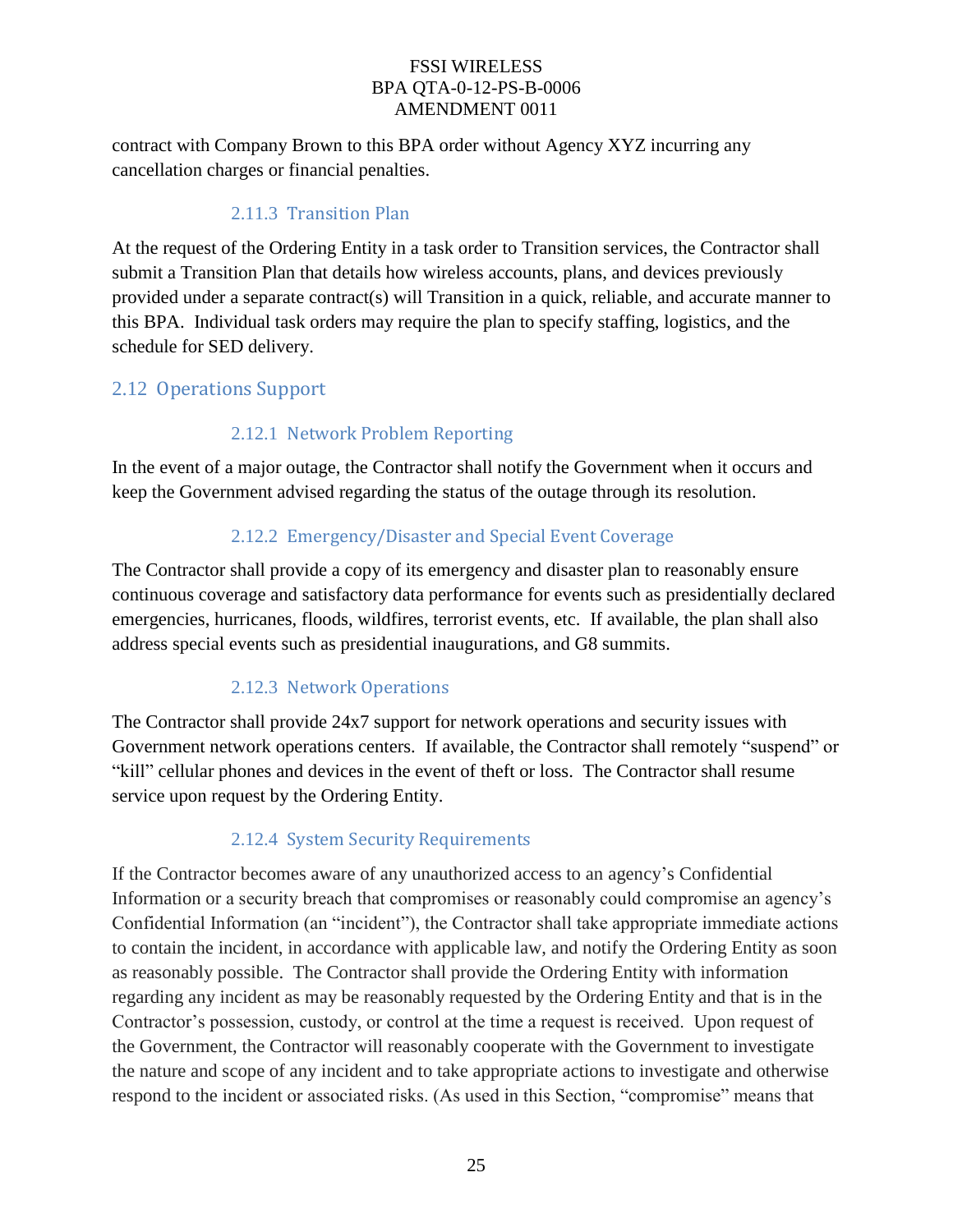the information has been exposed to any unauthorized access, inadvertent disclosure, known misuse, or known loss, alteration or destruction of Confidential Information other than as required to provide the services.)

# 2.13 FSSI Wireless Small Business Goals

The FSSI Wireless Program has considerable goals for small business participation. During performance of the BPA's, the Contractor is expected to strive to meet the following small business utilization standards:

- Small Business- 25%
- Veteran Owned Small Business (including Service Disabled & Non-Service Disabled)- 3%
- Service Disabled Veteran Owned Small Business- 3%
- Woman Owned Small Business- 5%
- HUBZone Small Business- 3%
- Small Disadvantaged Business (including  $8(a)$  and non- $8(a)$ ) 5%

The Contractor shall report the above through the existing Schedule 70 reporting process and tools.

### 2.14 Electronic Access to BPA via Internet

The Contractor is hereby advised that a redacted version of the BPA and all modifications shall be made available on the Internet. Within 15 calendar days of the award and all modifications, the contractor shall provide the proposed redacted BPA to the GSA Procuring Contracting Officer for approval. The Contractor shall prepare the proposed redacted version in accordance with Freedom of Information Act guidance. After receiving approval from the GSA PCO, the Contractor shall post the redacted contract to its public web site. As necessary, and upon approval of the GSA PCO, the Contractor shall correct and repost redactions at no additional cost to the Government.

The redacted version of the BPA shall include current contract period pricing.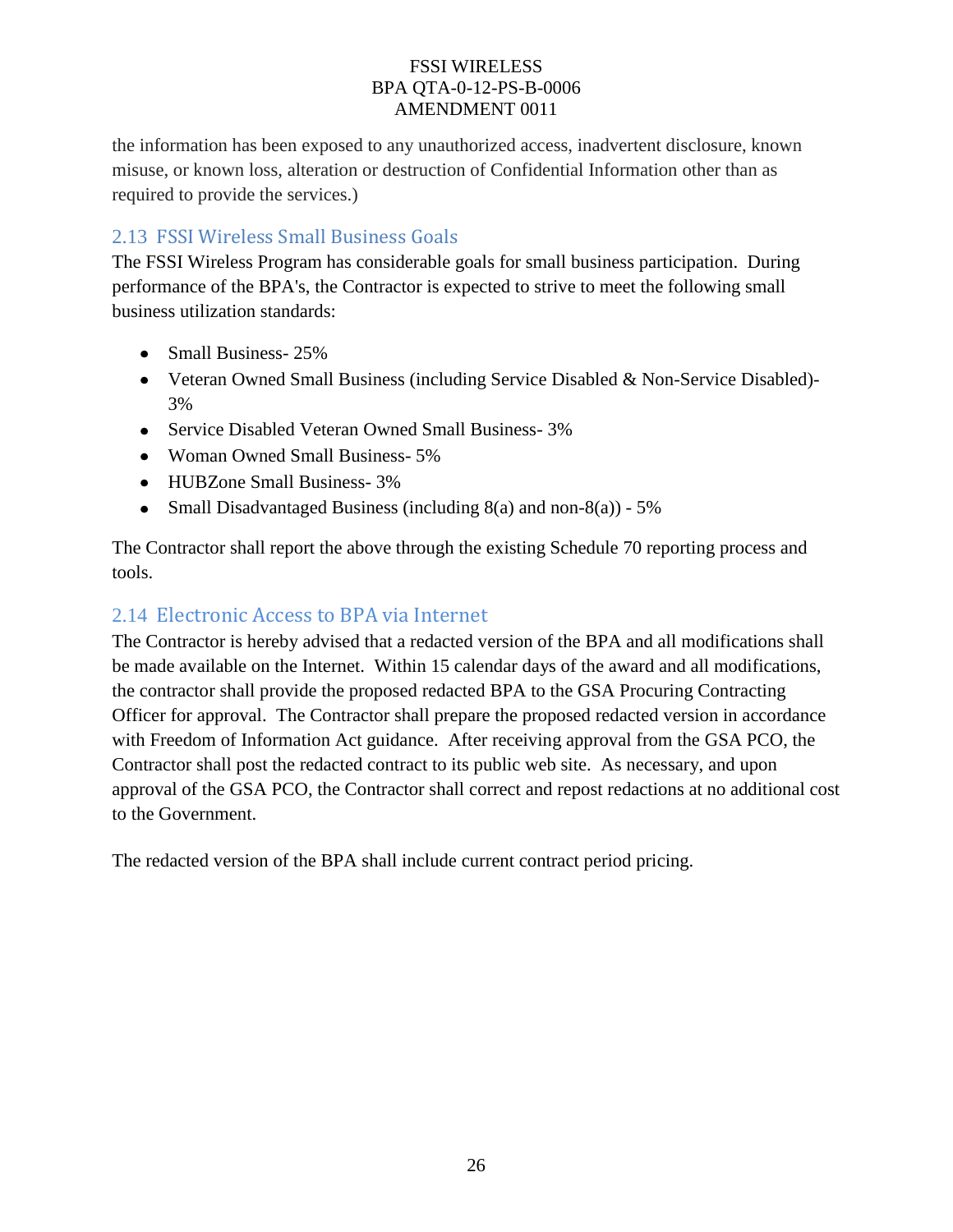# 3 Pricing

### 3.1 General Structure

The aggregate participation of the committed agencies in this effort and other agencies should result in pricing that is more competitive than that which a single agency can achieve. To this end, the Contractor is strongly encouraged to offer BPA prices that are lower than pricing offered to any other Federal Agency.

This section contains price schedules for the services and related priced features described in Section 2 of this RFQ. All prices shall conform to the format and structure defined herein.

Features are normally separately priced; although, some features have been defined to be not separately priced (NSP). For purposes of this RFQ, any NSP item shall have a price of zero (\$0) entered in the Price Tables (spreadsheet).

The Contractor shall maintain current electronic updates of the Price Tables submitted with its successful Quotation for the full agreement period. All prices shall be binding at the time of award, be specified for the entire agreement period, and shall not increase over the period of the agreement.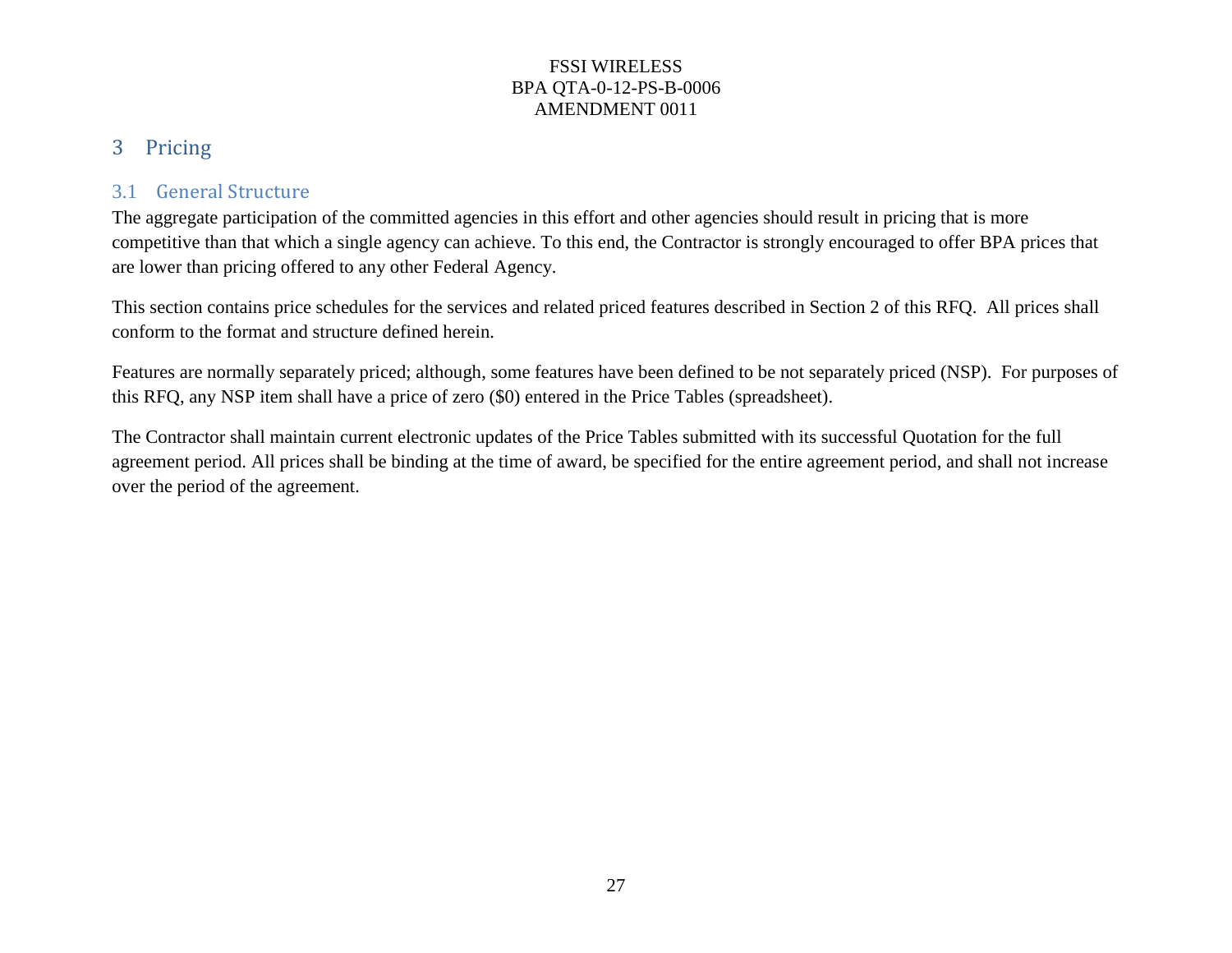# 3.2 Voice and Data Domestic Service Plans

### 3.2.1 Voice Service

The Contractor shall provide Voice Service Plans as defined in Table 3-1.

| <b>CLIN</b> | Plan Description                                                                                           | <b>GSA</b><br>Schedule | Year $1 -$<br><b>BPA</b> | Year $2-$<br><b>BPA</b> | Year $3-$<br><b>BPA</b> | Year $4-$<br><b>BPA</b> | Year $5-$<br><b>BPA</b> |
|-------------|------------------------------------------------------------------------------------------------------------|------------------------|--------------------------|-------------------------|-------------------------|-------------------------|-------------------------|
| 1000        | Metered MRC (Nights, weekends, in-<br>network minutes, and SMS texts are billed<br>per minute or per text) |                        |                          |                         |                         |                         |                         |
| 1001        | Metered Usage Per Minute                                                                                   |                        |                          |                         |                         |                         |                         |
| 1002        | Metered Per Text                                                                                           |                        |                          |                         |                         |                         |                         |
| 1003        | 100 min pooled MRC                                                                                         |                        |                          |                         |                         |                         |                         |
| 1004        | 400 min pooled MRC                                                                                         |                        |                          |                         |                         |                         |                         |
| 1005        | 900 min pooled MRC                                                                                         |                        |                          |                         |                         |                         |                         |
| 1006        | Pooling Overage Per Minute (Overage rate<br>applies to all pooling plans)                                  |                        |                          |                         |                         |                         |                         |
| 1007        | <b>Unlimited MRC</b>                                                                                       |                        |                          |                         |                         |                         |                         |
| 1008        | Emergency Units MRC (As available)                                                                         |                        |                          |                         |                         |                         |                         |

#### Table 3-1 Voice Service Plan Prices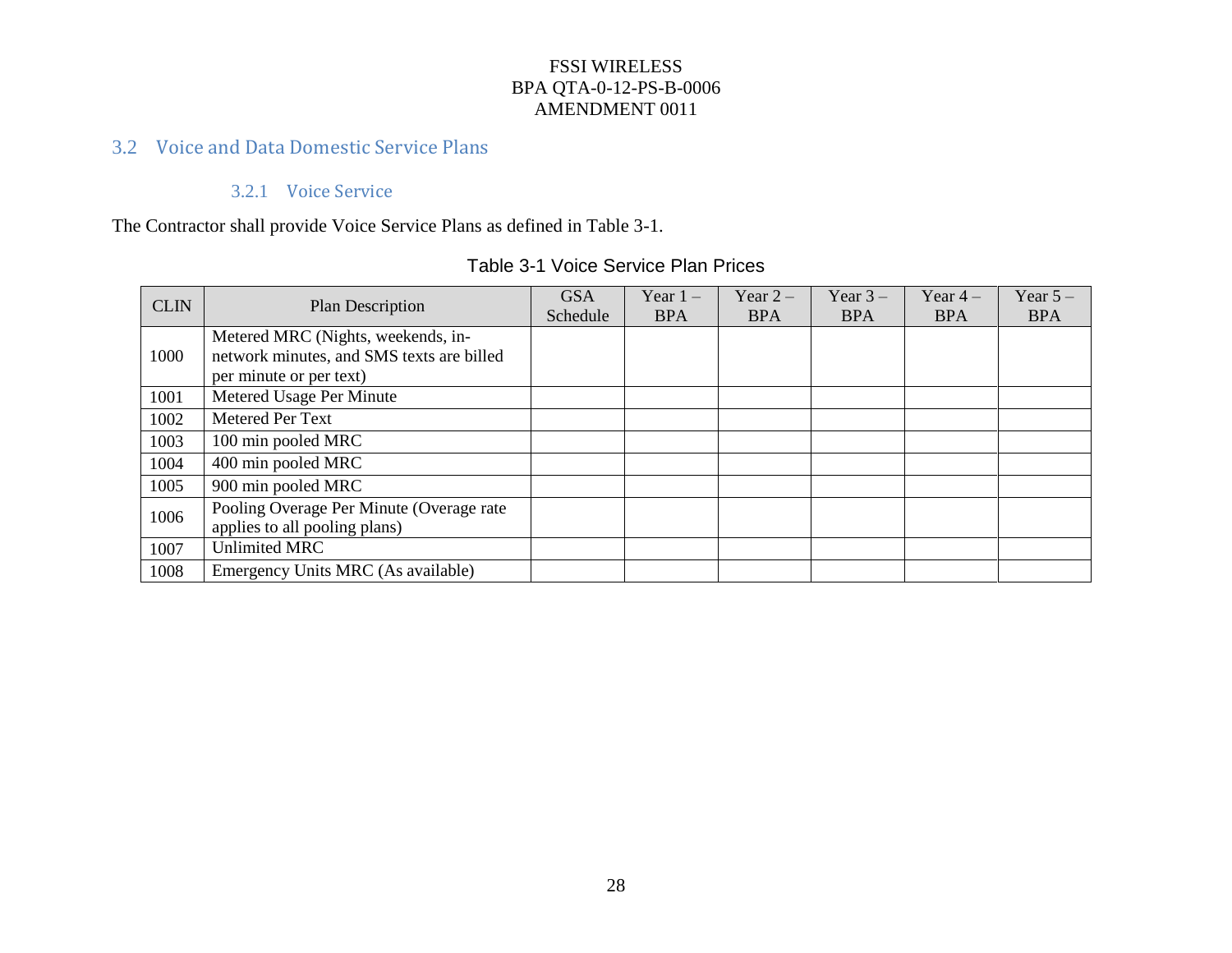### 3.2.2 Data Add-On Service

The Contractor shall provide Data Add-On Service plans as defined in Table 3-2.

| <b>CLIN</b> | <b>Plan Description</b>                                                | <b>GSA</b><br>Schedule | Year $1 -$<br><b>BPA</b> | Year $2-$<br><b>BPA</b> | Year $3-$<br><b>BPA</b> | Year $4-$<br><b>BPA</b> | Year $5-$<br><b>BPA</b> |
|-------------|------------------------------------------------------------------------|------------------------|--------------------------|-------------------------|-------------------------|-------------------------|-------------------------|
| 1100        | Metered MRC (only offered in<br>conjunction with a metered voice plan) |                        |                          |                         |                         |                         |                         |
| 1101        | Metered Usage Per MB                                                   |                        |                          |                         |                         |                         |                         |
| 1102        | 50 MB Pooled                                                           |                        |                          |                         |                         |                         |                         |
| 1103        | 500 MB Pooled                                                          |                        |                          |                         |                         |                         |                         |
| 1104        | 5 GB Pooled                                                            |                        |                          |                         |                         |                         |                         |
| 1105        | Pooled Overage Per GB (Overage rate<br>applies to all pooling plans)   |                        |                          |                         |                         |                         |                         |
| 1106        | <b>Unlimited MRC</b>                                                   |                        |                          |                         |                         |                         |                         |
| 1107        | Emergency Units MRC (As available)                                     |                        |                          |                         |                         |                         |                         |

### Table 3-2 Data Add-On Service Plan Prices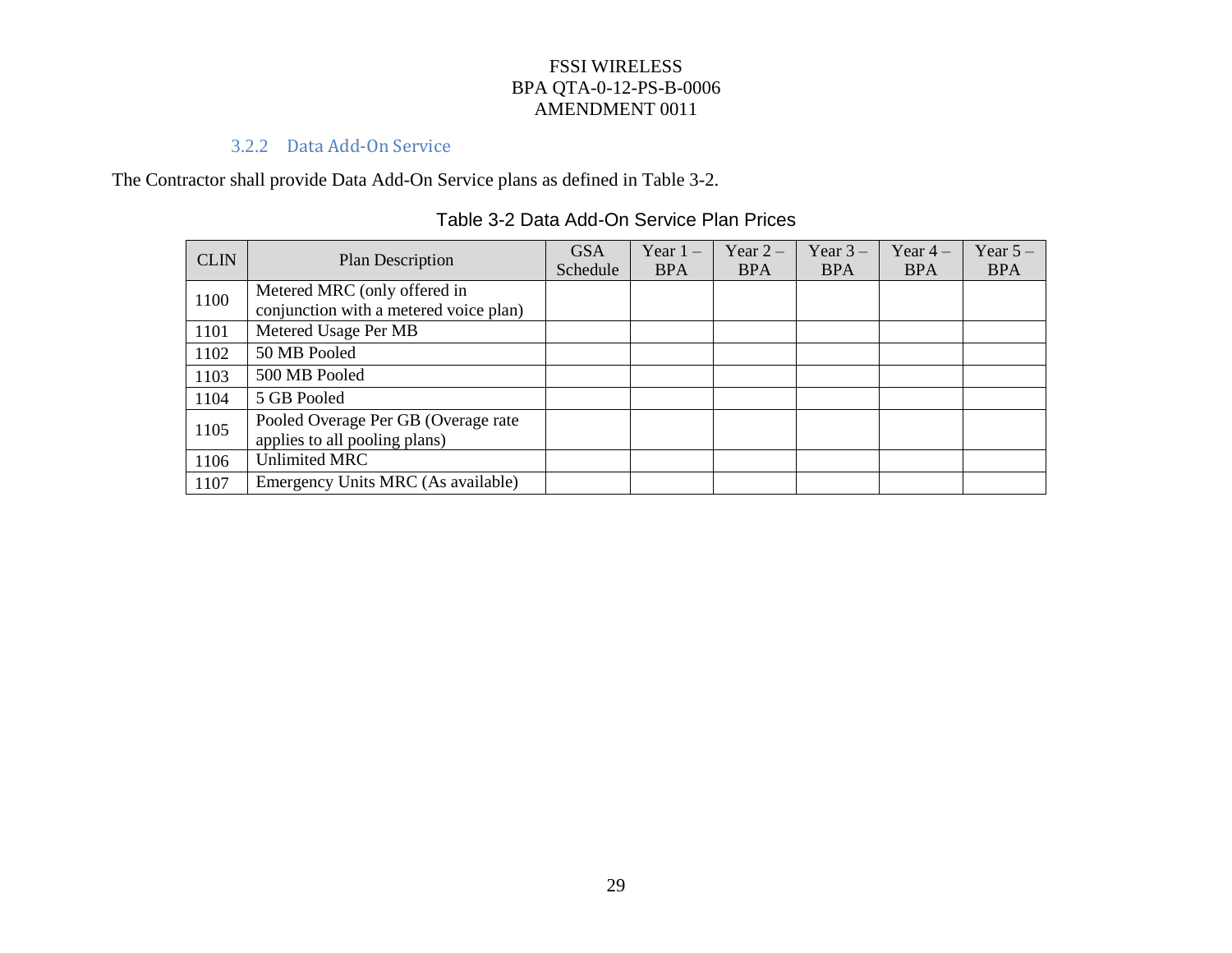### 3.2.3 Data Only Service

The Contractor shall provide Data Only Service plans as defined in Table 3-3.

# Table 3-3 Data Only Service Plan Prices

| <b>CLIN</b> | Plan Description                    | <b>GSA</b> | Year $1 -$ | Year $2-$  | Year $3-$  | Year $4-$  | Year $5-$  |
|-------------|-------------------------------------|------------|------------|------------|------------|------------|------------|
|             |                                     | Schedule   | <b>BPA</b> | <b>BPA</b> | <b>BPA</b> | <b>BPA</b> | <b>BPA</b> |
| 1200        | Metered MRC                         |            |            |            |            |            |            |
| 1201        | Metered Usage Per MB                |            |            |            |            |            |            |
| 1202        | 50 MB Pooled                        |            |            |            |            |            |            |
| 1203        | 500 MB Pooled                       |            |            |            |            |            |            |
| 1204        | 5 GB Pooled                         |            |            |            |            |            |            |
| 1205        | Pooled Overage Per GB (Overage rate |            |            |            |            |            |            |
|             | applies to all pooling plans)       |            |            |            |            |            |            |
| 1206        | <b>Unlimited MRC</b>                |            |            |            |            |            |            |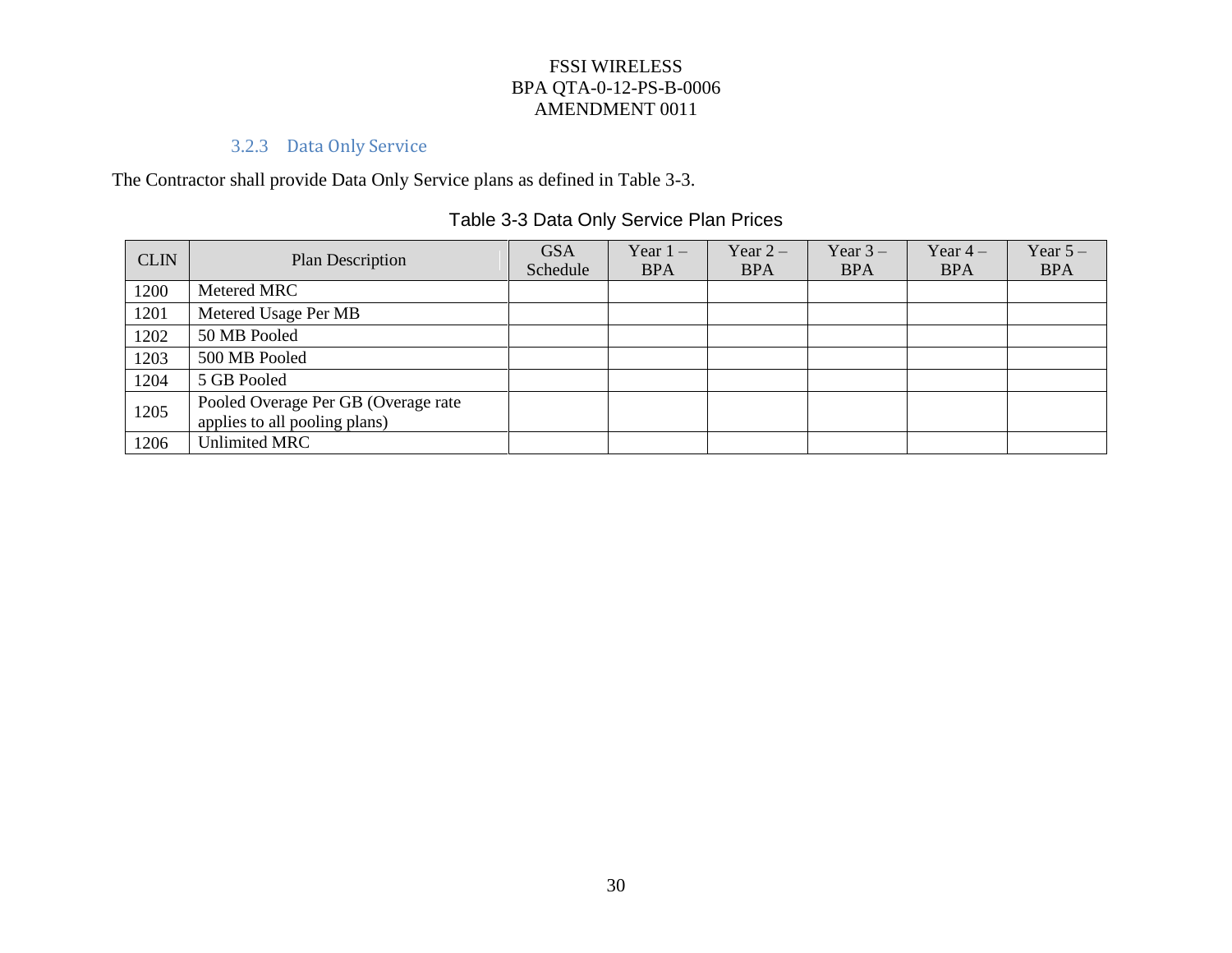# 3.2.4 Satellite Augmented Cellular Services (As available)

The Contractor will provide Satellite Augmented and Cellular Service plans as defined in Table 3-4 (As available).

| <b>CLIN</b> | <b>Plan Description</b>                                                                                | GSA Schedule | Years $1-5$<br><b>BPA</b> |
|-------------|--------------------------------------------------------------------------------------------------------|--------------|---------------------------|
| 1300        | Metered MRC (Nights, weekends, in-network minutes,<br>and SMS texts are billed per minute or per text) |              |                           |
| 1301        | Metered Usage Per Minute                                                                               |              |                           |
| 1302        | Metered Per Text                                                                                       |              |                           |
| 1303        | Metered Usage Per MB                                                                                   |              |                           |

# Table 3-4 Satellite Augmented Cellular Service Plan Prices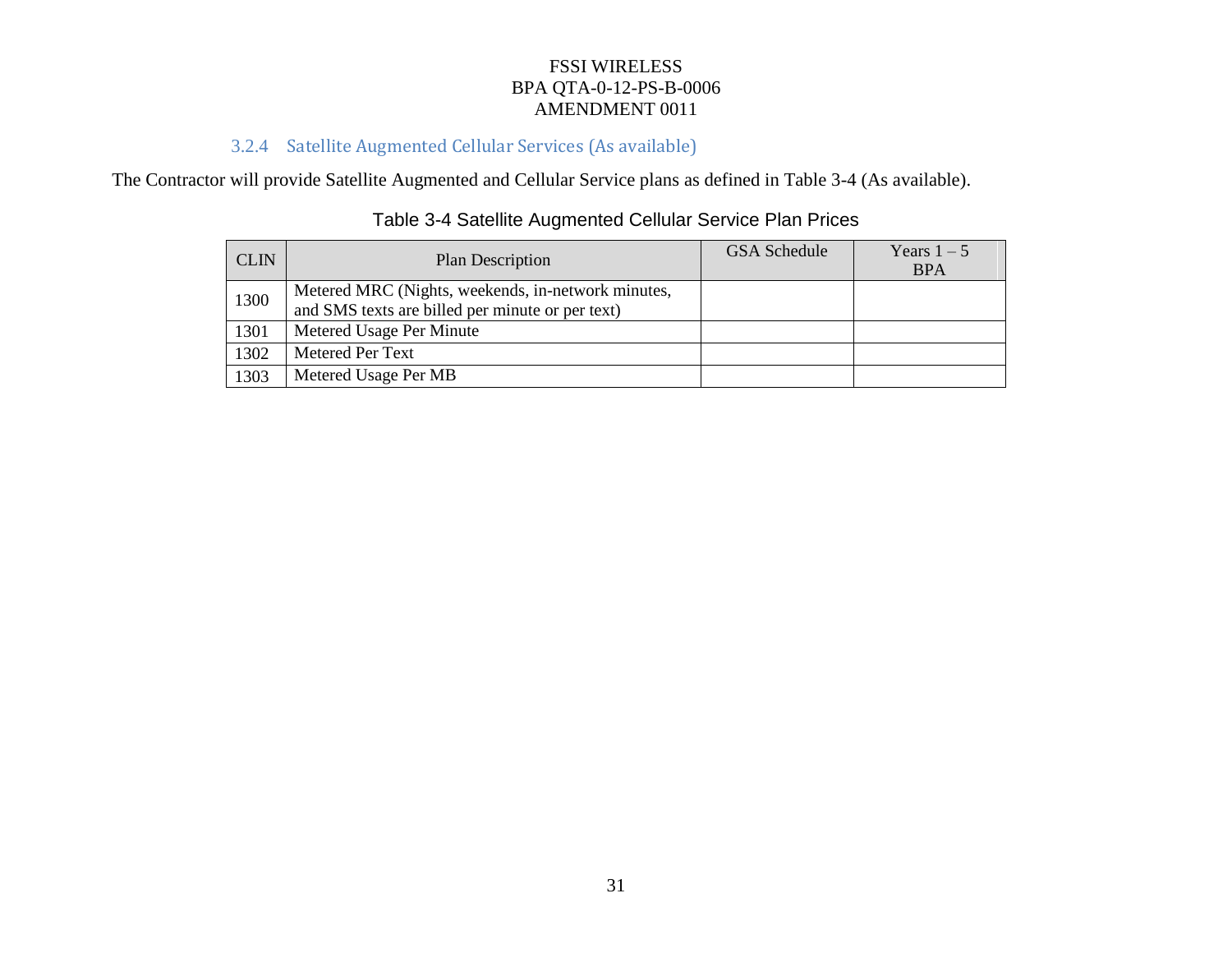# 3.3 Paging Services (As available)

The Contractor shall provide Paging Service plans as defined in Table 3-5 (As available). No additional Paging Service plans will be considered.

| <b>CLIN</b> | Plan Description                   | GSA Schedule<br>(MRC) | Years $1-5$<br>BPA (MRC) |
|-------------|------------------------------------|-----------------------|--------------------------|
| 1500        | Regional Numeric, Unlimited        |                       |                          |
| 1501        | Nationwide Numeric, Unlimited      |                       |                          |
| 1502        | Regional Alphanumeric, Unlimited   |                       |                          |
| 1503        | Nationwide Alphanumeric, Unlimited |                       |                          |

# Table 3-5 Paging Service Plan Prices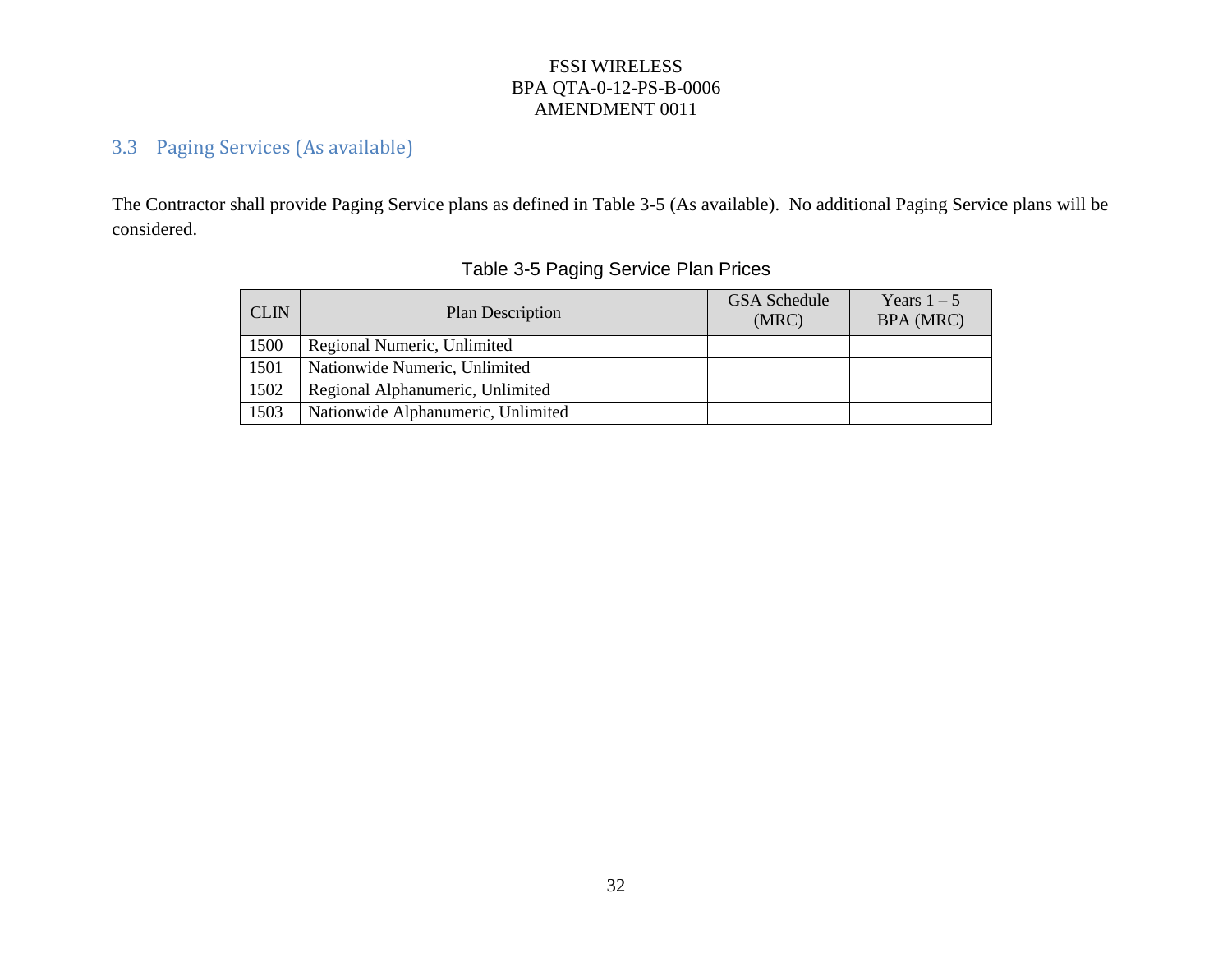## 3.4 Domestic to International Calling (Long Distance)

The Contractor shall provide International Long Distance Calling plans (from Domestic to Non-Domestic) as defined in Table 3-6, for all countries it offers on the GSA Schedule. At a minimum, plans for the nine countries listed in the Table shall be provided. See the electronic Price Table (spreadsheet) for CLINs for additional countries to be provided as available from the Contractor.

| <b>CLIN</b> | <b>Termination Country</b> | GSA Schedule,<br>landline<br>termination | GSA Schedule,<br>mobile termination | <b>BPA</b> Price, landline<br>termination | <b>BPA Price, mobile</b><br>termination |
|-------------|----------------------------|------------------------------------------|-------------------------------------|-------------------------------------------|-----------------------------------------|
| 1600        | Canada                     |                                          |                                     |                                           |                                         |
| 1601        | China                      |                                          |                                     |                                           |                                         |
| 1602        | France                     |                                          |                                     |                                           |                                         |
| 1603        | Germany                    |                                          |                                     |                                           |                                         |
| 1604        | Israel                     |                                          |                                     |                                           |                                         |
| 1605        | Japan                      |                                          |                                     |                                           |                                         |
| 1606        | Mexico                     |                                          |                                     |                                           |                                         |
| 1607        | Netherlands                |                                          |                                     |                                           |                                         |
| 1608        | <b>United Kingdom</b>      |                                          |                                     |                                           |                                         |

### Table 3-6 International Long Distance Calling Prices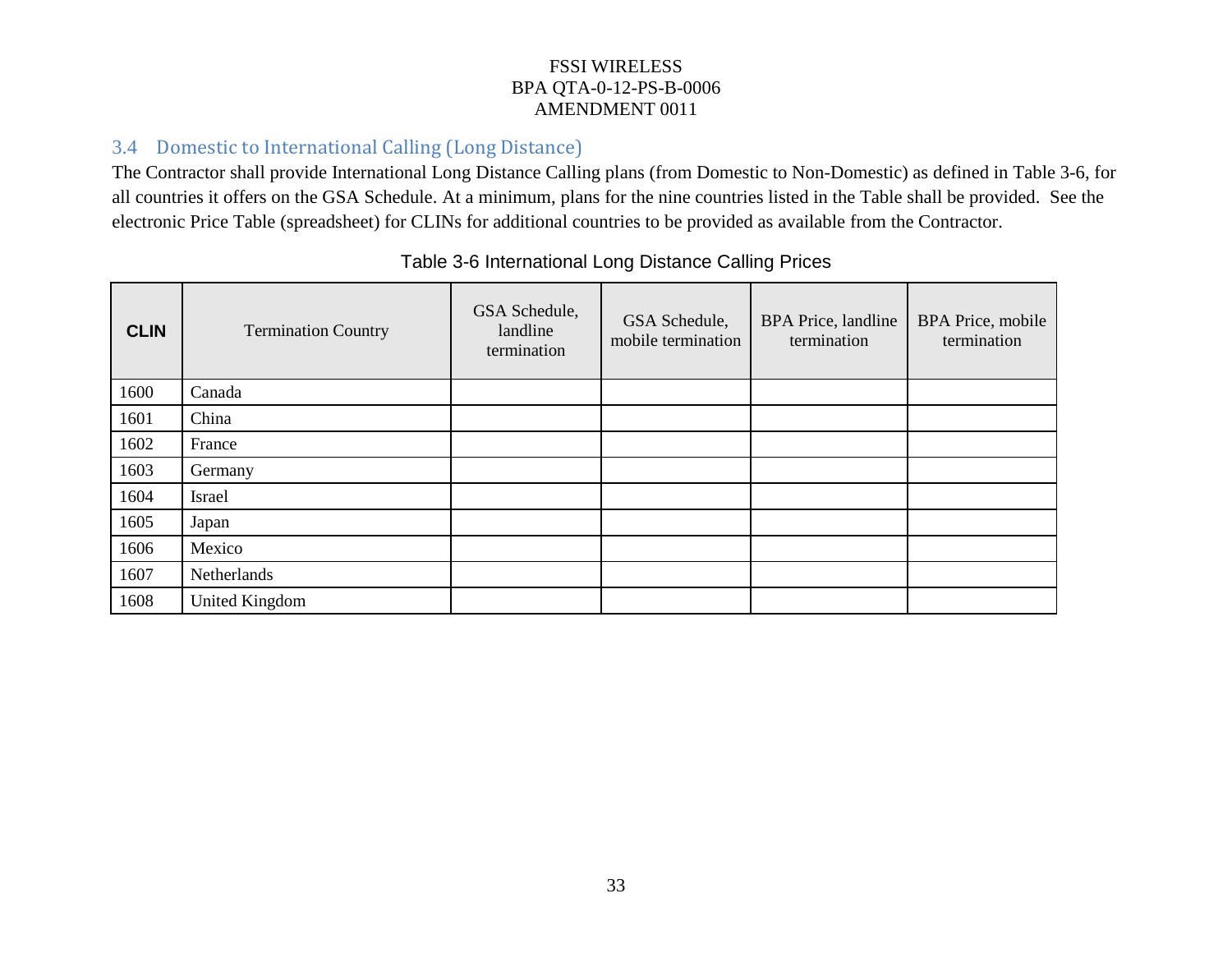# 3.5 International Roaming

The Contractor shall provide pricing for internationally originated voice calls, text messages and data as defined in Table 3-7 for all countries it offers on the GSA Schedule. At a minimum, plans for the nine countries listed in the Table shall be provided. See the electronic Price Table (spreadsheet) for CLINs for additional countries to be provided as available from the Contractor.

| <b>CLIN</b> | <b>Origination Country</b> | Plan Description                              | <b>GSA</b> Schedule Price | <b>BPA</b> Price |
|-------------|----------------------------|-----------------------------------------------|---------------------------|------------------|
| 1900        |                            | Voice Usage Per Minute                        |                           |                  |
| 1901        |                            | Sent Text Usage Per SMS<br>Message            |                           |                  |
| 1902        | Canada                     | Received Text Usage Per<br><b>SMS</b> Message |                           |                  |
| 1903        |                            | Data Usage Per MB                             |                           |                  |
| 1904        | China                      | Voice Usage Per Minute                        |                           |                  |
| 1905        |                            | Sent Text Usage Per SMS<br>Message            |                           |                  |
| 1906        |                            | Received Text Usage Per<br><b>SMS</b> Message |                           |                  |
| 1907        |                            | Data Usage Per MB                             |                           |                  |
| 1908        |                            | Voice Usage Per Minute                        |                           |                  |
| 1909        | France                     | Sent Text Usage Per SMS<br>Message            |                           |                  |
| 1910        |                            | Received Text Usage Per<br><b>SMS</b> Message |                           |                  |
| 1911        |                            | Data Usage Per MB                             |                           |                  |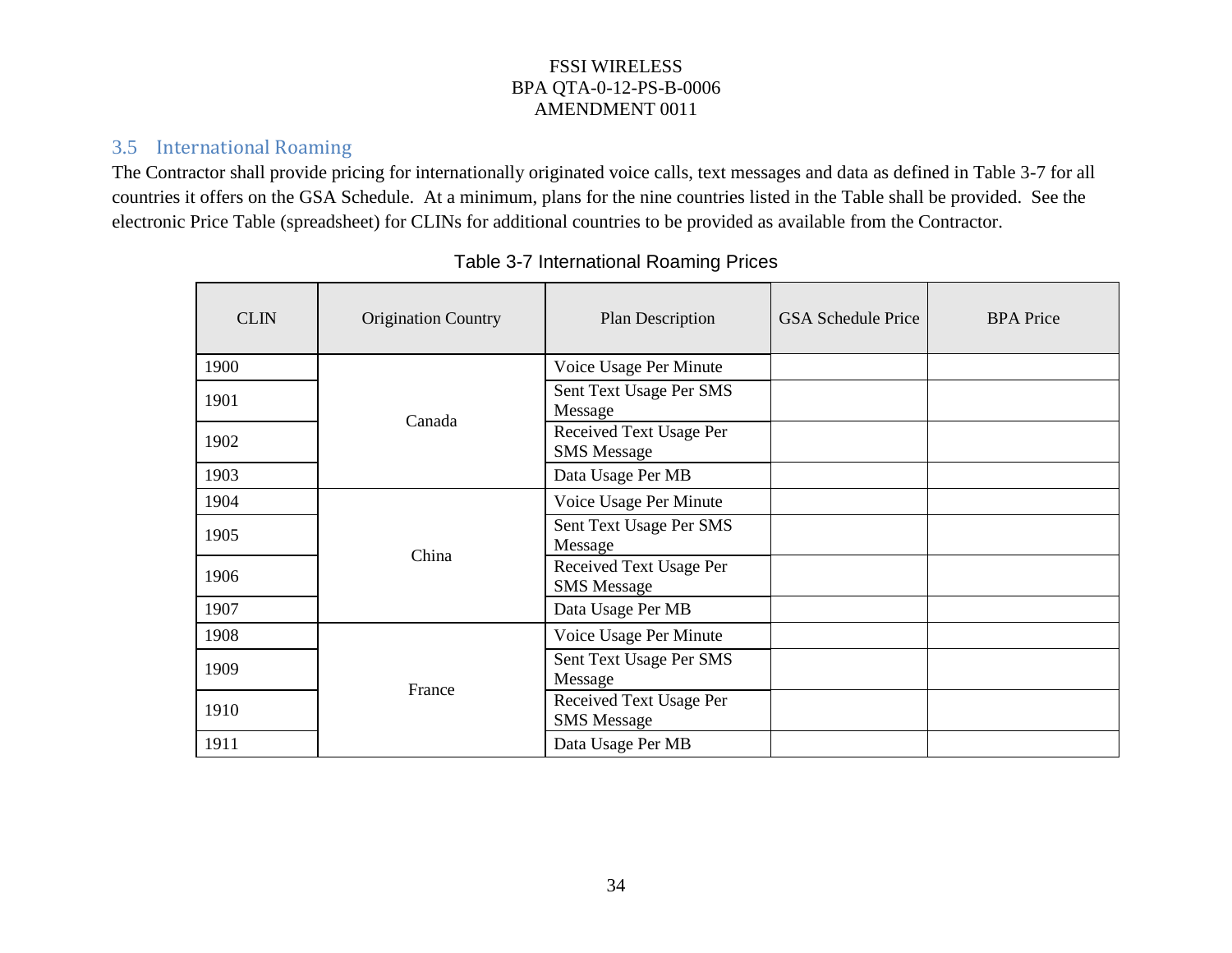| 1912 |                       | Voice Usage Per Minute                               |  |
|------|-----------------------|------------------------------------------------------|--|
|      |                       |                                                      |  |
| 1913 |                       | Sent Text Usage Per SMS<br>Message                   |  |
| 1914 | Germany               | Received Text Usage Per<br><b>SMS</b> Message        |  |
| 1915 |                       | Data Usage Per MB                                    |  |
| 1916 |                       | Voice Usage Per Minute                               |  |
| 1917 | <b>Israel</b>         | Sent Text Usage Per SMS<br>Message                   |  |
| 1918 |                       | Received Text Usage Per<br><b>SMS</b> Message        |  |
| 1919 |                       | Data Usage Per MB                                    |  |
| 1920 | Japan                 | Voice Usage Per Minute                               |  |
| 1921 |                       | Sent Text Usage Per SMS<br>Message                   |  |
| 1922 |                       | Received Text Usage Per<br><b>SMS</b> Message        |  |
| 1923 |                       | Data Usage Per MB                                    |  |
| 1924 |                       | Voice Usage Per Minute                               |  |
| 1925 | Mexico                | Sent Text Usage Per SMS<br>Message                   |  |
| 1926 |                       | <b>Received Text Usage Per</b><br><b>SMS</b> Message |  |
| 1927 |                       | Data Usage Per MB                                    |  |
| 1928 |                       | Voice Usage Per Minute                               |  |
| 1929 | Netherlands           | Sent Text Usage Per SMS<br>Message                   |  |
| 1930 |                       | <b>Received Text Usage Per</b><br><b>SMS</b> Message |  |
| 1931 |                       | Data Usage Per MB                                    |  |
| 1932 | <b>United Kingdom</b> | Voice Usage Per Minute                               |  |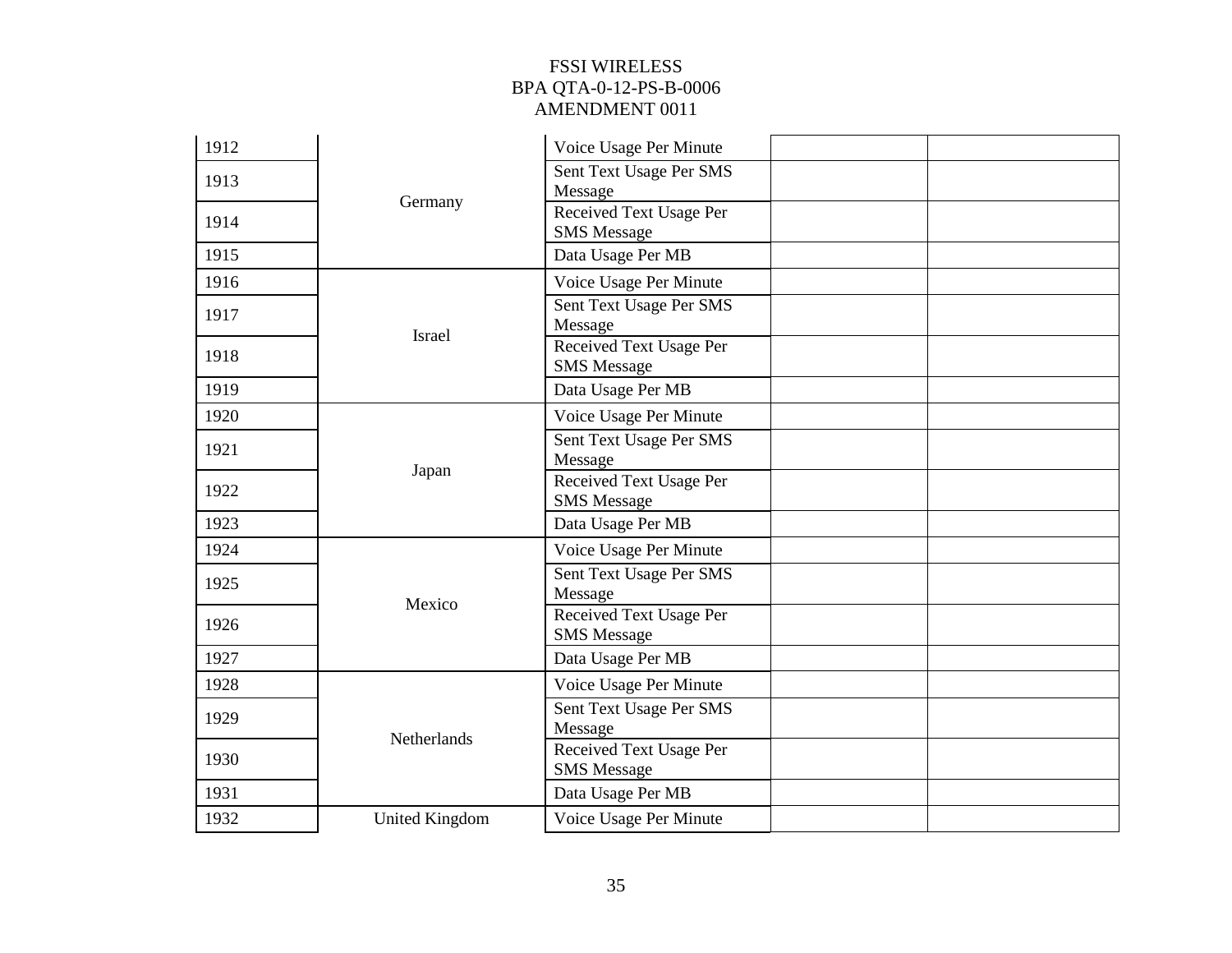| 1933 | Sent Text Usage Per SMS<br>Message            |  |
|------|-----------------------------------------------|--|
| 1934 | Received Text Usage Per<br><b>SMS</b> Message |  |
| 1935 | Data Usage Per MB                             |  |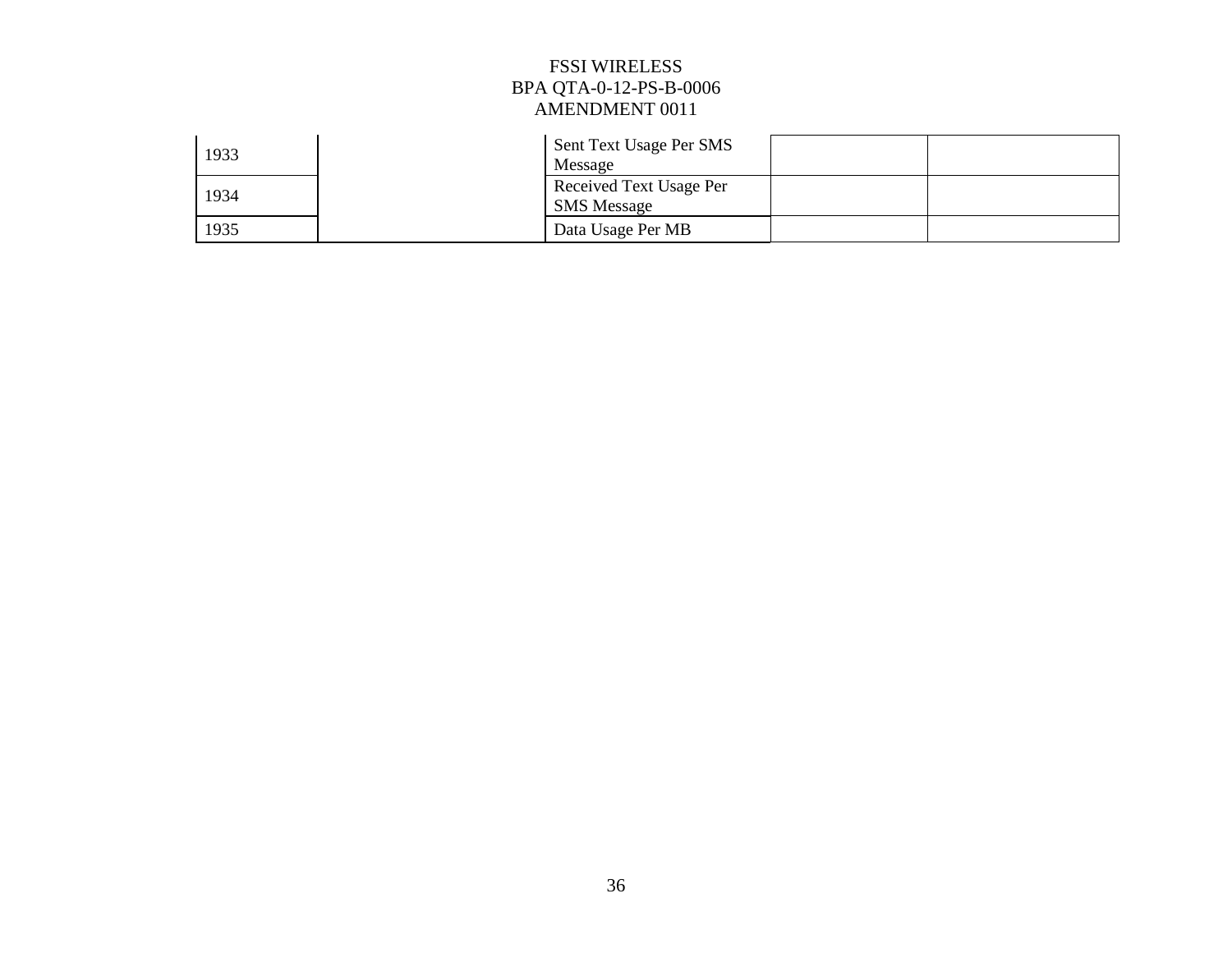# 3.6 Features, Wireless Infrastructure/Subsystems, and Advanced Technologies

### 3.6.1 Features

The Contractor shall provide pricing for Features as defined in Table 3-8.

### Table 3-8 Features Prices

| <b>CLIN</b> | <b>Feature Description</b>                   | <b>GSA</b> | Year $1 -$ | Year $2-$  | Year $3-$  | Year $4-$  | Year $5-$  |
|-------------|----------------------------------------------|------------|------------|------------|------------|------------|------------|
|             |                                              | Schedule   | <b>BPA</b> | <b>BPA</b> | <b>BPA</b> | <b>BPA</b> | <b>BPA</b> |
| 3000        | Tethering MRC                                |            |            |            |            |            |            |
| 3001        | Push to Talk (PTT) including Group Talk      |            |            |            |            |            |            |
|             | MRC (As available)                           |            |            |            |            |            |            |
| 3002        | International PTT MRC (As available)         |            |            |            |            |            |            |
| 3003        | <b>Wireless Priority Services (WPS) MRC</b>  |            |            |            |            |            |            |
| 3004        | <b>WPS Usage Per Minute</b>                  |            |            |            |            |            |            |
| 3005        | Directory Assistance Per Use                 |            |            |            |            |            |            |
| 3006        | Multimedia Broadcast (e.g., broadcast TV)    |            |            |            |            |            |            |
|             | MRC (As available)                           |            |            |            |            |            |            |
| 3007        | Sensitive Compartmented Information Facility |            |            |            |            |            |            |
|             | (SCIF) Friendly mode NRC (As available)      |            |            |            |            |            |            |
| 3008        | Offeror to propose                           |            |            |            |            |            |            |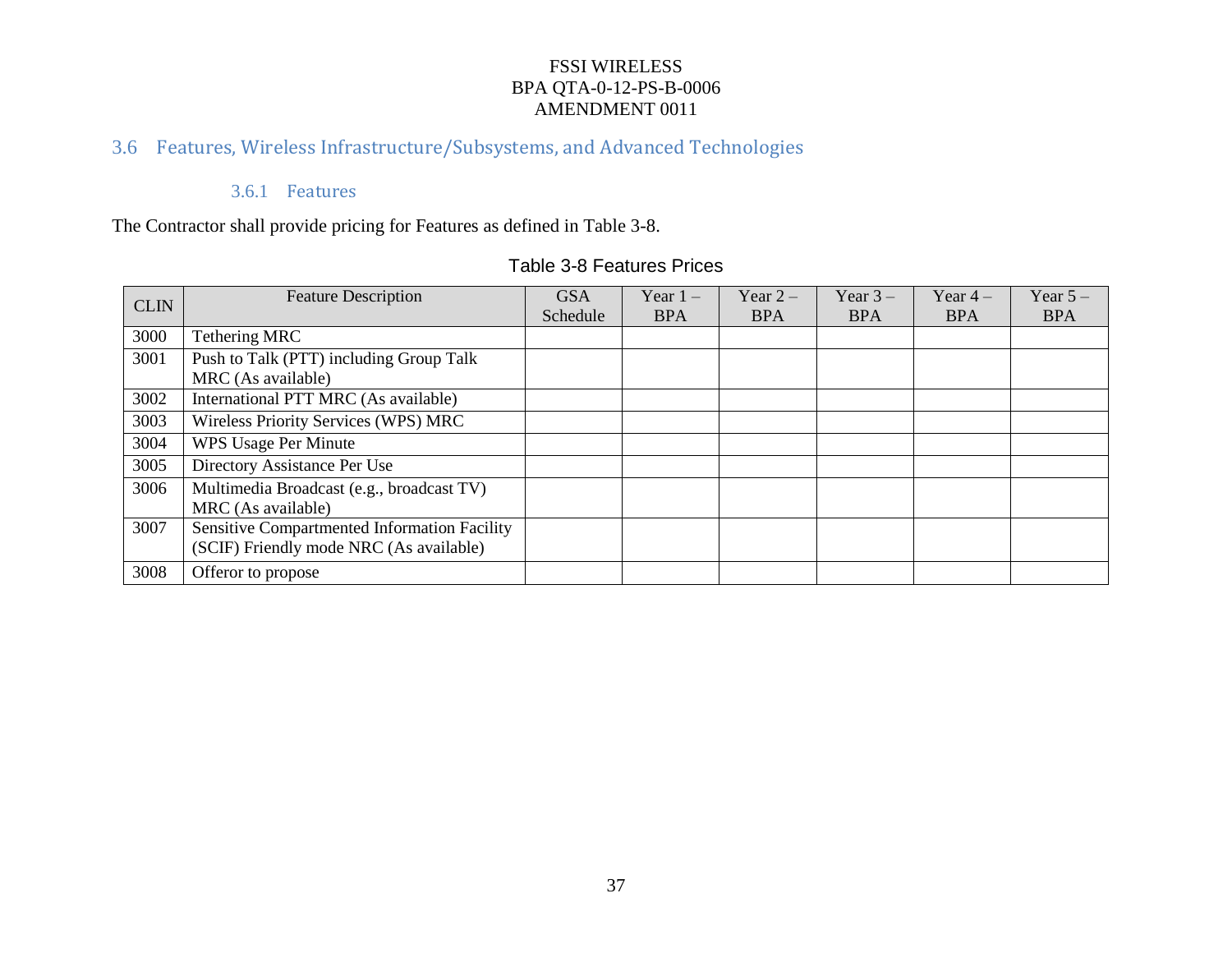# 3.6.2 Wireless Infrastructure/Subsystems

### The Contractor shall provide Wireless Infrastructure/Subsystems pricing as defined in Table 3-9.

| <b>CLIN</b> | Type                                                                                                                                   | <b>Plan Description</b> | <b>GSA</b> Schedule | Years $1-5$<br><b>BPA</b> |
|-------------|----------------------------------------------------------------------------------------------------------------------------------------|-------------------------|---------------------|---------------------------|
| 3200        | GSM Circuit Switch Data Service (As available)                                                                                         | Offeror to propose      |                     |                           |
| 3201        | Direct Ordering Entity Connection (As available)                                                                                       | Offeror to propose      |                     |                           |
| 3202        | Offeror to propose encryption and security<br>compliance licensing and support services for use<br>with cellular phones (As available) | Offeror to propose      |                     |                           |
| 3203        | Mobile device management licensing and support<br>(As available)                                                                       | Offeror to propose      |                     |                           |
| 3204        | Over-the-air device and content management<br>licensing and support (As available)                                                     | Offeror to propose      |                     |                           |
| 3205        | Temporary antenna installation (As available)                                                                                          | Offeror to propose      |                     |                           |
| 3206        | Femtocells and Microcells (As available)                                                                                               | Offeror to propose      |                     |                           |
| 3207        | Cellular Connectivity to WAN (As available)                                                                                            | Offeror to propose      |                     |                           |
| 3208        | <b>Contractor Travel</b>                                                                                                               | Task Order Specific     | N/A                 | N/A                       |
| 3209        | Offeror to propose                                                                                                                     | Offeror to propose      |                     |                           |
| 3210        | Offeror to propose                                                                                                                     | Offeror to propose      |                     |                           |

# Table 3-9 Wireless Infrastructure/Subsystems Prices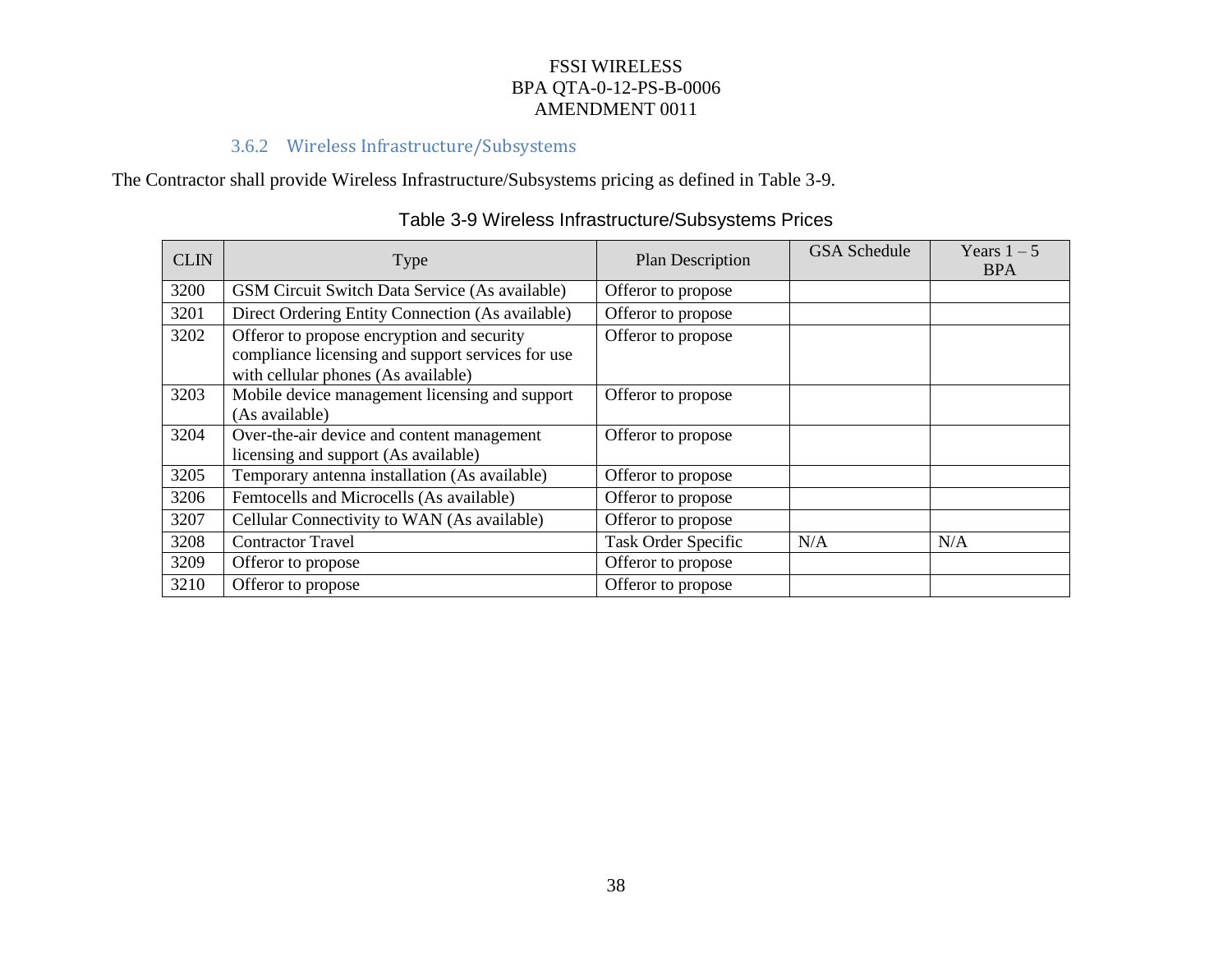### 3.6.3 Advanced Technologies/Other Services

The Contractor shall provide pricing for Advanced Technologies and Other Services as defined in Table 3-10.

| <b>CLIN</b> | Plan Description                                                                                  | GSA Schedule | Years $1 - 5$ BPA |
|-------------|---------------------------------------------------------------------------------------------------|--------------|-------------------|
| 3400        | M2M/Connected Devices MRC, 1MB/month (As available)                                               |              |                   |
| 3401        | M2M/Connected Devices MRC, 2MB/month (As available)                                               |              |                   |
| 3402        | M2M/Connected Devices MRC, 5MB/month (As available)                                               |              |                   |
| 3403        | M2M/Connected Devices MRC, 25MB/month (As available)                                              |              |                   |
| 3404        | M2M/Connected Devices MRC, 50MB/month (As available)                                              |              |                   |
| 3405        | M2M/Connected Devices MRC, 250MB/month (As available)                                             |              |                   |
| 3406        | M2M/Connected Devices MRC, 1GB/month (As available)                                               |              |                   |
| 3407        | M2M/Connected Devices MRC, 5GB/month (As available)                                               |              |                   |
| 3408        | M2M/Connected Devices Overage Per MB (for Plans up to and<br>including 50MB/month) (As available) |              |                   |
| 3409        | M2M/Connected Devices Overage Per MB (for Plans above<br>50MB/month) (As available)               |              |                   |
| 3410        | Offeror to Propose                                                                                |              |                   |

#### Table 3-10 Advanced Technologies/Other Services Prices

# 3.7 Additional Discount for Federal Agencies Based on Volume

The Contractor shall provide additional discount percentage pricing to all Ordering Entities within Federal Agencies based upon the total Federal Agencies' volume of either the Amount Billed (Table 3-11a) or Lines of Service (Table 3-11b). The total Federal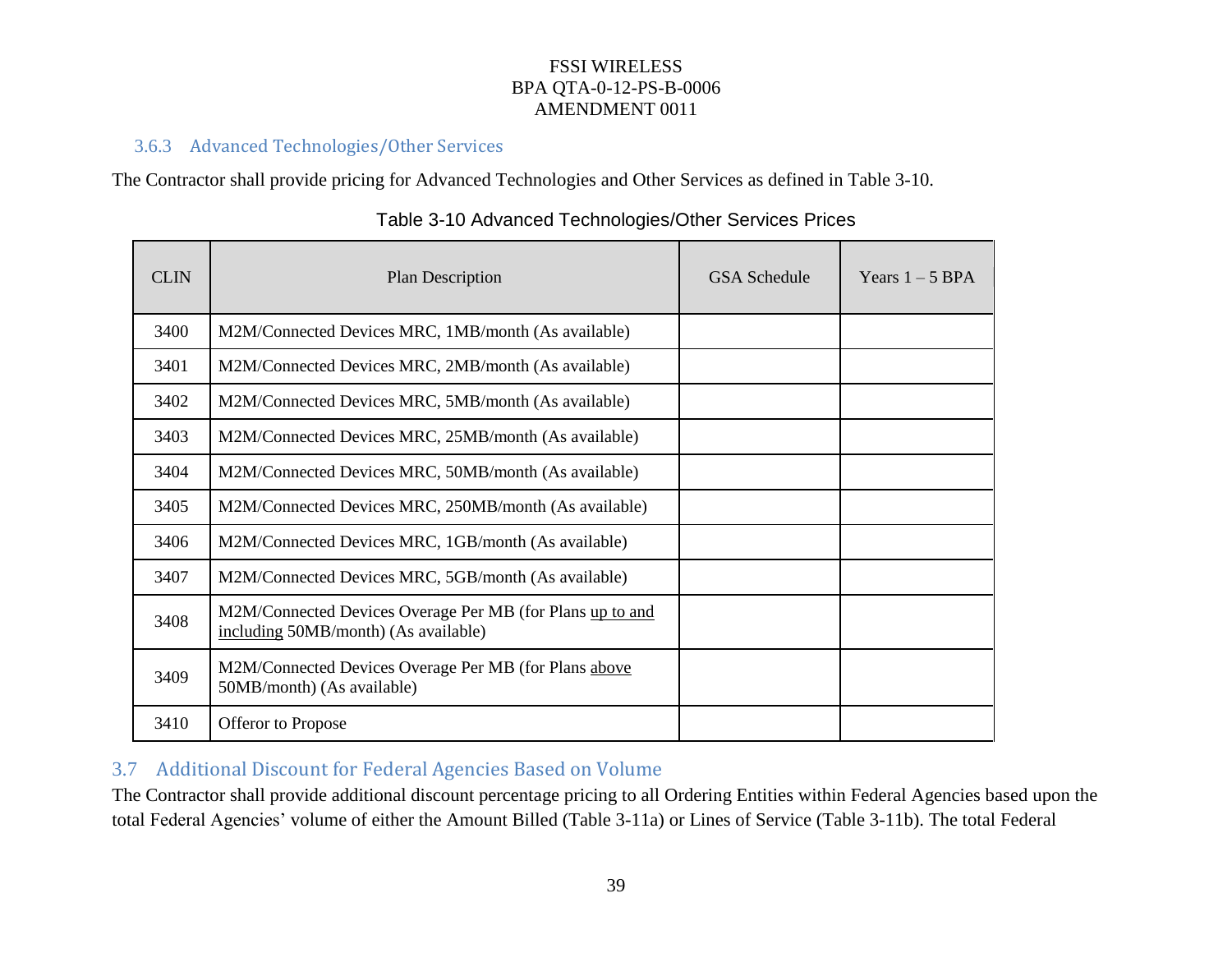Agencies' volume shall be the sum of all purchases from the Contractor through this BPA from all Federal Agencies. The discount percentage shall be applied evenly to all Ordering Entities within Federal Agencies on a monthly basis. For the purposes of this discount, the Federal Agencies are as listed in OMB Circular No. A–11 (2012), Appendix C.

|             | <b>Amount Billed</b> | Years $1 - 5$ BPA Discount |                                               |
|-------------|----------------------|----------------------------|-----------------------------------------------|
| <b>CLIN</b> | $(\$/Month)$         | Percent                    | <b>Notes</b>                                  |
| 4000        |                      |                            | Discount shall appear as a credit on the next |
| 4001        |                      |                            | month's invoice. Credit amount will be based  |
| 4002        |                      |                            | on discount associated with total current     |
| 4003        |                      |                            | amount billed $(2nd$ column) and associated   |
| 4004        |                      |                            | discount tier $(3rd$ column) for the current  |
|             |                      |                            | amount applied to the monthly service plan    |
| 4005        |                      |                            | charges. Pass-through costs such as shipping  |
|             |                      |                            | are not included in the Amount Billed.        |

#### Table 3-11a Additional Discounts based on Federal Agencies' Volume—Amount Billed

| Table 3-11b Additional Discounts based on Federal Agencies' Volume—Lines of Service |  |  |
|-------------------------------------------------------------------------------------|--|--|
|                                                                                     |  |  |
|                                                                                     |  |  |

| <b>CLIN</b> | Lines of<br>Service | Years $1 - 5$ BPA Discount<br>Percent | <b>Notes</b>                                                                   |
|-------------|---------------------|---------------------------------------|--------------------------------------------------------------------------------|
| 4006        |                     |                                       | Discount shall appear as a credit on the next                                  |
| 4007        |                     |                                       | month's invoice. Credit amount will be based                                   |
| 4008        |                     |                                       | on discount associated with lines of service                                   |
| 4009        |                     |                                       | $(2nd$ column) and associated discount tier $(3rd$                             |
| 4010        |                     |                                       | column) for the current amount applied to the<br>monthly service plan charges. |
| 4011        |                     |                                       |                                                                                |

# 3.8 SEDs Shipping Costs

For standard domestic delivery, there shall be no additional charges for shipping of SEDs. For both expedited domestic shipping and international shipping, the Contractor may charge actual shipping costs (does not include handling costs) on a pass-through basis.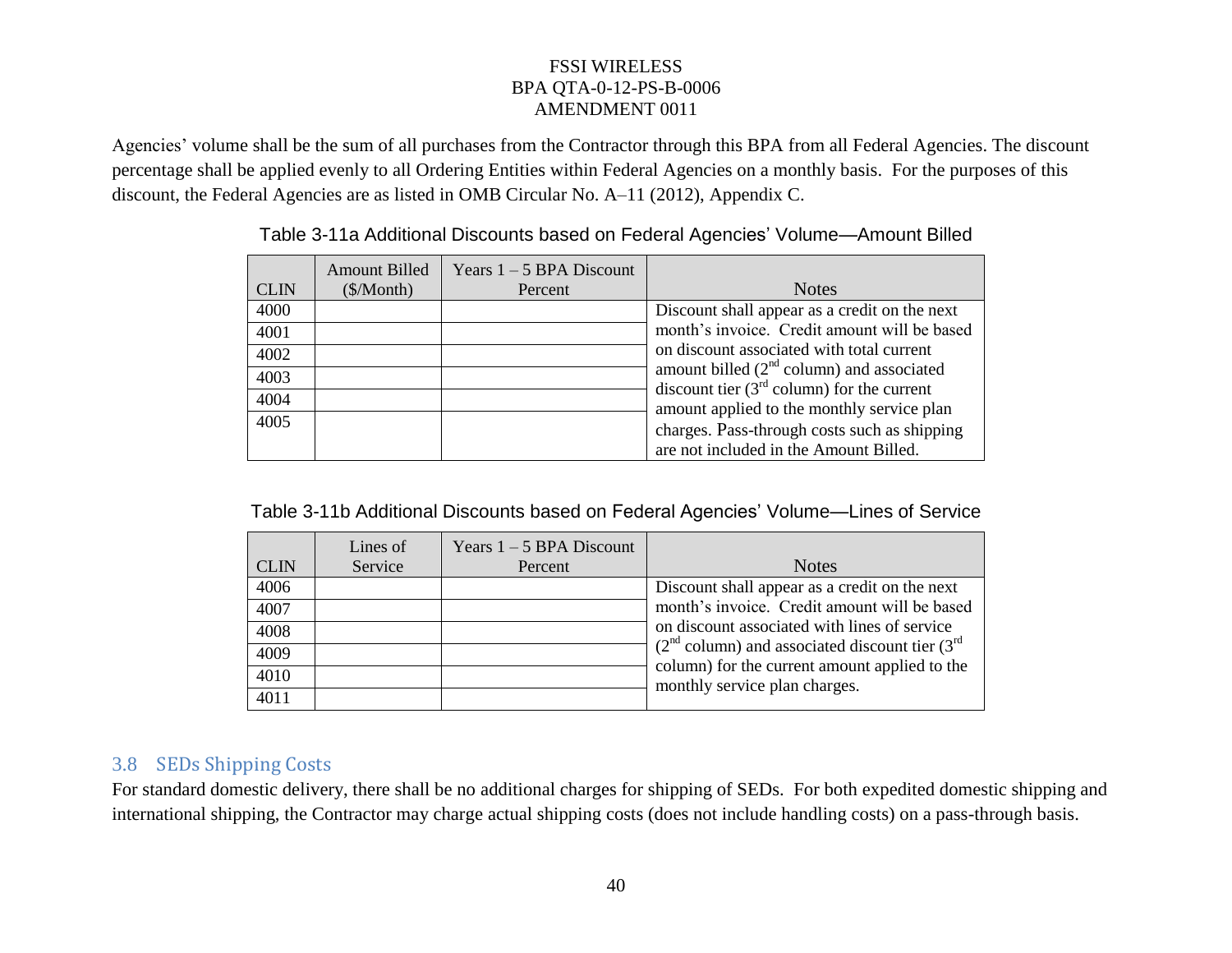#### 3.9 Price Changes and Adding NSP Features

For all prices, including service plans and infrastructure/subsystems, the Contractor may—

- 1. Waive any charge at any time
- 2. Decrease pricing at any time without GSA CO approval
- 3. Add NSP features to any service plans and infrastructure/subsystems by the Contractor at any time with the submission of a modification
- 4. Propose new pricing plans or other changes to existing pricing plans with submission and approval of a modification of the Schedules contract followed by modification of the BPA.

# 3.10 Review of Rates and Charges

### 3.10.1 Annual Review of Rates

At GSA's option, the parties shall meet ninety (90) days before the first and each subsequent anniversary of the BPA Award Date (except the last). Acting in good faith, the parties shall seek to determine whether (and, if so, what) changes to the rates and charges, based upon sales volumes under the BPA for the previous billing cycle, are appropriate in light of then-current service alternatives and pricing available from the Contractor and its principal competitors in the marketplace for wireless voice, data add-on, and data only services. Task order unit pricing under this BPA will not be disclosed in this process unless publicly available. The principal competitors in the marketplace for such services shall be limited to those carriers whose service offerings, both domestically and internationally, are technically comparable to the wireless voice, data add-on, and data only service offerings of the Contractor. Subject to its obligations to other customers, the Contractor shall provide GSA pricing and other information relevant to this determination.

### 3.10.2 Implementation of Change**s**

If the parties determine that changes in the rates or charges are appropriate, the Contractor shall take such actions as are necessary to implement any such changes and shall make them effective prior to the anniversary of the Award Date.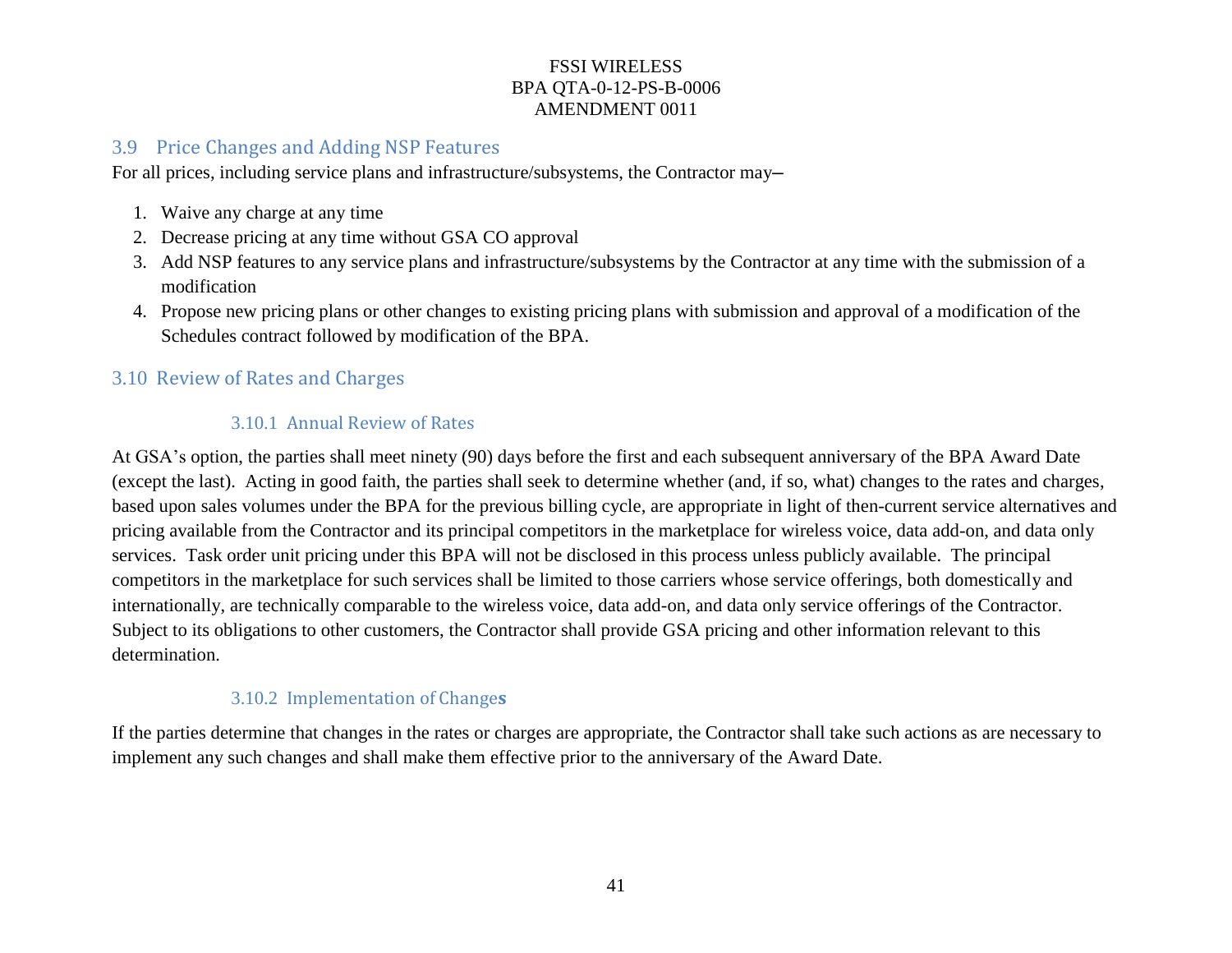#### 3.11 Rate Optimization

On the six month anniversary of the BPA Award Date, and on each 6-month anniversary thereof through the final period of performance of all task orders, if any, the Contractor will begin the rate plan analysis described in this Section. Within thirty days after each six-month anniversary date, the Contractor shall provide rate plan analysis reports for wireless service expenditures of each agency listed in ADM 4800.2G, Appendix A (as amended) that is using this BPA. The report shall consider historical spending elements (such as access charges, feature charges, and domestic and (if feasible) international airtime charges and roaming charges, typically from the prior three months of usage) and illustrate projected monthly and annual cost savings.

Based upon the gathered data, the Contractor shall provide recommendations of its most cost-effective service plans available to each of the Ordering Entity's end users. Recommendations are based upon past usage and are not a guarantee of savings. After the Contractor provides such analysis to the Ordering Entity and upon approval from the Ordering Entity through a service change request, the Contractor shall change the service plans for the Ordering Entity's designated end users within 30 calendar days after the date of receipt of the service change request. New service plans are effective and the monthly access fees and applicable allowances will be prorated if implementation of the service change request occurs at any time other than the beginning or end of a billing cycle.

#### 3.12 Program Funding Fees

All program funding fees shall be included in the prices submitted, including in the Volume Based Discounts. The Government's cost of awarding, administering and managing this blanket purchase agreement is funded through the addition of a program funding fee.

Remittance of the fees shall be made by the Contractor on a United States Government fiscal year, quarterly basis (e.g., October – December, January – March, April – June, July – September) and is due forty-five (45) calendar days after the completed reporting period. Fees not paid within thirty (30) days are considered a debt to the United States Government under the terms of FAR 32.6. The Government may exercise all its rights under the BPA, including withholding or setting off payments and interest on the debt (see FAR clause 52.232-17, interest). Failure of the Contractor to pay the fees in a timely manner may result in termination of the BPA.

The GSA Program Funding Fee reimburses GSA for the costs of procuring and administering the BPA. The Contractor shall remit a GSA Program Funding Fee of 1.5 percent (.015) incorporated into its total unit price(s). This program funding fee shall be comprised of the GSA Industrial Funding Fee set at 0.75 percent (.0075), and an additional 0.75 percent (.0075) Administrative Service Fee for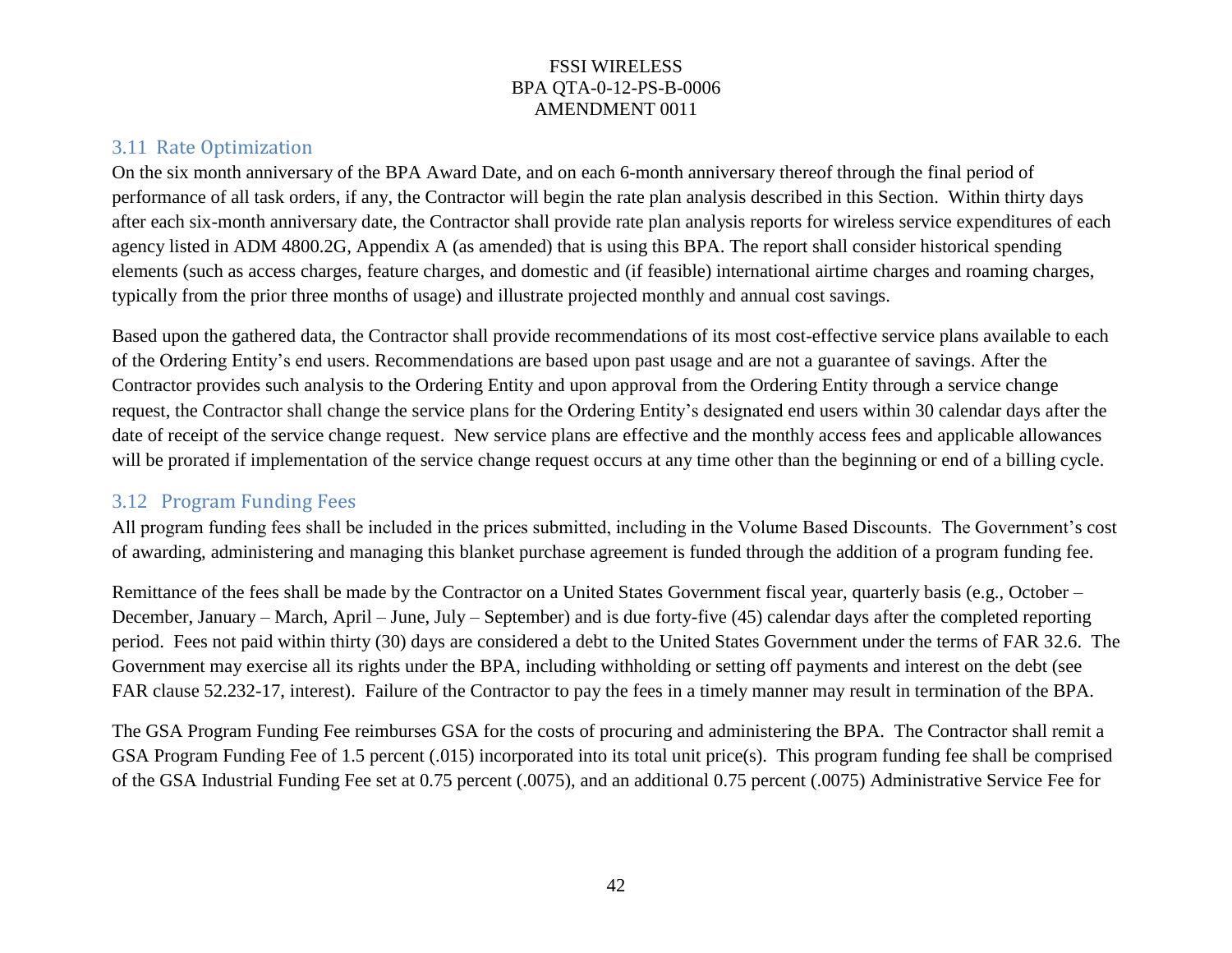the BPA, which may be subject to revision(s) at any time. Upon revision, Contractor is required to adjust pricing up or down by the applicable percentage to reflect the new fee structure.

Remittance of the GSA Industrial Funding Fee portion (.0075) of the Program Funding Fee shall be done in accordance with the underlying GSA IT Schedule 70 contract. Remittance instructions for the Administrative Service Fee portion (.0075) of the Program Funding Fee will be provided to the Contractor within 30 days of BPA establishment by the CO. The Government reserves the unilateral right to change such instructions from time to time at no additional cost, following notification to the Contractor.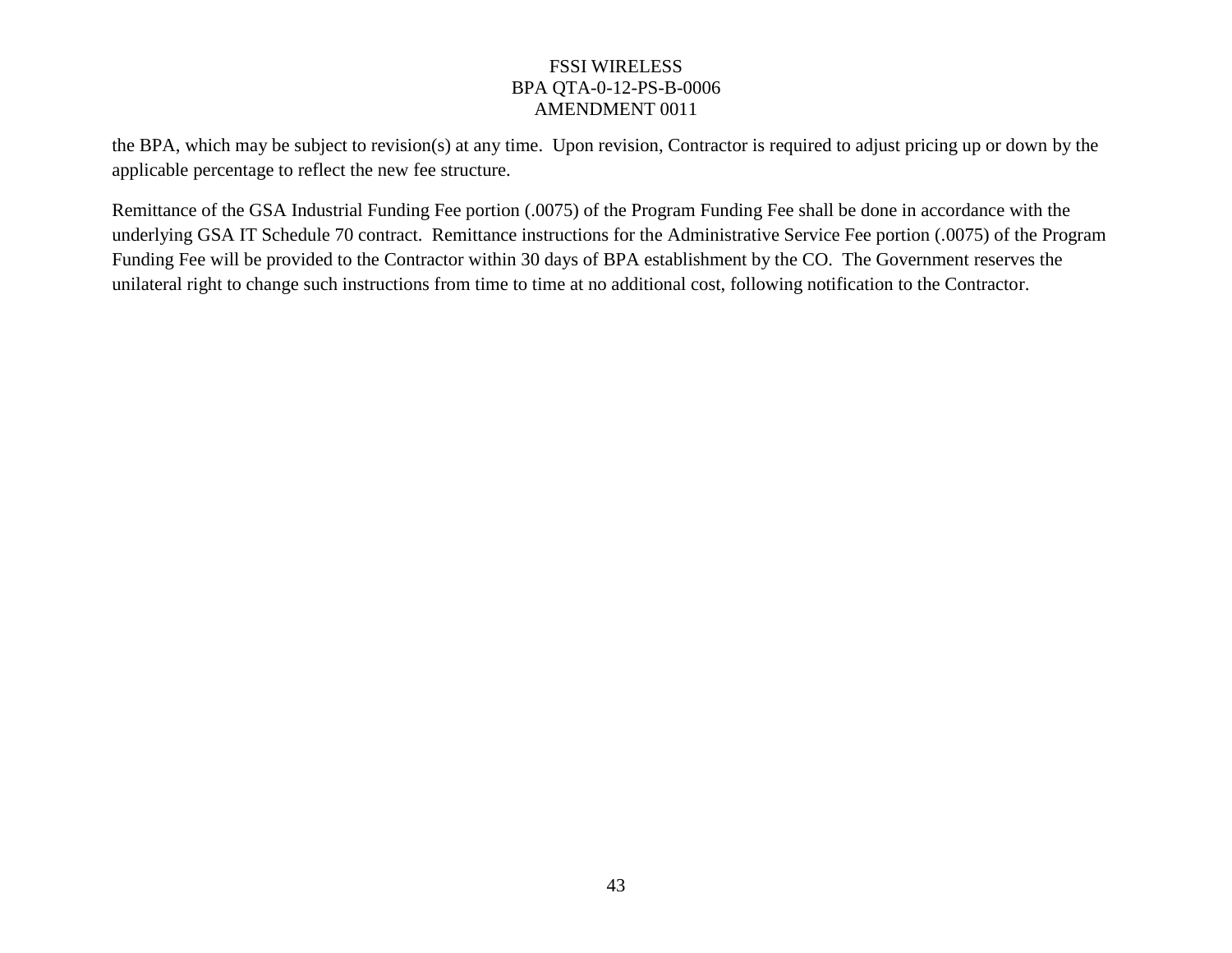# 4 Instructions to Offerors

# 4.1 General Instructions

The RFQ is released under FAR Part 8.4. Quotations must be submitted according to the guidelines provided in this section. The Offeror shall submit capabilities that it offers commercially and are specified "as available" in this RFQ; these "as available" capabilities will be considered in evaluating the extent to which the Offeror exceeds requirements.

The Offeror shall prepare and submit its Quotation as instructed in this RFQ. In order to compete under this RFQ, the Schedule Contractor may need to modify its GSA IT Schedule 70 contract's offerings to ensure its Quotations contain the latest technology. If so, the Schedule Contractor shall submit its modifications to their assigned GSA IT Schedule 70 Contracting Officer with sufficient lead time that the modifications can be fully executed prior to responding to this RFQ. The failure to receive an executed modification at the GSA IT Schedule 70 level prior to submitting a Quotation may result in disqualification of the Quotation. The failure to receive an executed modification at the GSA IT Schedule 70 level in a timely manner may result in disqualification of the Quotation. Any modifications to GSA IT Schedule 70 contracts to incorporate quoted offerings must be incorporated prior to BPA awards.

The Offeror shall submit separate Technical, Price, Management, and Past Performance volumes as shown in Table 4-1 below. Pricing shall not be included in any non-price volume (Technical, Management, and Past Performance).

| Volume          | Volume                                                                                                                                                                                                        | Maximum                                                 |
|-----------------|---------------------------------------------------------------------------------------------------------------------------------------------------------------------------------------------------------------|---------------------------------------------------------|
|                 | Description                                                                                                                                                                                                   |                                                         |
|                 | Section A. Executive Summary                                                                                                                                                                                  | 3                                                       |
| I. Technical    | Section B. Technical Narrative (Offeror may place)<br>sample Transition Plan in appendix to Technical<br>Volume. Transition Plan may not exceed 10<br>pages, which are not included in the 40 page<br>limit.) | 40                                                      |
|                 | Section C. Promotional and Service Plan<br>Literature                                                                                                                                                         | 25                                                      |
|                 | Section D. Coverage Maps                                                                                                                                                                                      | 100                                                     |
| II. Price       | Price and Non-Price                                                                                                                                                                                           | 10 narrative pages<br>plus Price Table<br>(Spreadsheet) |
| III. Management | Section A. Management Narrative                                                                                                                                                                               | 50                                                      |
|                 | Section B. Corporate Experience                                                                                                                                                                               | 50                                                      |
|                 | Past Performance                                                                                                                                                                                              | 6                                                       |

Table 4-1 Contents of Proposal Volumes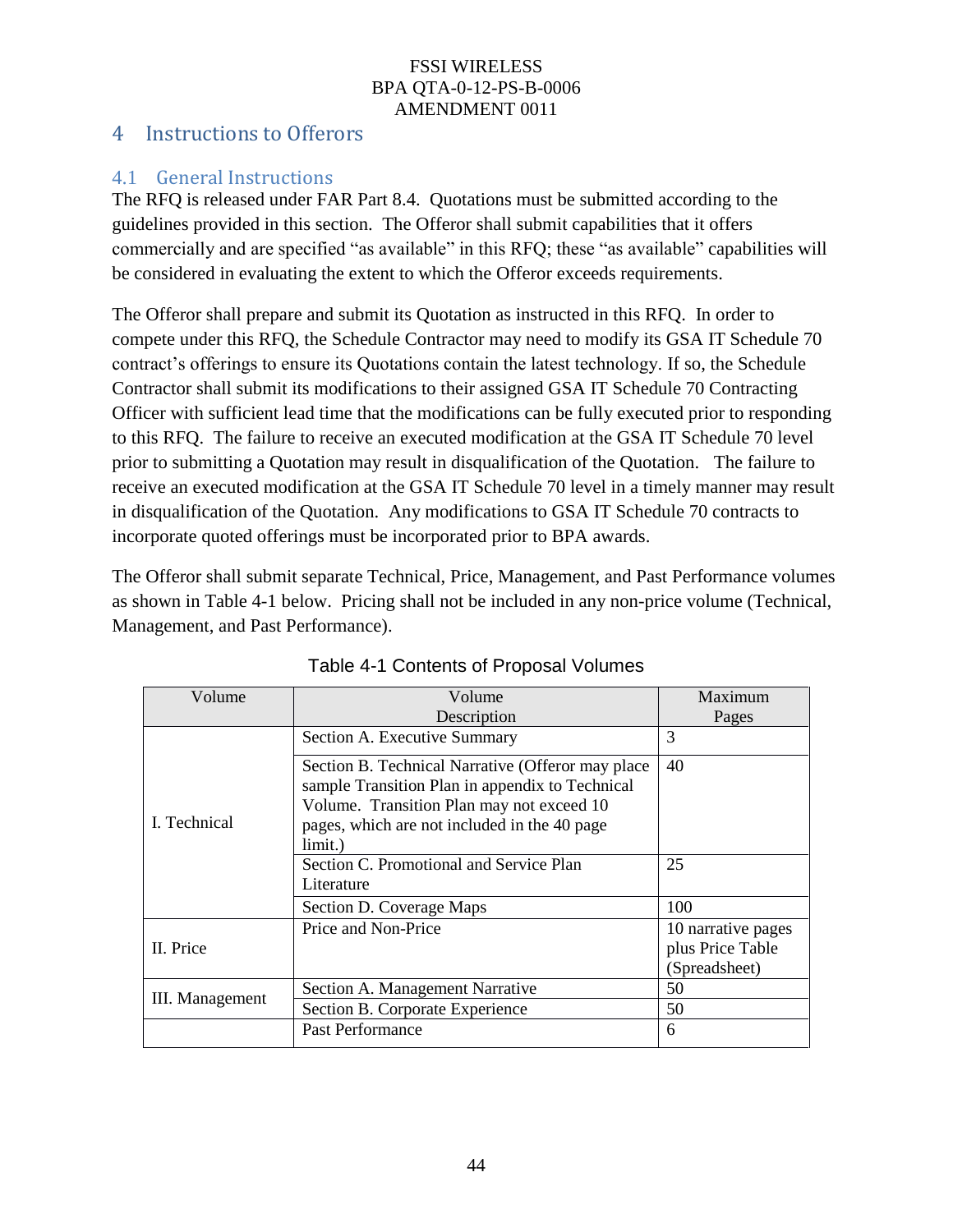Complete Quotations are due by March 14, 2013 at 4:00PM, Eastern Standard Time (EST). Quotations shall be submitted via e-Buy (www.ebuy.gsa.gov) in accordance with the GSA IT Schedule 70 contract.

Quotations not received by the deadline through the electronic means specified will not be accepted or evaluated. The electronic time stamp on Quotations submitted through e-Buy will determine timeliness of Quotation. The following document/attachment size restrictions apply: 5 MB per document, unlimited number of documents.

Instructions for uploading Quotation on GSA e-Buy can be found at the following link: https://www.ebuy.gsa.gov/images/ebuy/tutorial/ebuysellers1.ppt

### 4.1.1 Submission of Questions

All questions regarding this RFQ shall be submitted via email to the CO:

#### Patricia A. Stang fssiwireless@gsa.gov

Questions shall be submitted no later than January29, 2013 at 4:00PM EST to ensure timely response. Questions received after the deadline may not be addressed unless the Government determines that the answer to the question imparts information material to industry's ability to respond to the RFQ. The Government will publish questions and answers (without attribution to the company submitting the question) within a reasonable timeframe giving particular consideration to the Quotation submission due date and time.

The Offeror shall provide contact information (person name, company, phone number, and email address) when submitting questions. The subject line of the email shall be: "Questions on FSSI Wireless RFQ." Questions must be written in a way that enables clear understanding of the Offeror's issues or concerns. Statements expressing opinions, sentiments, or conjectures are not considered valid inquiries and will not receive a response. Further, Offerors are reminded that the Contracting Officer will not address hypothetical questions aimed at receiving a potential "evaluation decision." Questions shall be submitted in the table format specified below in Table 4-2.

|          |          | RFQ<br>Reference |         |                     |
|----------|----------|------------------|---------|---------------------|
|          |          |                  |         | Recommended         |
|          |          | (section         |         | Answer/Solution and |
|          | Question | number)          | Comment | Rationale           |
| .,       |          |                  |         |                     |
| <u>.</u> |          |                  |         |                     |
| $\cdots$ |          |                  |         |                     |

| Table 4-2 Format for RFQ Questions |  |  |
|------------------------------------|--|--|
|------------------------------------|--|--|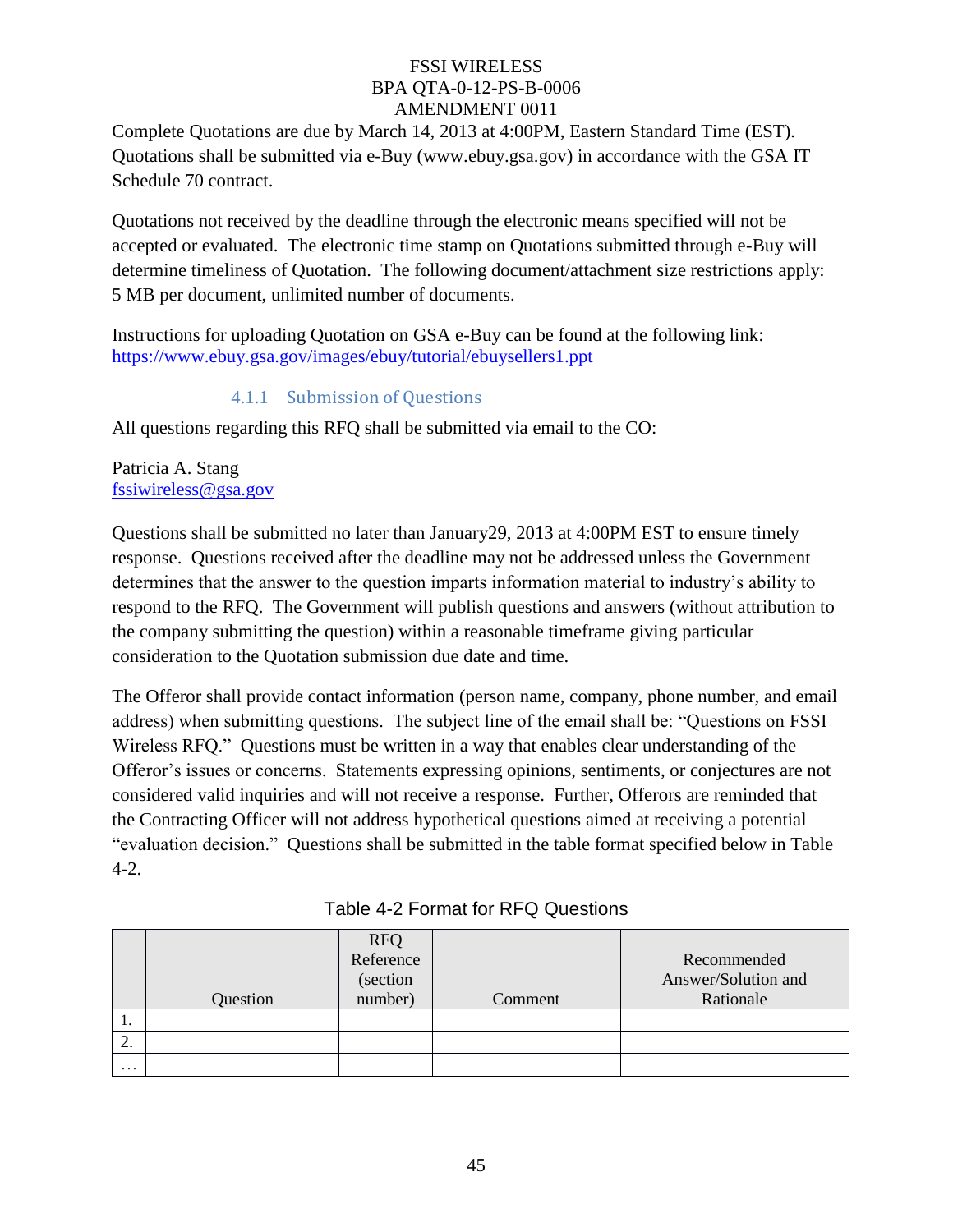#### FSSI WIRELESS BPA QTA-0-12-PS-B-0006 AMENDMENT 0011 4.1.2 FSS-12-A Period for Acceptance of Offers (Mar 1996)

Paragraph (c) of the provision 52.212-1, Instructions to Offerors-Commercial Items, is revised to read as follows: The Offeror agrees to hold the prices in its offer firm for 180 calendar days from the date specified for receipt of offers within which offer may be accepted.

### 4.2 Format Instructions for Offer Submission

For all four volumes, the Offeror's response should follow the layout of this RFQ. Each volume shall include a Table of Contents of that volume's contents that identifies sections and subsections by number and descriptive title as well as the corresponding page numbers. File formats shall be compatible with Microsoft Office 2007 and shall not be password protected.

Each page within each volume and section shall be numbered using a consistent numbering scheme. This scheme shall also be used for all supporting documentation, such as charts and figures, included in each volume.

Paper size shall be  $8\frac{1}{2}$  by 11-inches. The font shall be 12 point Times New Roman (with the exception of pre-printed product literature). No reduction is permitted except for organization charts or other graphic illustrations. In those instances where reduction is allowable, Offerors shall ensure that the print is easily readable. This includes no less than 9-point font on graphics and 10-point font on tables. Each page shall have at least one inch margins around the page. Header/footer information may be included in the 1 inch margin space, but it shall not include any information to be evaluated. Large sheets (i.e., greater than 8 ½ by 11 inch) shall count as two pages. Offerors shall not exceed the page limitations set forth above.

### 4.3 Volume I: Technical

The Technical Narrative section shall provide a narrative that fully and accurately addresses Section 2.1 (Wireless Service and Network Coverage Area) through Section 2.8 (Device Recycling and Disposal). The narrative should be concise enough to determine that the Offeror has addressed each requirement and fully understands the requirements. Assumptions that impact the technical requirements specified by the Government shall be clearly identified. The Offeror shall provide feature or capability descriptions for the technical requirements.

The Executive Summary shall contain an overview of the Quotation.

As part of the Promotional Literature (non-Service Plans) section, the Offeror may provide SED and infrastructure/ subsystem promotional material. The Coverage Maps should include coverage level details and expected download and upload speeds. The Offeror shall provide a URL with the location of these coverage maps if available. For WLAN hotspots, the Offeror should provide a description of the overall coverage and not a comprehensive listing of each WLAN hotspot. The Offeror shall describe its mechanisms to electronically notify the Ordering Entity of potential fraud or excessive usage in writing by the next business day.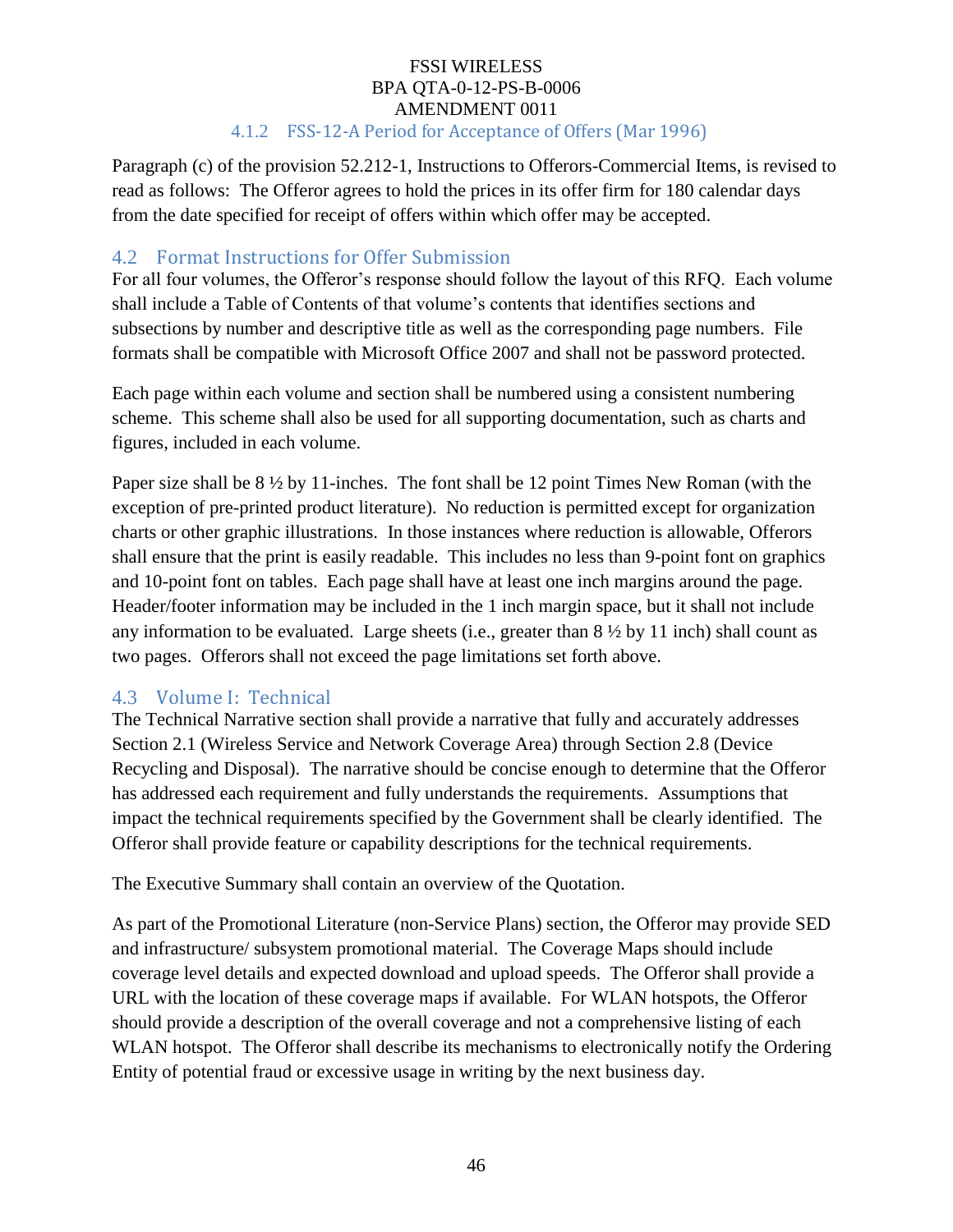The Offeror shall provide current updated maps in its Quotation submission.

The Offeror shall specify the countries for which it provides activation of international roaming only upon Ordering Entity's request and the countries for which this is not available.

The Offeror shall provide the method that it will use to determine the amount that it will pay and how it will communicate the payment amount for used devices for device recycling and disposal (if available).

The Offeror shall provide its ability to provide usage data information and excessive usage notifications (if available).

For Domestic Coverage – The Offeror must specify the percentage of population covered domestically.

### 4.4 Volume II: Price

The Offeror shall prepare a Price narrative to address all pricing requirements specified in this RFQ, including Section 3.10, Review of Rates and Charges and Section 3.11, Rate Optimization. All prices proposed must be on the Offeror's GSA IT Schedule 70 contract. The Offeror shall submit one price per CLIN for each year of the period of performance unless specified otherwise.

The Offeror shall propose its prices in the electronic Price Table (spreadsheet) provided. The Offeror shall submit these Price Tables in Excel format. This spreadsheet follows the format of the price tables defined in Section 3, Pricing, of this RFQ. The prices proposed shall all be fixed price. All prices submitted shall include the GSA Program Funding Fee.

Prices shall have a maximum of two (2) decimal places, except for prices associated with CLINs that are priced per minute, per text, or per MB/GB, which shall have a maximum of three (3) decimal places. This number of decimal places shall be carried in all calculations up to final rounding. BPA discounts shall have a maximum of one (1) decimal place.

CLINs defined in this RFQ shall not be redefined by the Offeror. The Offeror may not propose additional CLINs for Tables 3-1, 3-2, 3-3, 3-4, 3-5, and 3-11(a&b). The Offeror may propose new CLINs at its discretion as specifically permitted by Tables 3-6, 3-7, 3-8, 3-9, and 3-10 that indicate additional rows for new CLINs.

The Offeror may submit volume discounts using either Table 3-11a or Table 3-11b, but not both.

Features are normally separately priced; although, some features have been defined to be not separately priced (NSP).

The Offeror shall include a copy of its company's current GSA schedule price list under GSA IT Schedule 70, SIN 132-53. The Offeror shall provide the proposed BPA prices compared to its GSA IT Schedule 70 prices. This is to determine the discount being offered from the schedule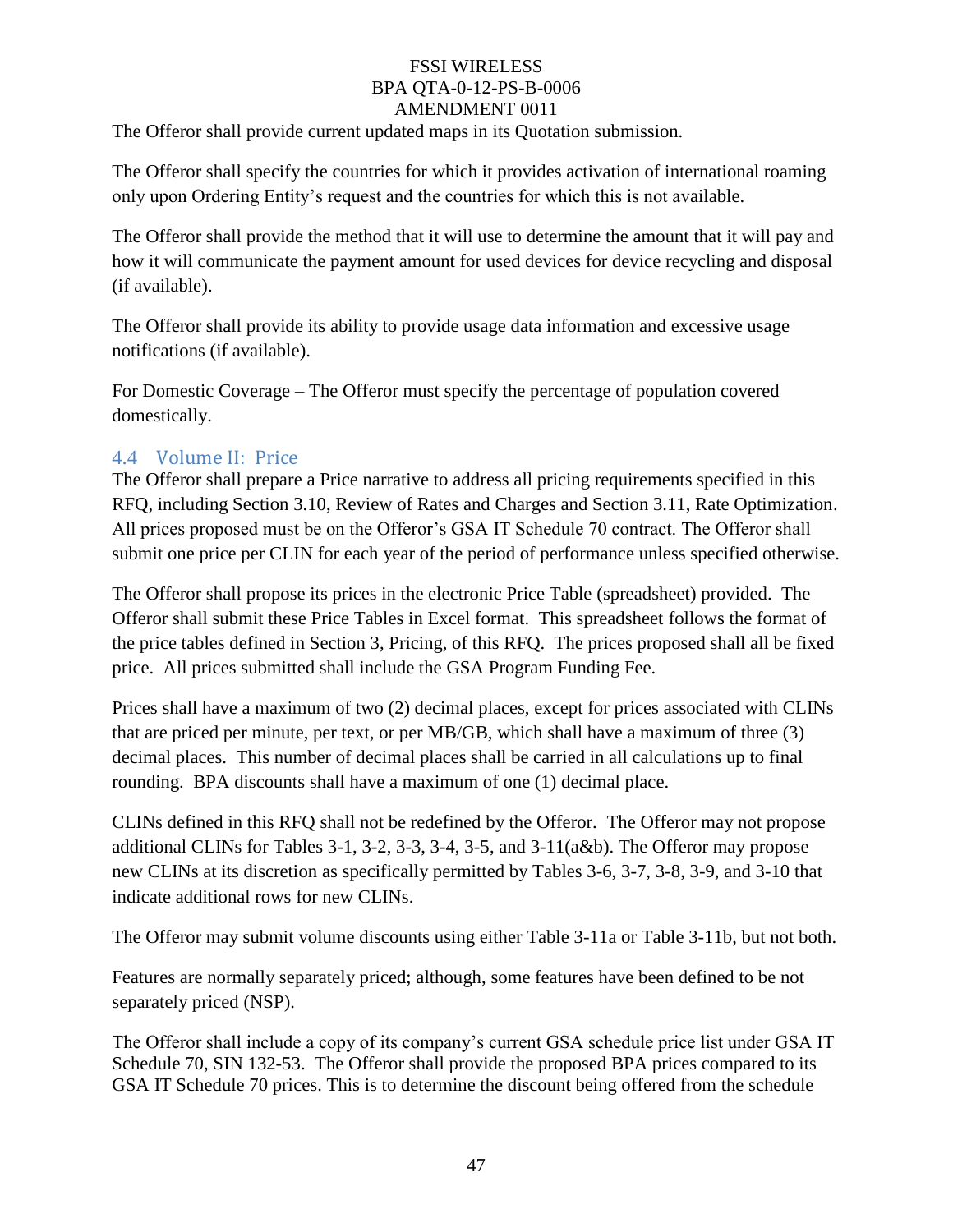prices. At no time should the Offeror(s) price of the proposed solution(s) exceed the established prices from the Offeror(s) underlying GSA IT Schedule 70 contract.

# 4.5 Volume III: Management Volume

### 4.5.1 Management Narrative

The Management Narrative Section shall include the following:

- 1. Contractor Deliverables Describes approach to meet the requirements of this section
- 2. Program Management Describes approach to the requirements of Section 2.10 Program Management), including a Program Management Plan, and discusses the training capabilities that will be provided, including those at no charge
- 3. Transition Support Describes approach to the requirements of Section 2.11 Transition. The Transition Plan should detail how wireless accounts, plans, and devices previously supported by the awarded Contractor will Transition from existing service to this BPA in a quick, reliable, and accurate manner
- 4. Operations Support The Offeror shall describe its approach to Section 2.12 Operations Support, including customer support, help desk, and customer support tools
- 5. Other The Offeror shall describe its approach to Sections 2.13, FSSI Wireless Small Business Goals, and 2.14, Electronic Access to BPA via Internet.

# 4.5.2 Corporate Experience

Experience refers to the length of time a company has been in business and has been engaged in activities relevant to this requirement. As available, the Experience section will contain a description of services provided by the Offeror that are similar to the BPA requirements within the past two (2) years.

Offerors will provide summary inventory information as to current service provided to federal customers by Plan Type, Agency, Bureau, State, and Zip code (As available). If this information is submitted and marked as "Trade secret/Proprietary information", GSA will hold that it is not eligible for release under FOIA (See *MCI WorldCom, Inc. v. General Services Admin*., 163 F.Supp.2d 28 (D.D.C., 2001). Required information is outlined below:

- 1. Plan Type (Voice, Voice/Data, Data-Only)
- 2. Department/Administration (Justice, Interior, Homeland Security, etc)
- 3. Service/Bureau (National Park Service, Justice Management Division, CBP, ICE, etc. when and if available)
- 4. Sub-agency organization, if available (Region 5 Engineering, CG Cutter 109, etc.)
- 5. State (user's state in two character USPS format, if available; otherwise use billing state)
- 6. Zip Code (user's zip code, if available, otherwise use billing zip code)
- 7. Quantity (quantity that rolls up items 1-7)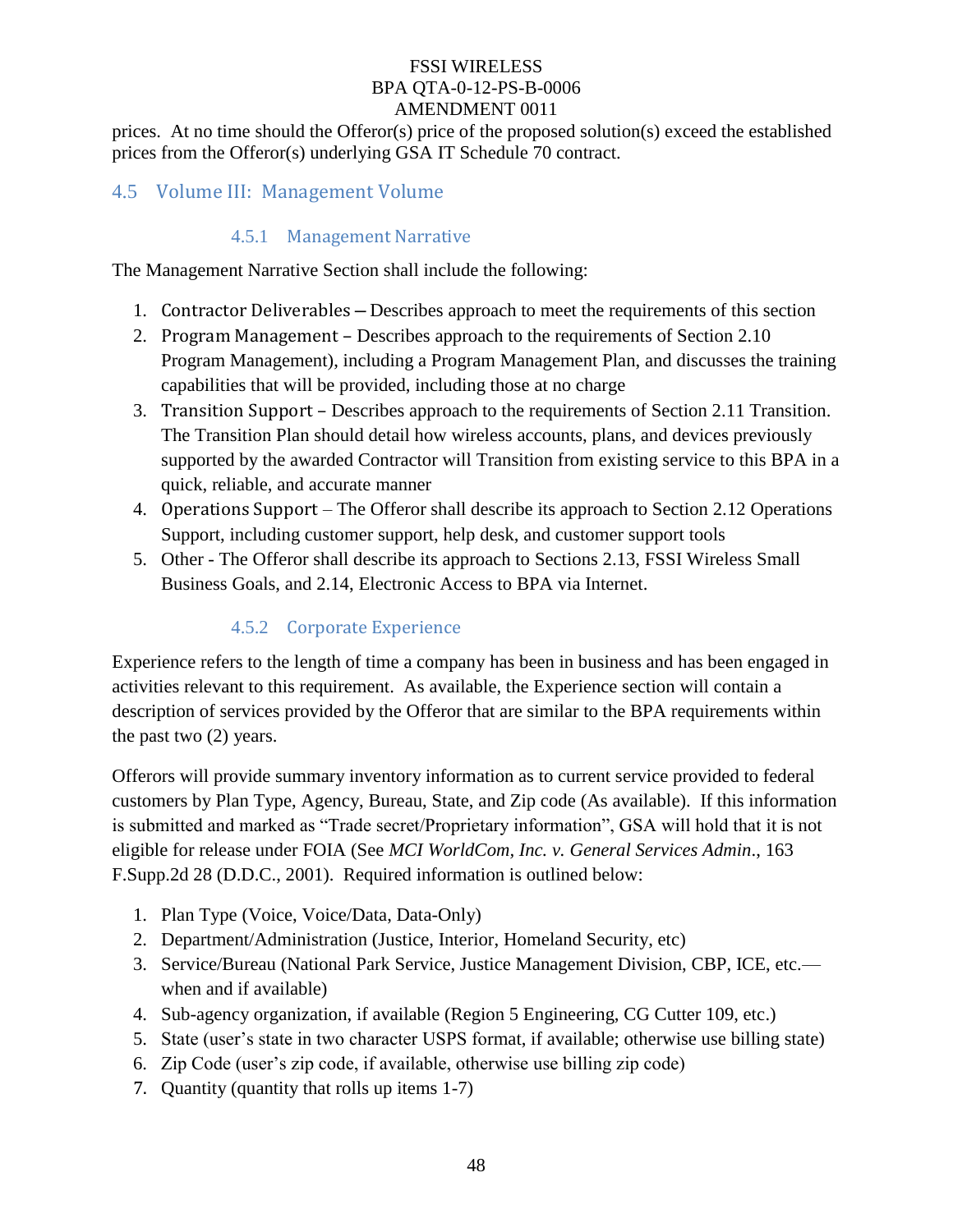# 4.6 Volume IV: Past Performance Questionnaire

Past Performance refers to relevant information regarding a company's performance under active or previously awarded contracts. The Offeror shall complete Appendix C (Past Performance Questionnaire) for its largest three federal customers for either ongoing services or past services provided within the past two (2) years. The Offeror will be provided an opportunity to respond to any negative performance information received.

# 4.7 Notice of Exceptions to RFQ Requirements

**CAUTION**: Offerors are cautioned that any exceptions or deviations taken to any portion of this Request for Quotation (RFQ) may result in that Offeror's entire Quotation being declared unacceptable.

It is the Government's intent that a successful Offeror satisfactorily meet each and every requirement as stated in this RFQ. Should the Offeror request exceptions and/or deviations from any requirement, and/or any other clauses, provisions, or terms and conditions of this RFQ, that request will be held to a burden of justification (e.g., the requirement is not technically achievable, or the Government referenced the wrong standard). The Offeror shall identify each requirement, clause, provision or term and condition for which exceptions and/or deviations are requested in the appropriate volume of its Quotation. Each exception and/or deviation identified must be fully explained including sufficient justification as to technical problems, cost savings, and/or benefits to the Government so that the Government can thoroughly evaluate the Offeror's input and determine if it is in the best interest of the Government to amend this RFQ and allow all Offerors to respond to the amended requirement(s). If the Offeror's explanation is not acceptable to the Government, the exception and/or deviation will not be allowed and, unless the original requirement is met, the Quotation may be found unacceptable. Refer to Section 5 in this RFQ for a description of how the Government will evaluate Quotations.

### 4.8 Realism in Request for Proposals

A Quotation is presumed to represent the best effort to respond to the RFQ. Any inconsistency, whether real or apparent, between promised performance, and price, should be explained in the Quotation. For example, if the intended use of a new and innovative technology is the basis for an abnormally low estimate, the nature of this technology and its impact on cost or price should be explained; or, if a corporate policy decision has been made to absorb a portion of the estimated costs, that should be stated in the Quotation. Any significant inconsistency, if unexplained, raises a fundamental issue of the Offeror's understanding of the nature and scope of the work required and the financial ability to perform, and may be grounds for rejection of the Quotation. The Government may consider any publicly available materials. The burden of proof as to price realism rests with the Offeror.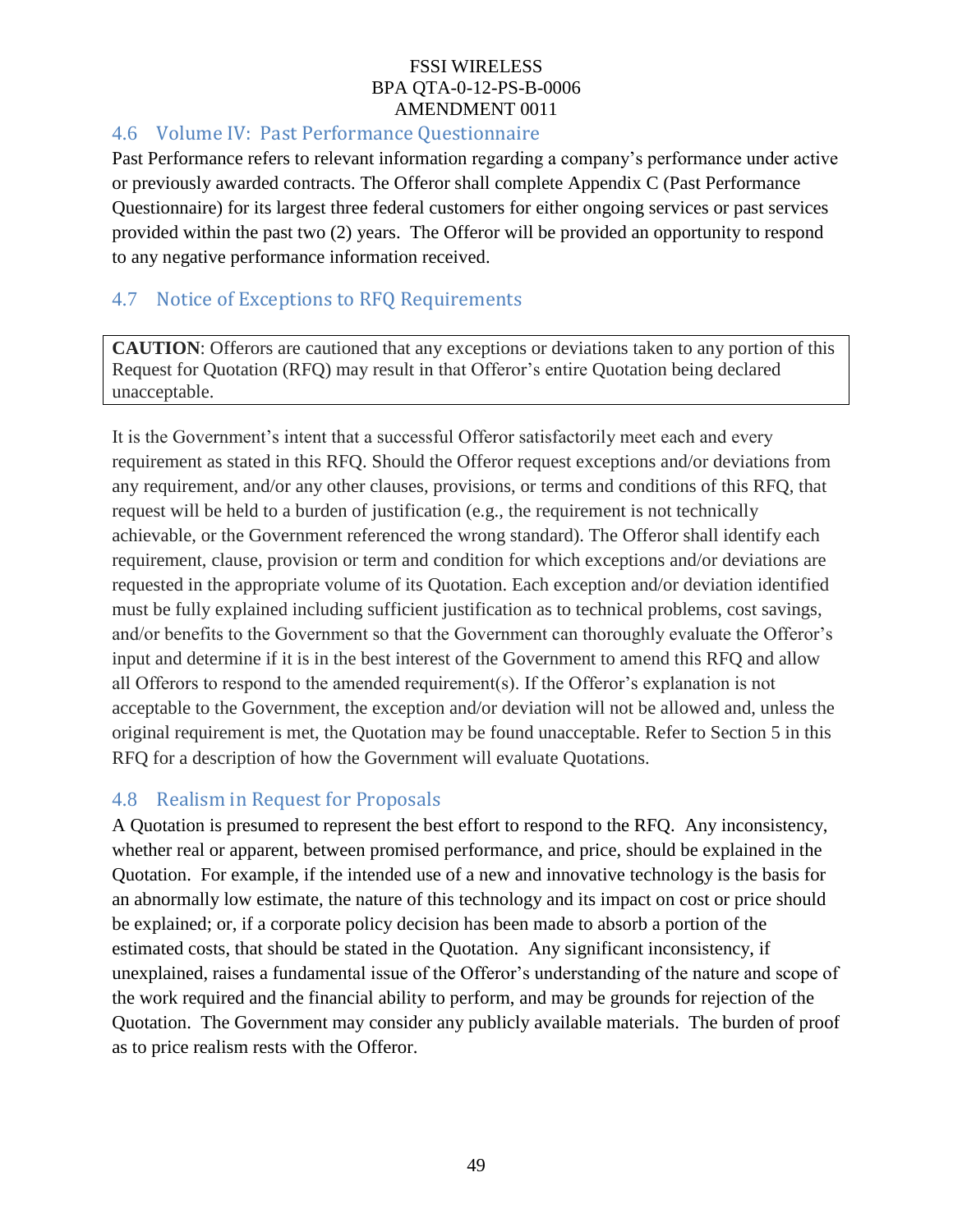## 4.9 Estimated Federal Agencies' Volumes

Several Federal Agencies have participated as committed members of the requirements development team and expect to transition the following to this government-wide acquisition within 18 months of award. These estimates also leverage anticipated volumes that were identified via a February 2011 Wireless Data Call by OMB. The usage values represent the Government's best effort to project Federal Agencies' usage of the specified items for evaluation purposes and do not represent a commitment of future order levels. Significantly higher volumes may be attained due to the estimated government-wide volume of nearly 1.5 million cellular devices currently in use or lower volumes could be attained due to less use of this BPA than estimated.

Initial customers are expected to include DHS, USDA, DOE, DOI, DOJ, GSA, and Department of the Treasury. Other agencies are supporting this government-wide program and are anticipated to participate after the initial award(s). A breakdown of the Federal Agencies' volumes per CLIN is shown in Table 4-3 below. These volumes are used for Bid Model calculations. Note: Although some CLINs may not be in the Bid Model, they will be evaluated as part of the Pricing Evaluation.

All units are as defined in Section 3 under Pricing. The same unit that is used for price is used for these units. The MRC units are the average number of units using that plan during the year. The "Per Min", etc. numbers are the average usage minutes per month. Thus, CLIN 1001 Metered Usage Per Min refers to the average number of minutes expected to be used per month. Metered MRC is the average number of that type of account to be used per month during the respective year.

| <b>CLIN</b> |                      |           |           |           |           |           |
|-------------|----------------------|-----------|-----------|-----------|-----------|-----------|
| Number      | Description          | Year 1    | Year 2    | Year 3    | Year 4    | Year 5    |
|             | Lines of Service     | 141,188   | 490,146   | 675,954   | 714,485   | 744,369   |
| Voice       |                      |           |           |           |           |           |
| 1000        | Metered MRC          | 11,307    | 38,193    | 51,214    | 52,596    | 53,197    |
| 1001        | Metered Usage Per    |           |           |           |           |           |
|             | Min                  | 1,696,005 | 5,728,950 | 7,682,115 | 7,889,355 | 7,979,490 |
| 1002        | Metered Per Text     | 339,201   | 2,291,580 | 4,097,128 | 4,733,613 | 5,319,660 |
| 1003        | 100 min pooled       |           |           |           |           |           |
|             | <b>MRC</b>           | 16,960    | 57,290    | 76,821    | 78,893    | 79,795    |
| 1004        | 400 min pooled       |           |           |           |           |           |
|             | <b>MRC</b>           | 50,880    | 171,869   | 230,463   | 236,680   | 239,385   |
| 1005        | 900 min pooled       |           |           |           |           |           |
|             | <b>MRC</b>           | 11,307    | 38,193    | 51,214    | 52,596    | 53,197    |
| 1006        | Pooling Overage      |           |           |           |           |           |
|             | Per Min              | 474,882   | 1,604,112 | 2,150,988 | 2,209,014 | 2,234,262 |
| 1007        | <b>Unlimited MRC</b> | 16,960    | 57,290    | 76,821    | 78,893    | 79,795    |

Table 4-3 Estimated Federal Agencies' Volumes (units)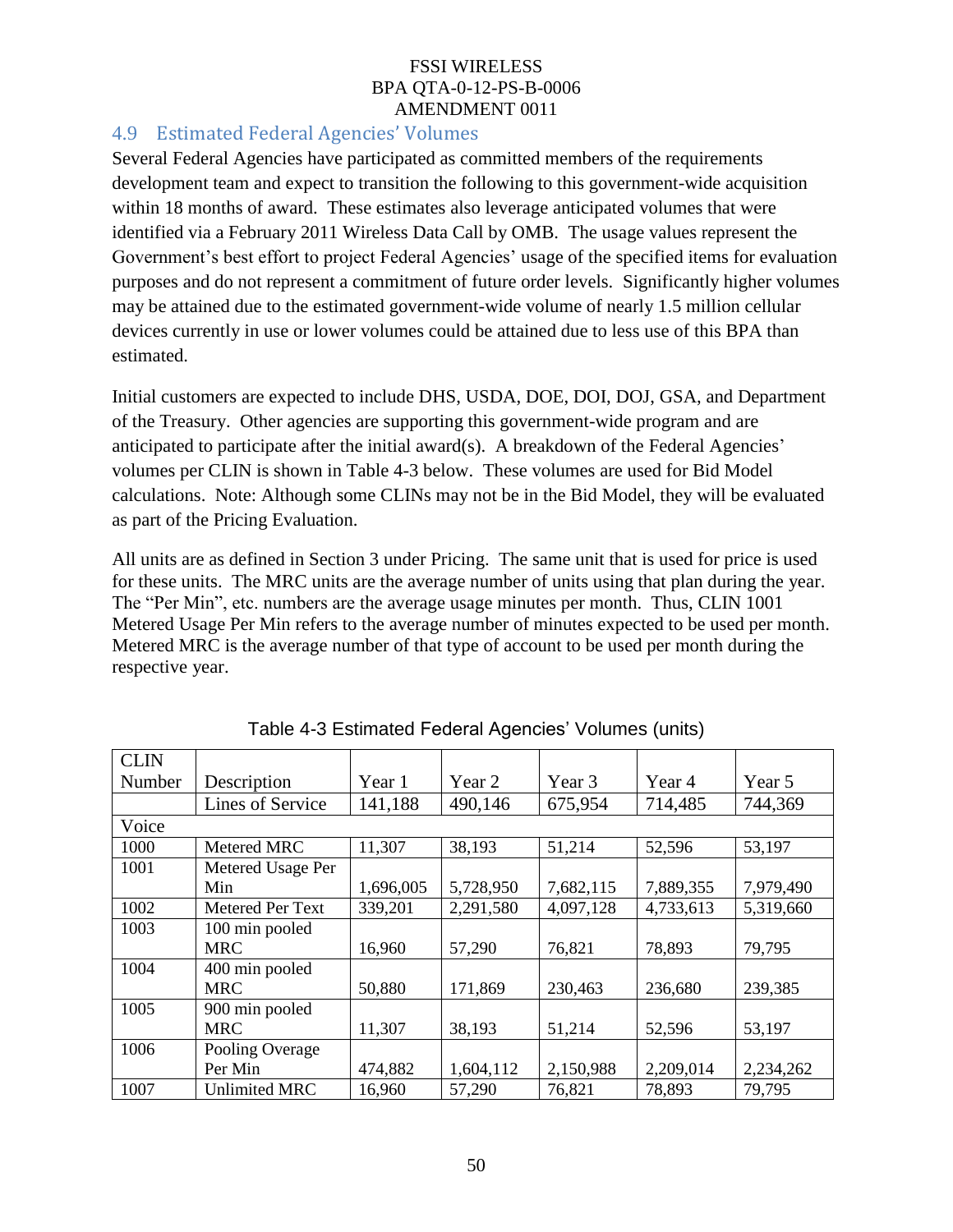|               | Data Add-on                                                           |         |           |           |           |           |
|---------------|-----------------------------------------------------------------------|---------|-----------|-----------|-----------|-----------|
| 1100          | Metered MRC                                                           | 5,653   | 19,860    | 26,887    | 29,059    | 29,684    |
| 1101          | Metered Usage Per<br><b>MB</b>                                        | 226,120 | 993,000   | 1,613,220 | 2,034,130 | 2,374,720 |
| 1102          | 50 MB Pooled                                                          | 28,267  | 99,302    | 107,550   | 102,824   | 89,051    |
| 1103          | 500 MB Pooled                                                         | 8,480   | 44,686    | 88,344    | 96,119    | 98,946    |
| 1104          | 5 GB Pooled                                                           | 5,653   | 39,721    | 80,662    | 116,236   | 153,366   |
| 1105          | Pooled Overage Per<br><b>GB</b>                                       | 848     | 4,225     | 7,190     | 8,825     | 10,241    |
| 1106          | <b>Unlimited MRC</b>                                                  | 5,653   | 32,273    | 61,457    | 80,471    | 98,946    |
| Data Only     |                                                                       |         |           |           |           |           |
| 1200          | Metered MRC                                                           | 1,689   | 6,366     | 9,471     | 10,741    | 11,950    |
| 1201          | Metered Usage Per<br><b>MB</b>                                        | 84,450  | 1,145,880 | 2,841,300 | 4,296,400 | 5,975,000 |
| 1202          | 50 MB Pooled                                                          | 8,443   | 22,916    | 28,413    | 23,631    | 19,120    |
| 1203          | 500 MB Pooled                                                         | 15,198  | 52,197    | 66,298    | 66,596    | 64,530    |
| 1204          | 5 GB Pooled                                                           | 6,755   | 35,647    | 64,403    | 85,931    | 107,550   |
| 1205          | Pooled Overage Per<br>GB (overage<br>applies to all<br>pooling plans) | 304     | 1,440     | 2,546     | 3,171     | 3,824     |
| 1206          | <b>Unlimited MRC</b>                                                  | 1,689   | 10,185    | 20,836    | 27,928    | 35,850    |
| International |                                                                       |         |           |           |           |           |
| 1600-         | Long Distance                                                         |         |           |           |           |           |
| 1899          | Calling $1$                                                           | 28,267  | 97,074    | 132,304   | 144,639   | 159,590   |
|               | Roaming Voice                                                         | 113,068 | 388,296   | 529,213   | 578,553   | 638,360   |
| 1900-         | <b>Roaming Text</b><br><b>Messages Sent</b>                           | 4,712   | 15,914    | 21,340    | 21,039    | 17,733    |
| 2999          | <b>Roaming Text</b>                                                   |         |           |           |           |           |
|               | <b>Messages Received</b>                                              | 4,712   | 15,914    | 21,340    | 21,039    | 17,733    |
|               | Roaming Data                                                          | 30,103  | 127,693   | 200,735   | 242,694   | 293,491   |
| Features      |                                                                       |         |           |           |           |           |
| 3000          | <b>Tethering MRC</b>                                                  | 13,509  | 70,021    | 128,807   | 161,120   | 191,199   |
| 3001          | Push to Talk (PTT)<br>including Group                                 |         |           |           |           |           |
|               | <b>Talk MRC</b><br><b>Wireless Priority</b>                           | 11,307  | 38,193    | 51,214    | 52,596    | 53,197    |
| 3003          | Services (WPS)<br><b>MRC</b>                                          | 5,653   | 19,097    | 25,607    | 26,298    | 26,598    |
| 3004          | <b>WPS Usage Per</b><br>Minute                                        | 113,060 | 381,940   | 512,140   | 525,960   | 531,960   |

A breakdown of international usage by percentage of total international usage for countries in the Bid Model is shown in Table 4-4 below.

<sup>&</sup>lt;sup>1</sup> Long distance Calling is assumed to be 60% wireless terminated and 40% wireline terminated.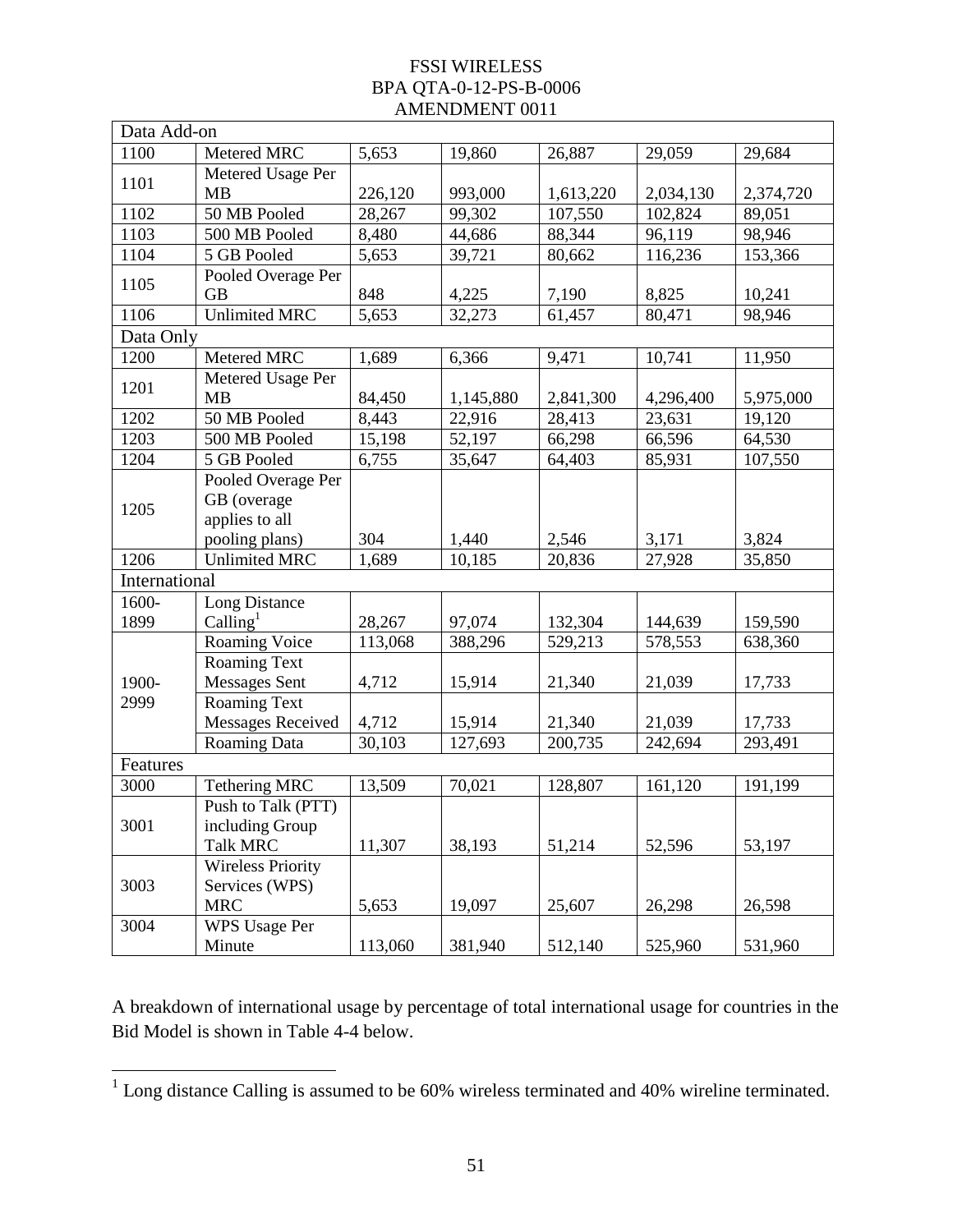### FSSI WIRELESS BPA QTA-0-12-PS-B-0006 AMENDMENT 0011 Table 4-4 Estimated International Usage by Country

| Country               | Percent of Total Usage |
|-----------------------|------------------------|
| Canada                | 24%                    |
| China                 | 6%                     |
| France                | 6%                     |
| Germany               | 6%                     |
| <b>Israel</b>         | 5%                     |
| Japan                 | 5%                     |
| Mexico                | 16%                    |
| Netherlands           | 3%                     |
| <b>United Kingdom</b> | 9%                     |
| Other (Rest of World) | 20%                    |
| <b>TOTAL</b>          | 100%                   |

### (for Bid Model\*)

\* Only the nine countries identified in Table 4-4 are used in the Bid Model; although, the traffic volumes shown in Table 4-3 represent total international usage for all countries.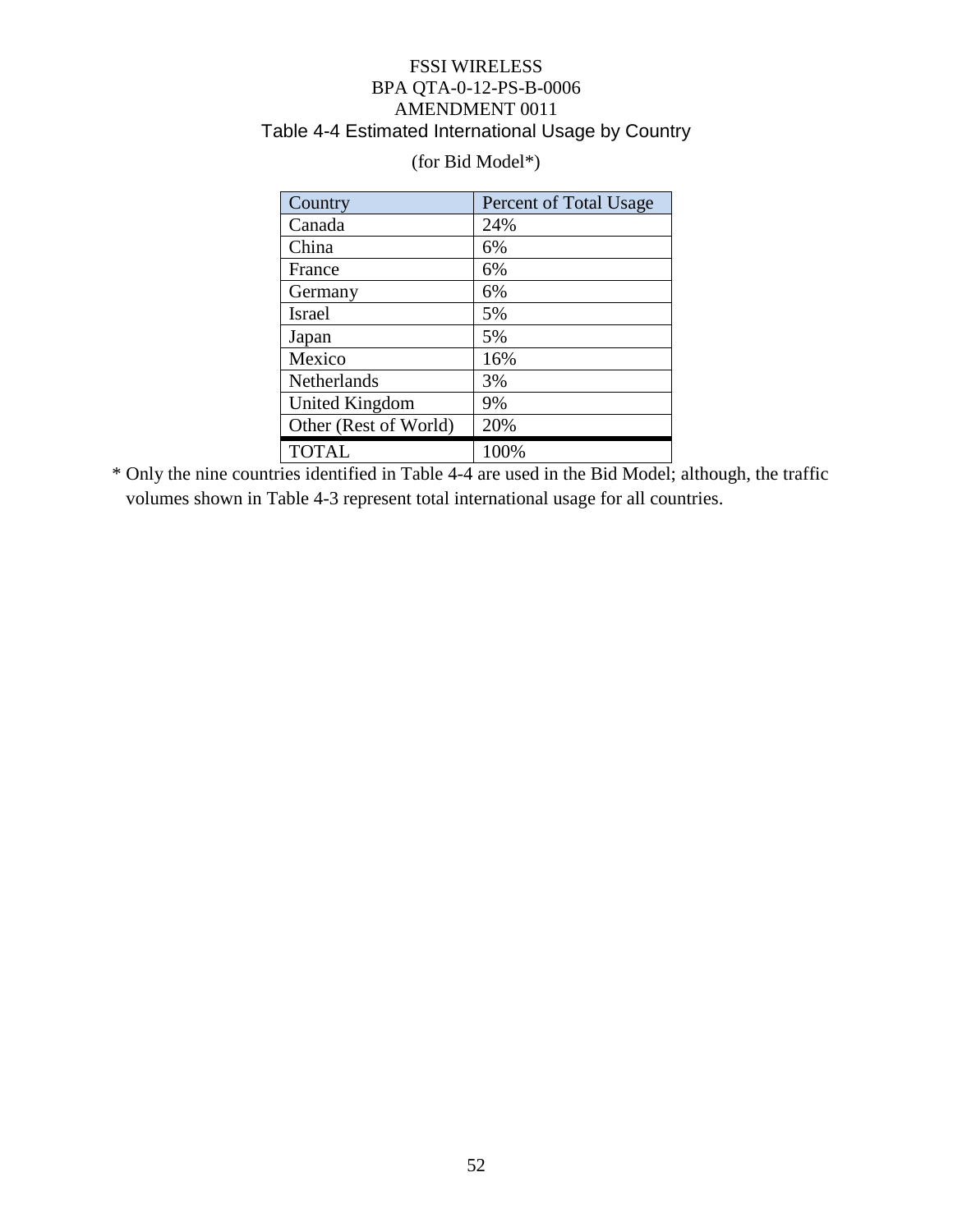## 5 Evaluation Factors for Award

# 5.1 Basis for Award

The objective of the evaluation is to competitively select one or more Contractors that meet or exceed the requirements in Section 2 and whose Quotations represent the Best Value to the Government. This will allow the Government to effectively administer the BPA and resulting task orders.

- 1. The Quotations will be evaluated upon the following evaluation factors:
	- i. Non-Price Factors: Technical, Management, and Past Performance
	- ii. Price
- 1. Non-price factors when combined are more important than the Price factor. Non-price factors are listed above in descending order of importance.
- 2. The technical sub-factors are listed in descending order of importance: 1) Wireless Coverage, 2) Service Plans, Devices, and Infrastructure/Subsystems., 3) Business Portal Interface, and then 4) Billing.
- 3. For management sub-factors, #1 (Manage Technical Requirements) is the most important, followed by #2 (Transition Customers).
- 4. Each Offeror's Technical, Management, Past Performance, and Price will be evaluated in accordance with the criteria described in this Section and the RFQ.
- 5. Each Quotation will be evaluated based on its strengths, weaknesses, deficiencies, and risks.

### 5.2 Technical Evaluation

The Government will evaluate technical Quotations based on the factors shown below using adjectival ratings of Excellent, Good, Acceptable, and Unacceptable. The response must demonstrate an understanding of the requirements and that all requirements have been addressed. The Excellent and Good ratings will be based upon exceeding the minimum requirements, which are advantageous to the Government. Risk will also be included in the evaluation.

The evaluation will be performed on the basis of the following sub-factors and considerations:

- 1. Wireless Coverage
	- i. Domestic Coverage Offeror must specify the percentage of population covered domestically. Technical evaluation will also consider coverage area covered beyond the minimum, WLAN hotspots support, technology supported (2G, 3G, 4G, LTE, etc.), and plans for future support.
	- ii. Quality of Coverage Maps per Section 2.1.1 (Coverage Maps and Indications) Domestically, the Quotation should reflect coverage quality as a function of location and performance. The Quotation will be evaluated on ability to provide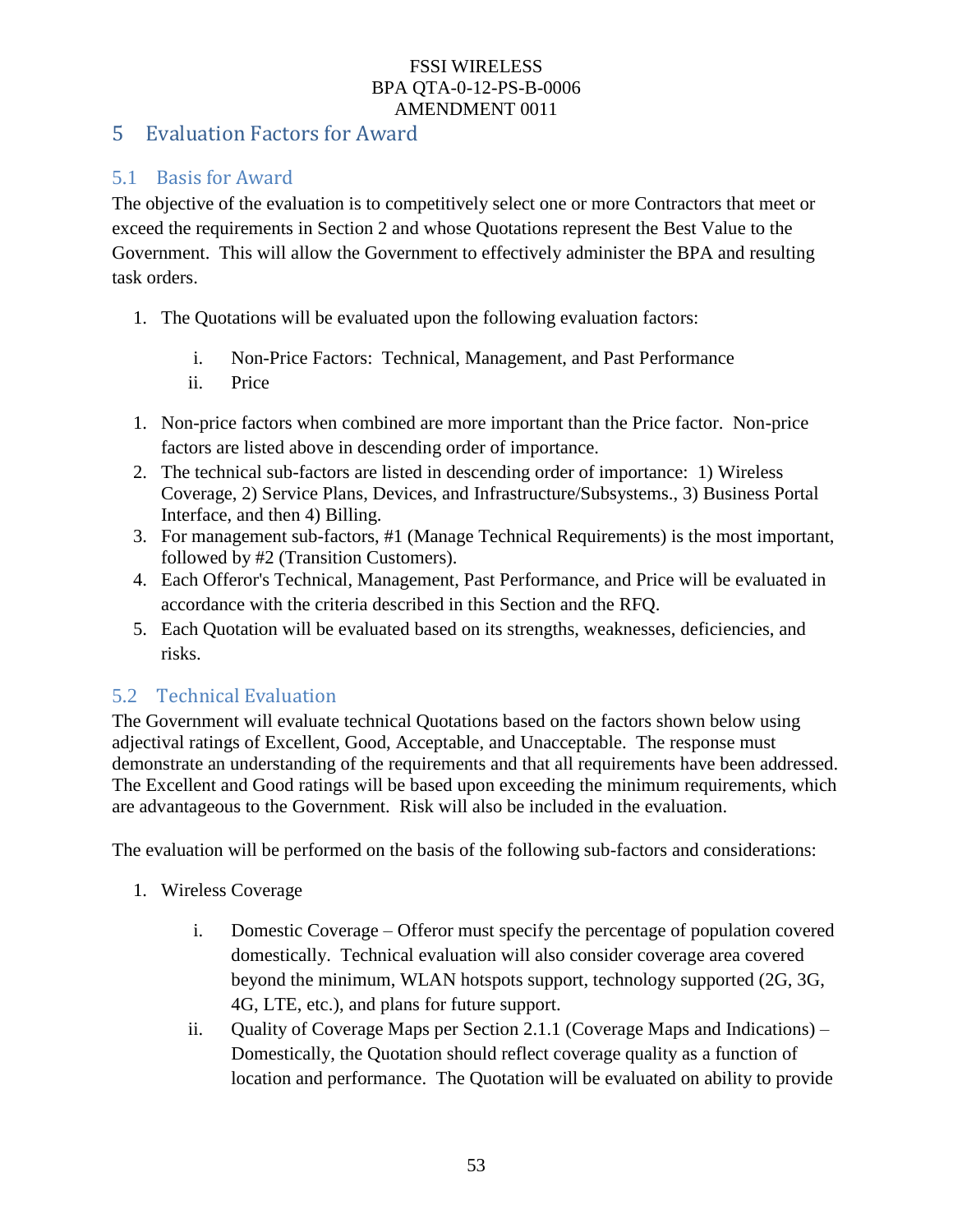updates as required via business portal interface. Ease of use and frequency of updates will also be considered in evaluation of the coverage maps.

- iii. International Coverage specified in Section 2.1 (Wireless Service and Network Coverage Area) – Countries specified in Sections 2.1, 3.4 and 3.5 shall be covered. The quality of coverage offered internationally and the quantity of countries covered beyond the minimum specified will be evaluated as an opportunity for Offeror to exceed requirements.
- 2. Service Plans, Devices, and Infrastructure/Subsystems
	- i. Quotation must meet requirements specified in 2.3 (Service Plans) and 2.4 (Infrastructure/Subsystems and Accessories)
	- ii. Quotation must meet SED requirements specified in 2.2 (Mobile Devices) and 2.5 (SEDs Replacement/Refresh)
	- iii. Technical evaluation of SEDs and services will evaluate:
		- a. Ability and ease of use to order SEDs and services
		- b. Capabilities and features offered
		- c. Infrastructure/subsystem offerings
		- d. Service plan ease of use
	- iv. Offeror's device replacement and refresh policy to support requirements in Section 2.8 (Device Recycling and Disposal)
- 3. Business Portal Interface
	- i. Quotation must meet requirements specified in 2.6 (Business Portal Interface)
	- ii. Technical evaluation will assess Quotation's strengths, weaknesses, deficiencies, and risks to the Government regarding the ability to securely and reliably provide an information interface to an Ordering Entity or a third party designated by an Ordering Entity.
- 4. Billing
	- i. Quotation must meet requirements specified in 2.7 (Billing)
	- ii. The ability to generate invoices and summary bills

### 5.3 Management Evaluation

The Government will evaluate the management volume based on the factors shown below using adjectival ratings of Excellent, Good, Acceptable, and Unacceptable. The response must demonstrate an understanding of the requirements and that all requirements have been addressed. The Excellent and Good ratings will be based upon exceeding the minimum requirements, which are advantageous to the Government. Risk will also be included in the evaluation.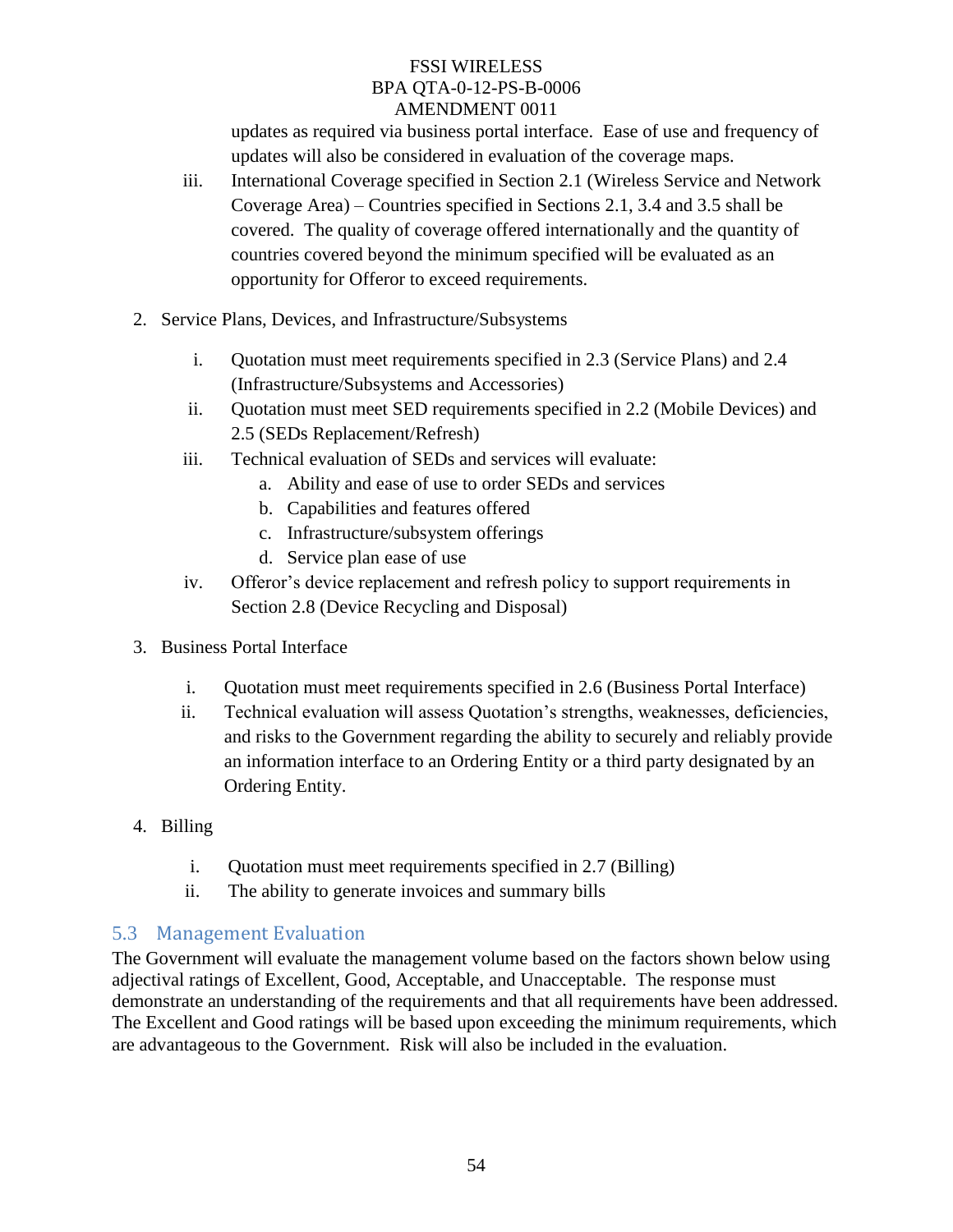The evaluation will be based on the following sub-factors, which are listed in order of descending relative importance:

- 1. The ability to manage the technical requirements. The appropriateness of their management operations. Consideration will be given to staffing, processes, etc. The capability of managing the requirements. The approach to satisfying training requirements, marketing approach.
- 2. The approach to quickly, reliably and accurately Transition customers from existing plans to this agreement as well as compliance with all specific transition requirements. Material submitted per Section 4.5.2 (Past Experience) will also be considered in the Transition evaluation.

### 5.4 Past Performance Evaluation

In conducting the Past Performance Evaluation, the Government will use the following ratings:

| Satisfactory   | The past performance record represents that the Offeror is capable of<br>adequately performing the requirement. This rating indicates a low level<br>of performance risk to the Government.                              |
|----------------|--------------------------------------------------------------------------------------------------------------------------------------------------------------------------------------------------------------------------|
| Neutral        | In the case of a Offeror without a record of relevant past performance or<br>for whom information on past performance is not available, the Offeror<br>may not be evaluated favorably or unfavorably on past performance |
| Unsatisfactory | Indicates that the Offeror has historically failed to perform in a<br>satisfactory manner in the fulfillment of like or similar requirements.<br>This rating indicates a high level of performance risk.                 |

The Government will use information from the Past Performance Information Retrieval System (PPIRS) and the Past Performance Questionnaire in Appendix C. The Government may also use publicly available sources.

In addition, the Offeror shall describe any problems encountered on the identified contracts and the Offeror's corrective actions or how the problem was resolved.

The Government will evaluate Past Performance Quotations based on the information specified above and other information available publicly and commercially.

# 5.5 Price Evaluation

The Government will evaluate prices as submitted in the electronic Price Tables (spreadsheets) to determine price competitiveness. As part of this evaluation, the Government will calculate the Average Price Per Unit (APPU) and Total Evaluated Price (TEP) to the government for each Quotation using the submitted pricing and the Bid Model described below. The Bid Model will weight the pricing received by year over the period of performance. Weighting is specified below in Table 5-1.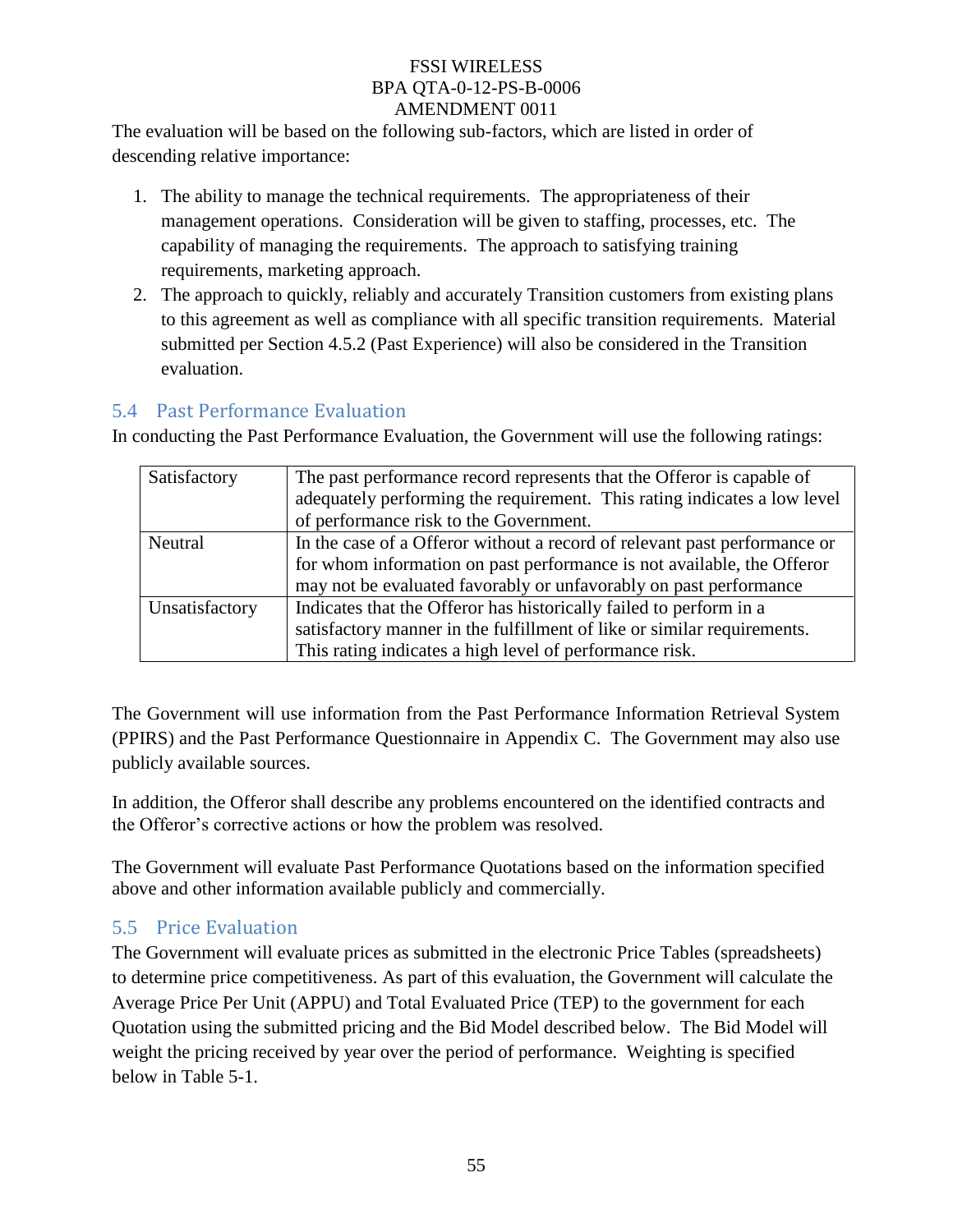#### FSSI WIRELESS BPA QTA-0-12-PS-B-0006 AMENDMENT 0011 Table 5-1 Price Weighting Per Year

|           | r ear | rear | rear | Year 4 | rear |
|-----------|-------|------|------|--------|------|
| Weighting | IJ.   | 1.V  | v.o  | v.o    | ∪.J  |

The Government's Price Evaluation will use previously identified estimated volumes from Section 4.9 (Estimated Federal Agencies' Volumes). For all pricing, including as available items, the Government may compare the submitted pricing to commercially available pricing and against each other.

Offerors are advised that all quoted prices may be subject to price analysis, regardless of whether they are specifically included in the APPU or TEP components of the Bid Model. Any significant risk to the Government of unacceptably higher comparative costs, resulting from potential future traffic volumes and patterns not represented in the information provided to the Offerors, will be reflected in the analysis. As demonstrated through their responses to Sections 3.10 and 3.11, Offerors' Quotations that ensure more competitive pricing across government and throughout the term of the agreement will be identified as greater value under the planned Best Value Quotation evaluation. The Government has developed a Bid Model that it will utilize as part of its price evaluation. For evaluation purposes only, the Bid Model provides estimated volumes for CLINs expected to represent the highest sales demand. These include all voice, data, and data add-on plans (see Figure 5-1 below), including selected features. This Bid Model will be used to develop the Offeror's Average Price Per Unit (APPU) and Total Evaluated Price by taking the usage and multiplying by the Offeror's prices. The Total Evaluated Price (TEP) may also consider any credits or additional charges that arise from the Offeror's quotation that are not captured in the electronic Price Table spreadsheets.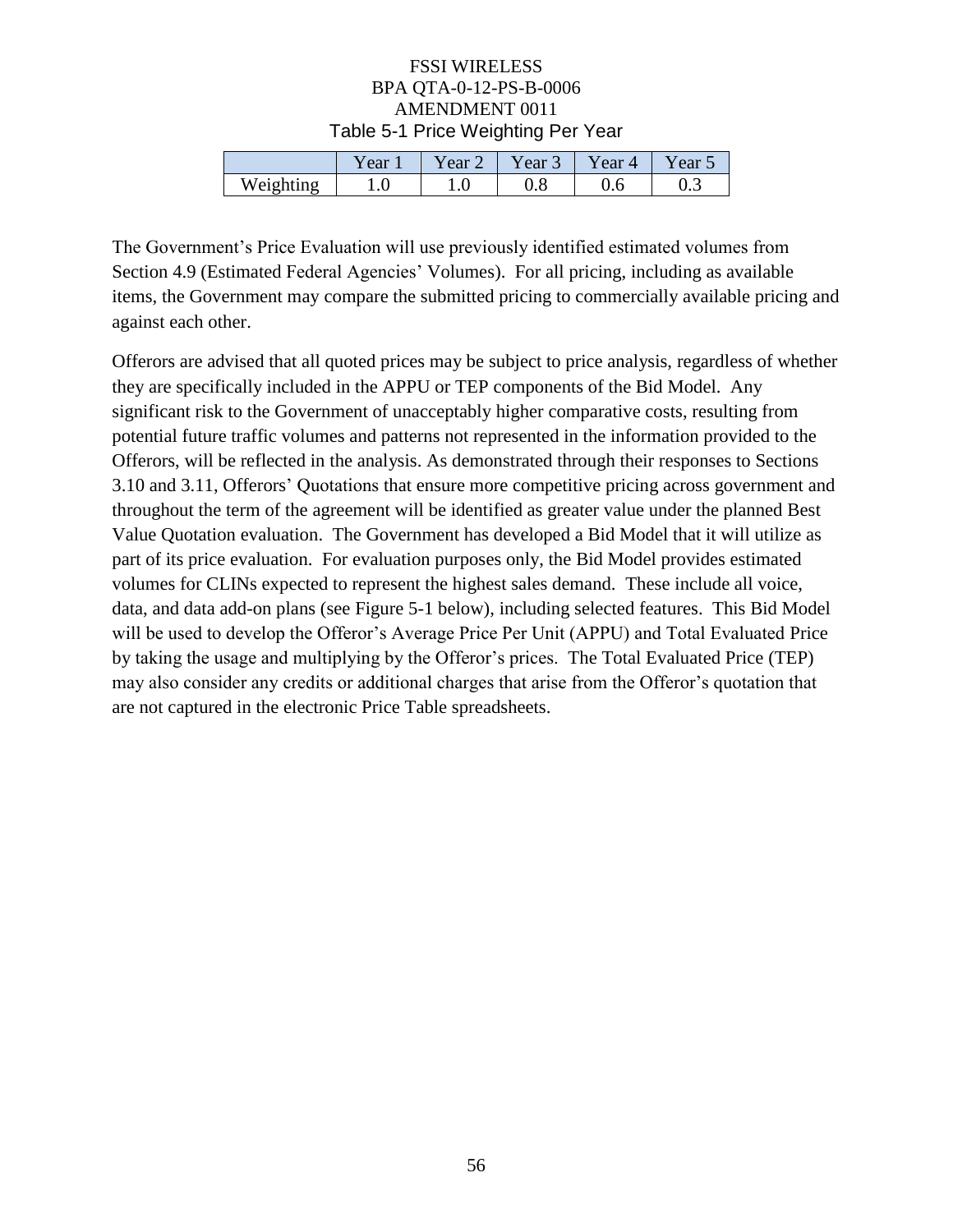

Figure 5-1 Primary Bid Model Service Plans

# 5.6 Additional Rules Regarding Negotiations and Removal from Consideration

The evaluation process will be conducted in accordance with FAR 8.405-2 and 8.405-3. The Government reserves the following rights:

- 1. Make award based on initial Quotations; therefore, Offerors are encouraged to submit their best Quotation from both a technical and price aspect, and not assume that the Government will hold discussions.
- 2. Remove any Quotation(s) from consideration at any time if the Offeror has failed to provide adequate information (in accordance with Section 2) necessary to evaluate its quote.
- 3. Remove any Quotation(s) from consideration at any time if the Offeror has simply restated the requirements from Section 2 and not provided enough information to prove that it can fulfill the requirement.
- 4. Remove any Quotation(s) from consideration at any time during the evaluation if it becomes apparent that the Offeror does not possess the necessary requirements in Section 2.
- 5. Request clarifications from one or more of the Offerors at any time after receipt of Quotations. The Government is not required to request clarifications from an Offeror whose Quotation does not meet the minimum requirements.
- 6. Hold meetings with one or more of the Offerors at any time after receipt of Quotations.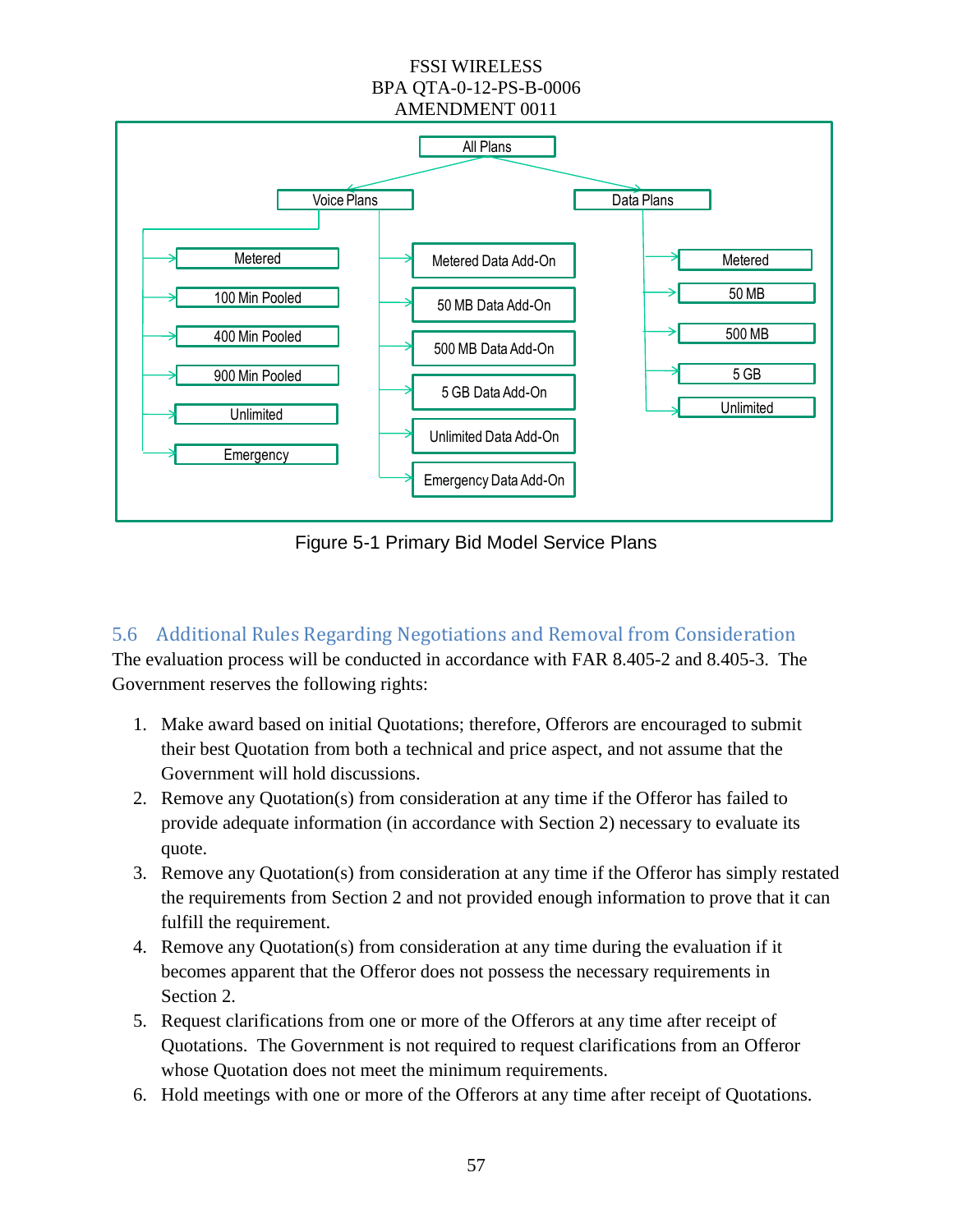# 5.7 Evaluation Support

The Government intends to use an unbiased, and conflict-free outside contractor, to assist in the evaluation of Quotations. The Contractor will have access to any and all information contained in their Quotation and will be subject to appropriate conflict of interest, standards of conduct, and confidentiality restrictions. Each evaluator will be required to sign an appropriate Conflict of Interest Acknowledgement and Nondisclosure Agreement prior to receiving any Quotations.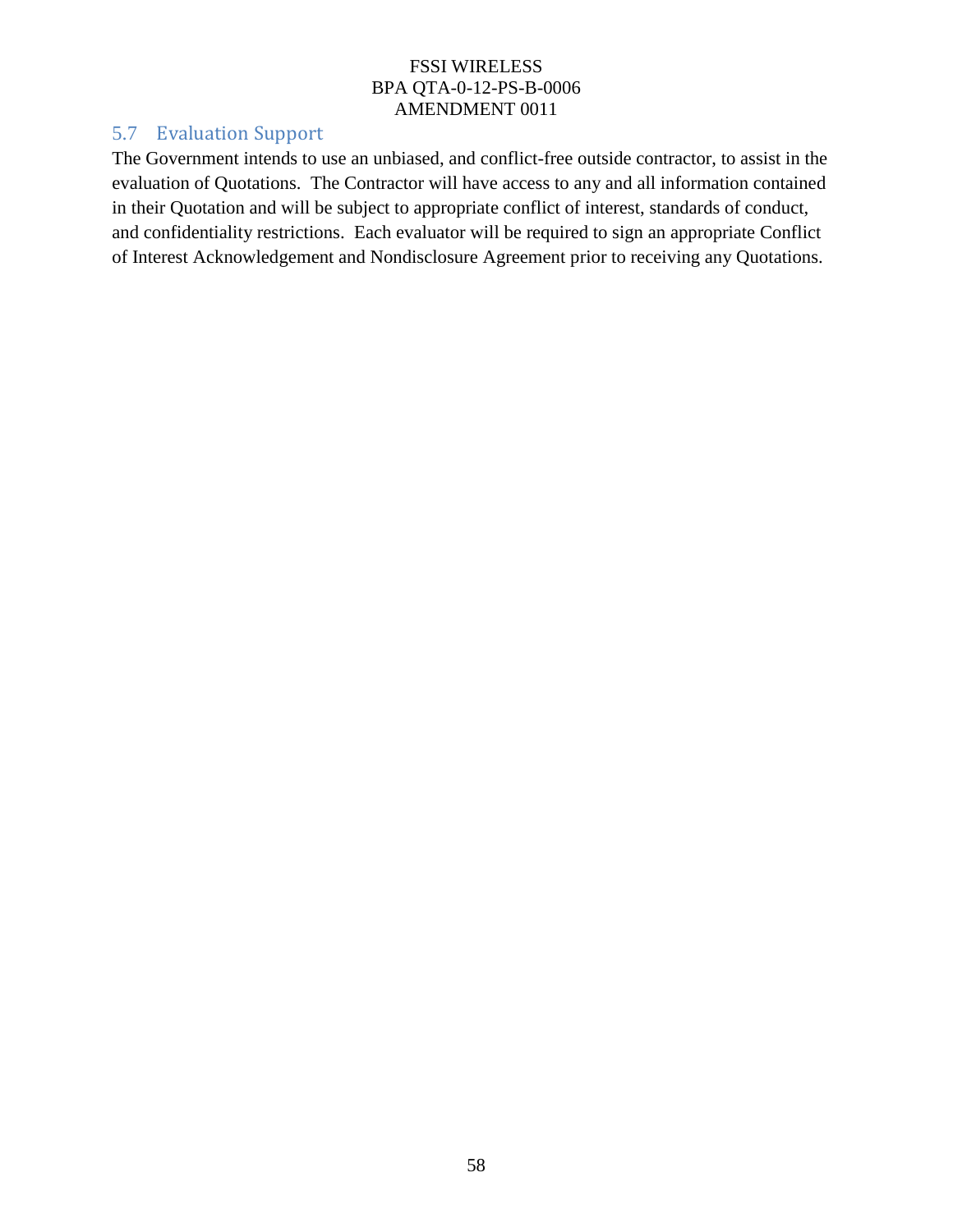### FSSI WIRELESS BPA QTA-0-12-PS-B-0006 AMENDMENT 0011 *Appendix A Portal Interface Required Data Elements*

Note: Any third party data listed below shall be provided as available.

General Account Information

- 1. Department/Agency
- 2. Bureau
- 3. Bureau Organization
- 4. Account Number
- 5. Sub Account Number
- 6. Agency Hierarchy Code (AHC), can be stored in 28 character flexible field(s)
- 7. Individual User Name
- 8. User Mailing Address
- 9. Billing Address
- 10. Email Address
- 11. Mobile Number
- 12. Device Manufacturer
- 13. Device Type
- 14. Device Operating System
- 15. Electronic Serial Number (ESN) / International Mobile Equipment Identity (IMEI)
- 16. Subscriber Identity Module (SIM) Number
- 17. Summary Report Publication Date
- 18. Billing Cycle Start Date
- 19. Billing Cycle End Date
- 20. Activation Date
- 21. Device Refresh Eligible Date

Support Functions

- 22. Trouble Ticket Number
- 23. Trouble Ticket Flex Field
- 24. Trouble Ticket Confirmation Date
- 25. Activate Device
- 26. Deactivate Device
- 27. Reset voicemail passwords
- 28. Suspend/resume a line of service
- 29. Kill a device (as available)
- 30. Wipe a device (as available)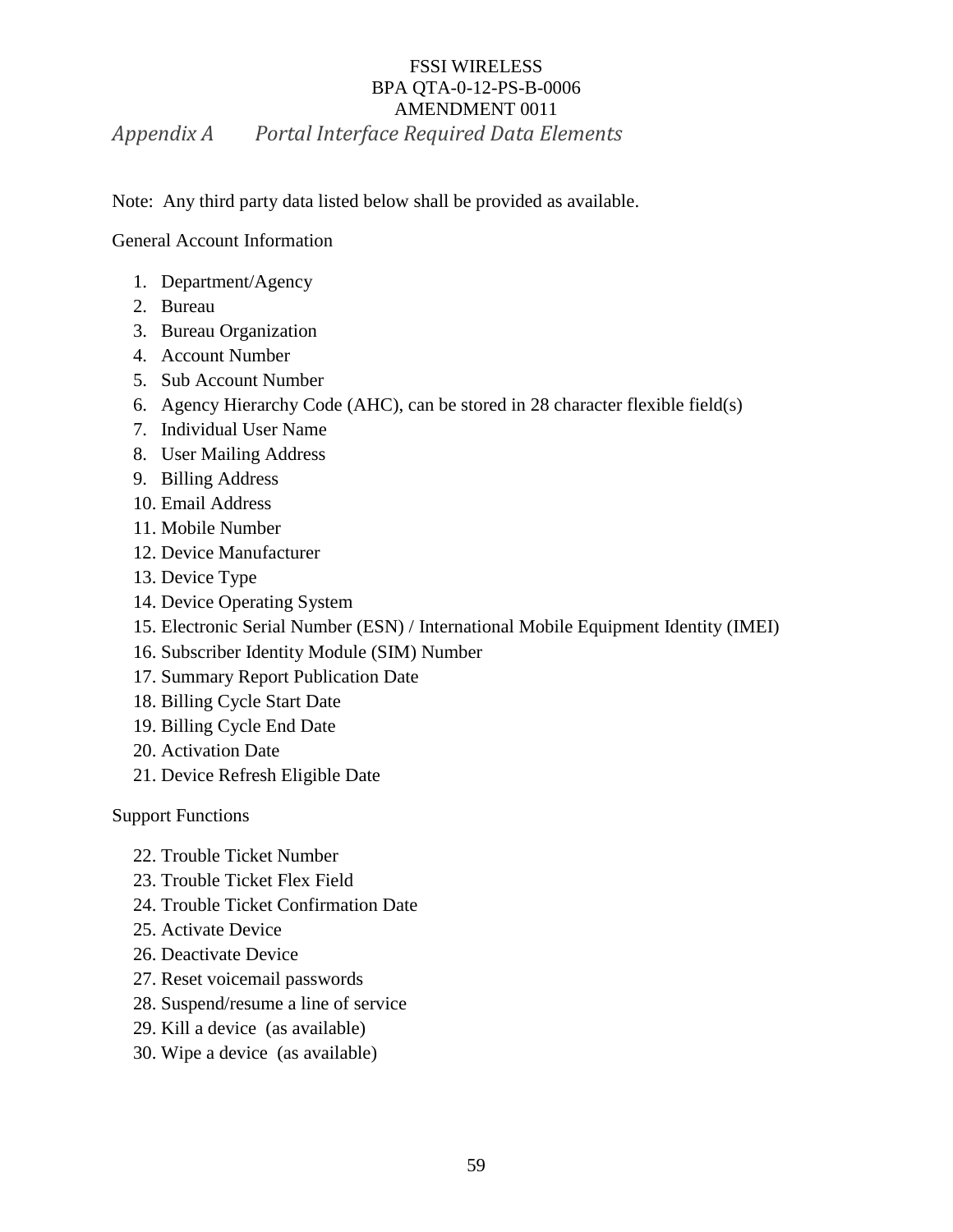Order Information

- 31. Order Number (provided by Portal Contractor unless agreed otherwise)
- 32. Order Date
- 33. Order Confirmation Date
- 34. Ship Date
- 35. Two Flexible Fields

Plan, Usage, and Charge Information per device

- 36. Total Charges
- 37. Account Status (e.g., Active/Suspend)
- 38. Usage Start Date
- 39. Usage End Date
- 40. Total Pooled Minute Allowance
- 41. Total Pooled Minute Usage
- 42. Total Pooled GB Allowance
- 43. Total Pooled GB Usage
- 44. Rate Plan Name
- 45. Rate Plan Charges
- 46. Data Feature Description
- 47. Data Feature Charges
- 48. SMS/MMS Feature Description
- 49. SMS/MMS Feature Charges
- 50. Other Feature Description
- 51. Other Feature Charge
- 52. Equipment/One Time Charges
- 53. Adjustments Charges
- 54. Other Usage Charges & Credits
- 55. Taxes & Fees
- 56. Minute Plan Allowance
- 57. Cell Minute Usage
- 58. Cell Overage Charges
- 59. Peak Minute Usage
- 60. Peak Minute Charges
- 61. Off-peak Minute Usage
- 62. Off-peak Minute Charges
- 63. Other Minute Usage
- 64. Other Minute Charges
- 65. Mobile to Mobile Usage
- 66. Radio (PTT) Minutes of Use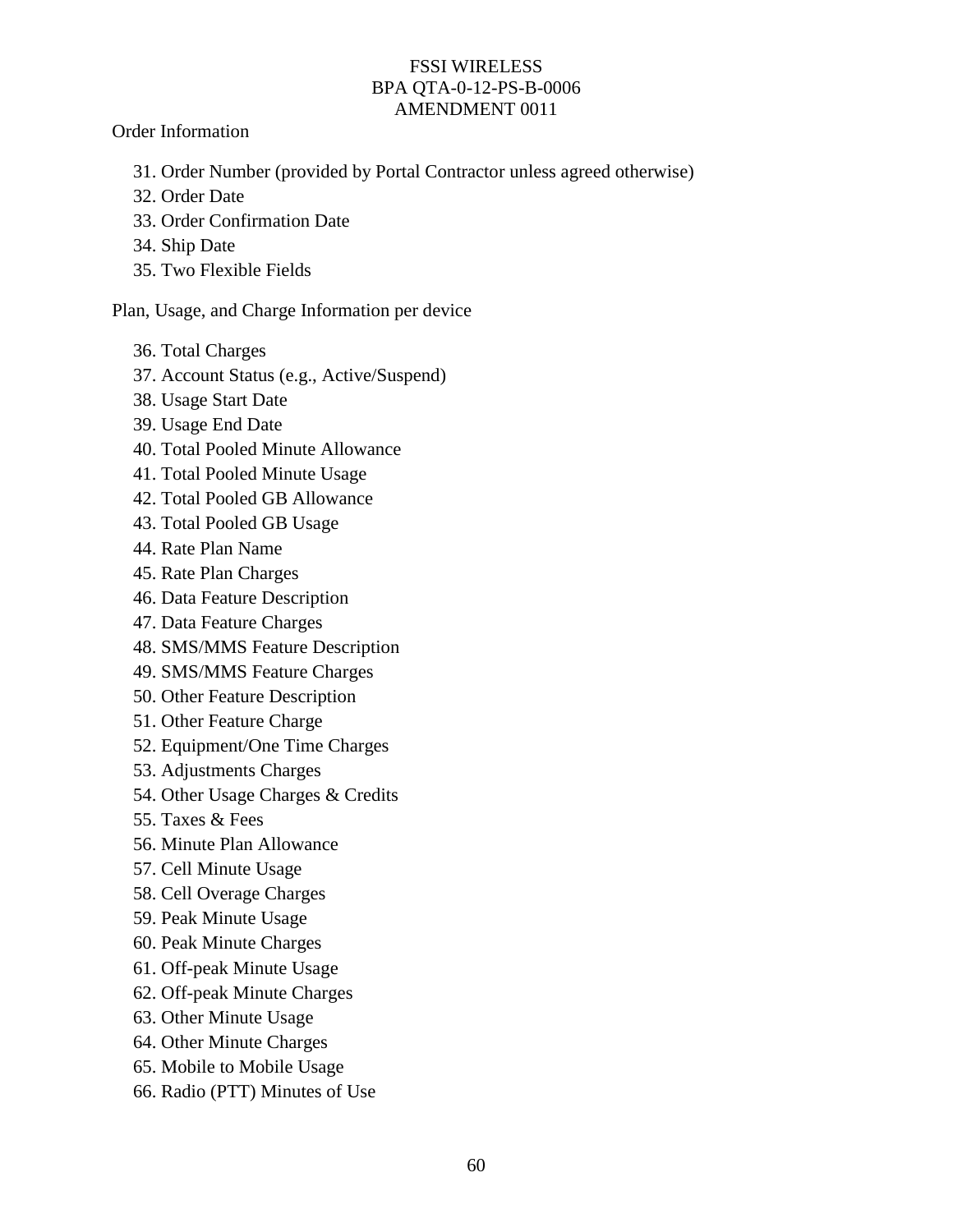- 67. Radio (PTT) Charges
- 68. Radio (PTT) Group Call Minutes of Use
- 69. Radio (PTT) Group Call Charges
- 70. Domestic Roaming Minutes of Use
- 71. Domestic Roaming Charges
- 72. Directory Assistance Usage
- 73. Directory Assistance Charges
- 74. SMS Text Plan Allowance
- 75. SMS Text Usage
- 76. SMS Text Charges
- 77. Data MB (or GB) Plan Allowance
- 78. Data MB (or GB) Usage
- 79. Data Charges
- 80. Country Code Associated with International Charges
- 81. International Dial Minutes
- 82. International Dial Charges
- 83. International Roaming Minutes
- 84. International Roaming Minutes Charges
- 85. International Roaming MB
- 86. International Roaming Data Charges
- 87. International Roam PTT Minutes
- 88. International Roaming PTT Charges
- 89. International Roaming SMS Text Usage
- 90. International Roaming SMS Text Charges
- 91. WPS usage (As available)
- 92. WPS Minute Charges (As available)
- 93. Satellite Call Minutes Usage (As available)
- 94. Satellite Text Usage (As available)
- 95. Satellite Data MB Usage (As available)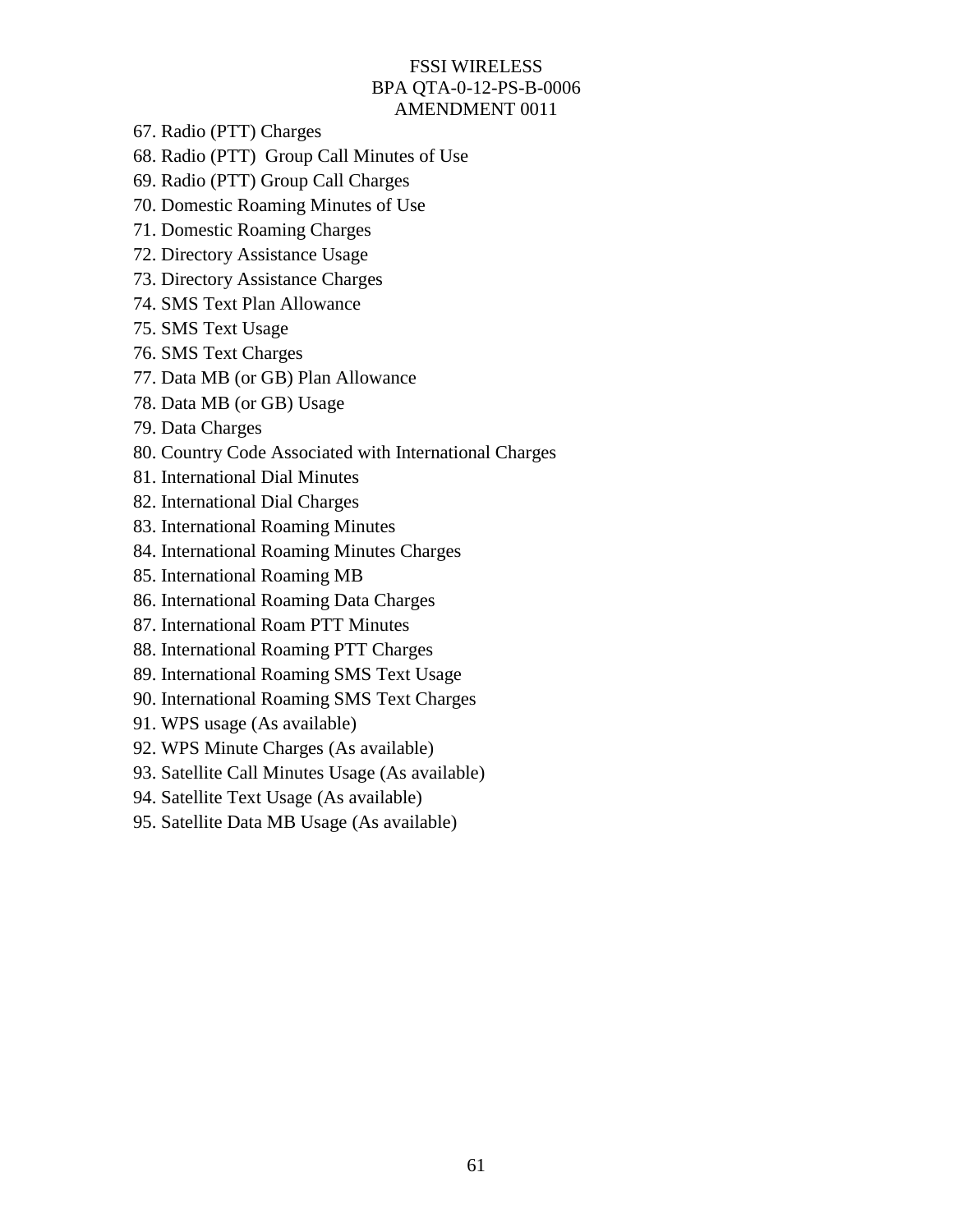# FSSI WIRELESS BPA QTA-0-12-PS-B-0006 AMENDMENT 0011 *Appendix B Sample Letter of Authorization (LOA)*

<Use Ordering Entity Letterhead>

<Date>

Dear <Contractor>:

The < Ordering Entity>, has a contract with <Portal/TEMS Provider> with offices at <address of Portal/TEMS Provider> for wireless portal <and managed> services for <Ordering Entity>, including <list services, such as account management, services and devices management, and payment reconciliation services for wireless devices.> Contract Number <contract number> was awarded effective <Date>. The period of performance of this contract is a base period of <contract terms.> <Portal/TEMS Provider> will act as the agent for <Ordering Entity> in the management of all wireless accounts belonging to  $\langle$ Ordering Entity> for the duration of the awarded contract.

<Portal/TEMS Provider> is authorized to place orders under the BPA number <BPA number> and <Contractor> on behalf of <Ordering Entity>. All orders shall─

- $\bullet$ Be placed in accordance with this authorization and the <Carrier Contract>
- Follow policies and procedures set forth in FAR 51.1  $\bullet$

The following account number(s) are included in this authorization:  $\langle$ list account number(s)>

Duplicate copies of monthly invoices shall be submitted directly to <Portal/TEMS Provider> to its SFTP site at <URL> <or insert email address or mailing address >.

Please extend the same excellent cooperation and courtesy to <Portal/TEMS Provider> as you have to the <Ordering Entity>. If you have any questions, please contact the undersigned at (XXX) XXX-XXXX.

Sincerely,

Name

Contracting Officer

Ordering Entity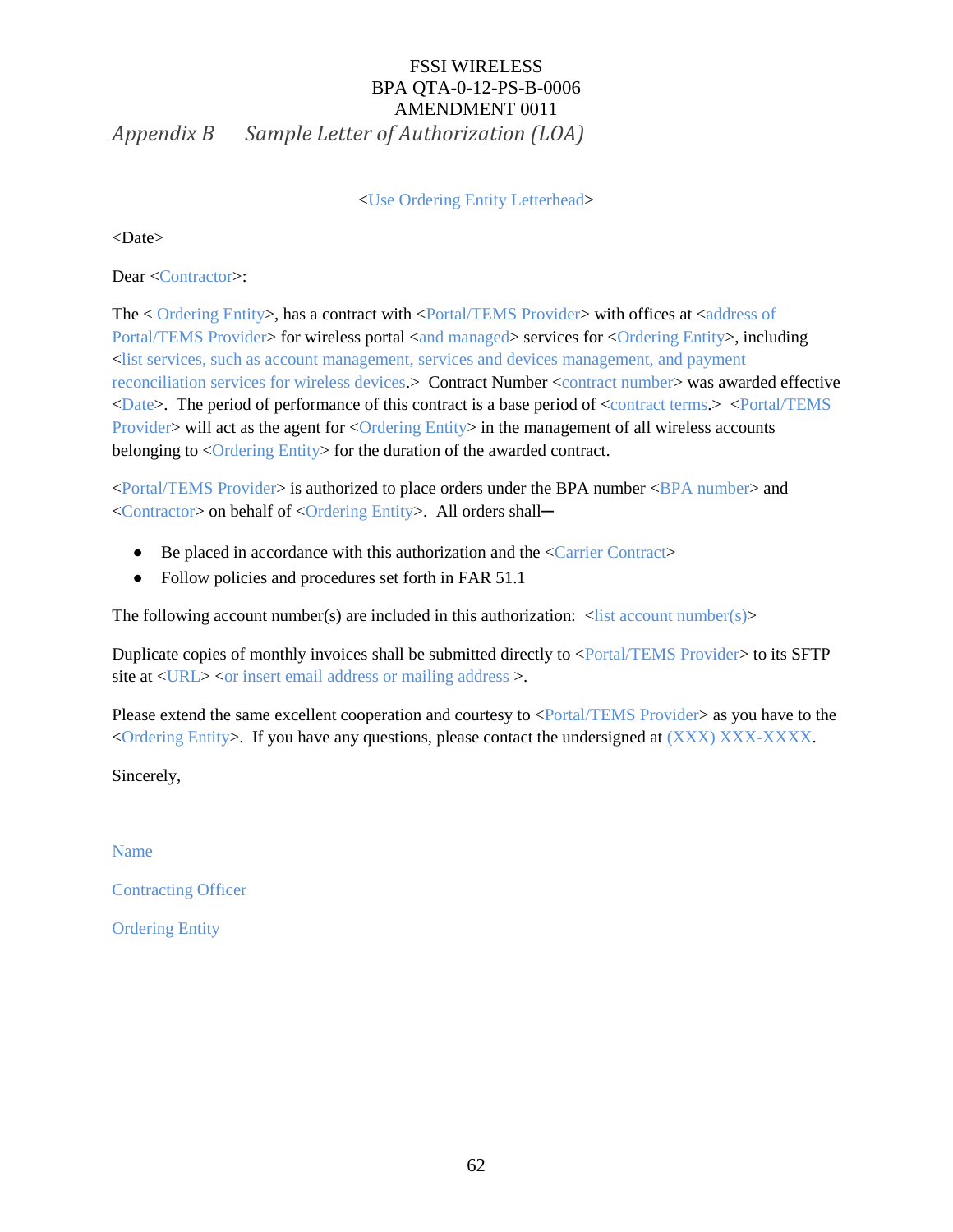### FSSI WIRELESS BPA QTA-0-12-PS-B-0006 AMENDMENT 0011 *Appendix C Past Performance Questionnaire*

The Offeror shall complete items 1 through 14 of each form (as highlighted below) and include the form with the RFQ. The remaining items 15 through 23 will be completed by the Evaluation Team upon contacting the specific customers. Please provide a separate form for each contract or task/delivery order. All contracts or task/delivery orders should be ongoing or have been completed within the last two (2) years.

| $\mathbf{1}$   | <b>Offeror Name</b>                                                                  |
|----------------|--------------------------------------------------------------------------------------|
| $\overline{2}$ | <b>Contract Number</b>                                                               |
| 3              | <b>Task Order Number</b>                                                             |
| $\overline{4}$ | <b>Award Date</b>                                                                    |
| $\overline{5}$ | Program/Project Title                                                                |
| 6              | Customer/Agency                                                                      |
| $\overline{7}$ | <b>Customer Point of Contact</b>                                                     |
| 8              | <b>Address</b>                                                                       |
| 9              | <b>Telephone Number</b>                                                              |
| 10             | <b>E-mail Address</b>                                                                |
| 11             | <b>Contract Value</b>                                                                |
| 12             | Primary Service Provided and Est. Quantity                                           |
| 13             | <b>Period of Performance</b>                                                         |
| 14             | <b>Completion Date</b>                                                               |
| 15             | Please rate their quality of service.                                                |
| 16             | Please rate their program management,                                                |
|                | including Transition capabilities.                                                   |
| 17             | Please rate responsiveness.                                                          |
| 18             | How well did they meet mission                                                       |
|                | requirements? Identify any major issues and                                          |
|                | how they were resolved.                                                              |
| 19             | How efficiently did they handle trouble calls                                        |
|                | and complaints?                                                                      |
| 20             | Were there any invoicing issues? If so, please                                       |
|                | describe the issues and how well they were                                           |
|                | addressed.                                                                           |
| 21             | How well did they manage quality control?                                            |
| 22             | Please rate this service provider.                                                   |
|                | What is the rationale for your service provider                                      |
|                | rating?                                                                              |
| 23             | Has the Contractor interfaced with a business                                        |
|                | portal or TEMS provider? If so, how did the                                          |
|                | Contractor perform?                                                                  |
|                | Note: All ratings will be on a scale of 1-5 with 1 being poor and 5 being excellent. |

Table C-1 Past Performance Questionnaire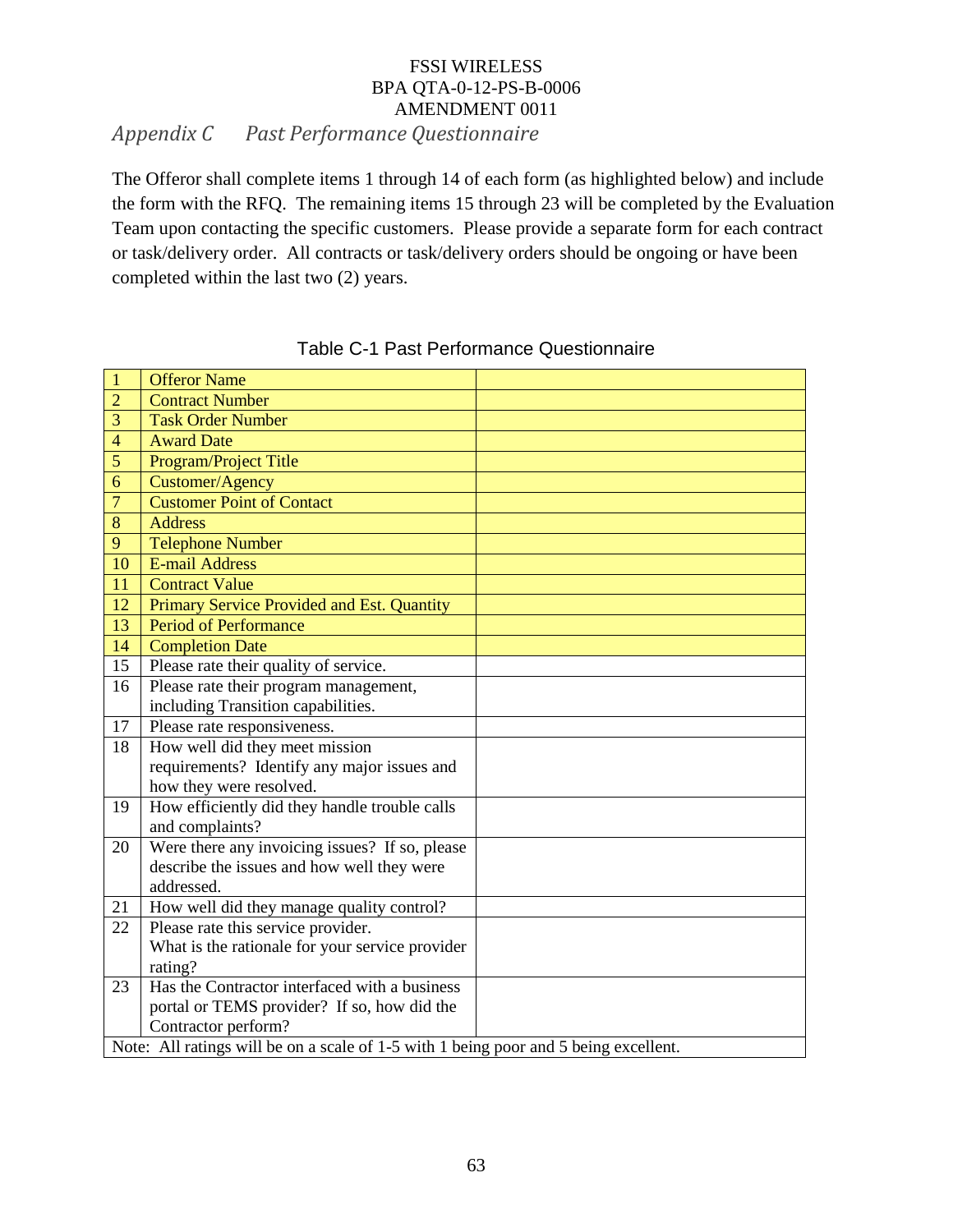| Term                 | Description                                                                                                                                                                                           |
|----------------------|-------------------------------------------------------------------------------------------------------------------------------------------------------------------------------------------------------|
| Agency               | "Department" or other administrative unit of the federal government, such as the General Services                                                                                                     |
|                      | Administration (GSA), which is using this contract vehicle. This also includes quasi-government                                                                                                       |
|                      | entities, such as the United States Postal Service.                                                                                                                                                   |
| Agency               | The AHC uses a 28 character code with the first five characters defined in the URL                                                                                                                    |
| Hierarchy            | www.whitehouse.gov/sites/default/files/omb/circulars/a11/current_year/s79.pdf with the last 24                                                                                                        |
| Code (AHC)           | characters being defined and registered by the Agency. Except for the first 5 characters, the AHC is                                                                                                  |
|                      | a 28 character string that belongs solely to the Agency; it is not to be tampered with by any other                                                                                                   |
|                      | outside organization. The AHC is determined by the Agency and should follow that Agency's rules                                                                                                       |
|                      | concerning the setup of their [A] - Own budgetary accounting codes (i.e., should ultimately identify<br>the office that will actually pay for the service being provided), and/or [B] - Reporting     |
|                      | Requirements. The AHC may also be identified with whoever is receiving the service being                                                                                                              |
|                      | provided.                                                                                                                                                                                             |
| <b>Base Service</b>  | A set of technical capabilities that are inherent to the service and may not be unbundled from the                                                                                                    |
|                      | service price.                                                                                                                                                                                        |
| <b>Billing Codes</b> | These are specific alpha and/or numeric identifiers that are used in the Offeror's commercial billing                                                                                                 |
|                      | systems to represent various billing elements (e.g., feature charge type, transmission type, etc.).                                                                                                   |
| <b>Bucket Plan</b>   | A specified number of minutes for voice plans or MBs/GBs for data plans are allocated to a user for                                                                                                   |
|                      | the billing month. If the user exceeds the number of minutes allocated, an overage per minute is                                                                                                      |
|                      | charged. If the user exceeds the number of MBs/GBs allocated, either an overage per MB or GB is                                                                                                       |
|                      | charged or their uplink and downlink data speeds are throttled.                                                                                                                                       |
| <b>Bureau</b>        | A sub-Agency Bureau level organization, which is using this contract vehicle, as defined by OMB                                                                                                       |
| <b>Business Day</b>  | (www.whitehouse.gov/sites/default/files/omb/circulars/a11/current_year/s79.pdf)<br>Government work days, which include Monday - Friday, excluding federal holidays                                    |
| Capability           | A technical service requirement that is a component of the base service.                                                                                                                              |
| Cellular             | A mobile telephone using a cellular network. The cellular phone may be a voice-only phone, a                                                                                                          |
| Phone                | phone that supports text messaging, or a smartphone.                                                                                                                                                  |
| Data Plan            | Includes web browsing, send and receive email, download attachments, download applications                                                                                                            |
|                      | (NMCI restrictions apply where applicable).                                                                                                                                                           |
| Device               | Also called handheld wireless devices, these include handheld devices that are capable of wireless                                                                                                    |
|                      | voice or data communications. The devices support cellular or paging technologies augmented by                                                                                                        |
|                      | technologies such as WLAN and satellite.                                                                                                                                                              |
| Domestic             | Defined as the contiguous United States, Alaska, Hawaii, Puerto Rico, and the US Virgin Islands. For                                                                                                  |
|                      | the purposes of this agreement, American Samoa, Guam and Northern Marianas are not domestic.                                                                                                          |
| Feature              | An enhancement beyond base service that is to be selected at the option of the user. Features are<br>normally separately priced, although some features have been defined to be not separately priced |
|                      | (NSP). Each feature must be ordered separately even if not separately priced.                                                                                                                         |
| Federal              | An agency as listed in OMB Circular No. A-11 (2102), Appendix C; see                                                                                                                                  |
| Agency               | http://www.whitehouse.gov/sites/default/files/omb/assets/a11_current_year/app_c.pdf                                                                                                                   |
| <b>FIPS</b>          | <b>Federal Information Processing Standards</b>                                                                                                                                                       |
| GB                   | Gigabyte or 1000 MB of data                                                                                                                                                                           |
| Government           | All government entities that use or administer this contract vehicle                                                                                                                                  |
| <b>GFE</b>           | Government Furnished Equipment the Government procures outside this BPA and provides to use                                                                                                           |
|                      | the services in this BPA. This may include personally-owned devices approved by the Agency for                                                                                                        |
|                      | Government use.                                                                                                                                                                                       |
| Incident             | Responsible for directing and/or controlling resources by virtue of explicit legal, Agency, or                                                                                                        |
| Commander            | delegated authority.                                                                                                                                                                                  |
| International        | Defined as areas that are non-domestic, or outside of the contiguous United States, Alaska, Hawaii,<br>Puerto Rico, and the US Virgin Islands.                                                        |
|                      |                                                                                                                                                                                                       |

# *Appendix D Glossary and Abbreviations*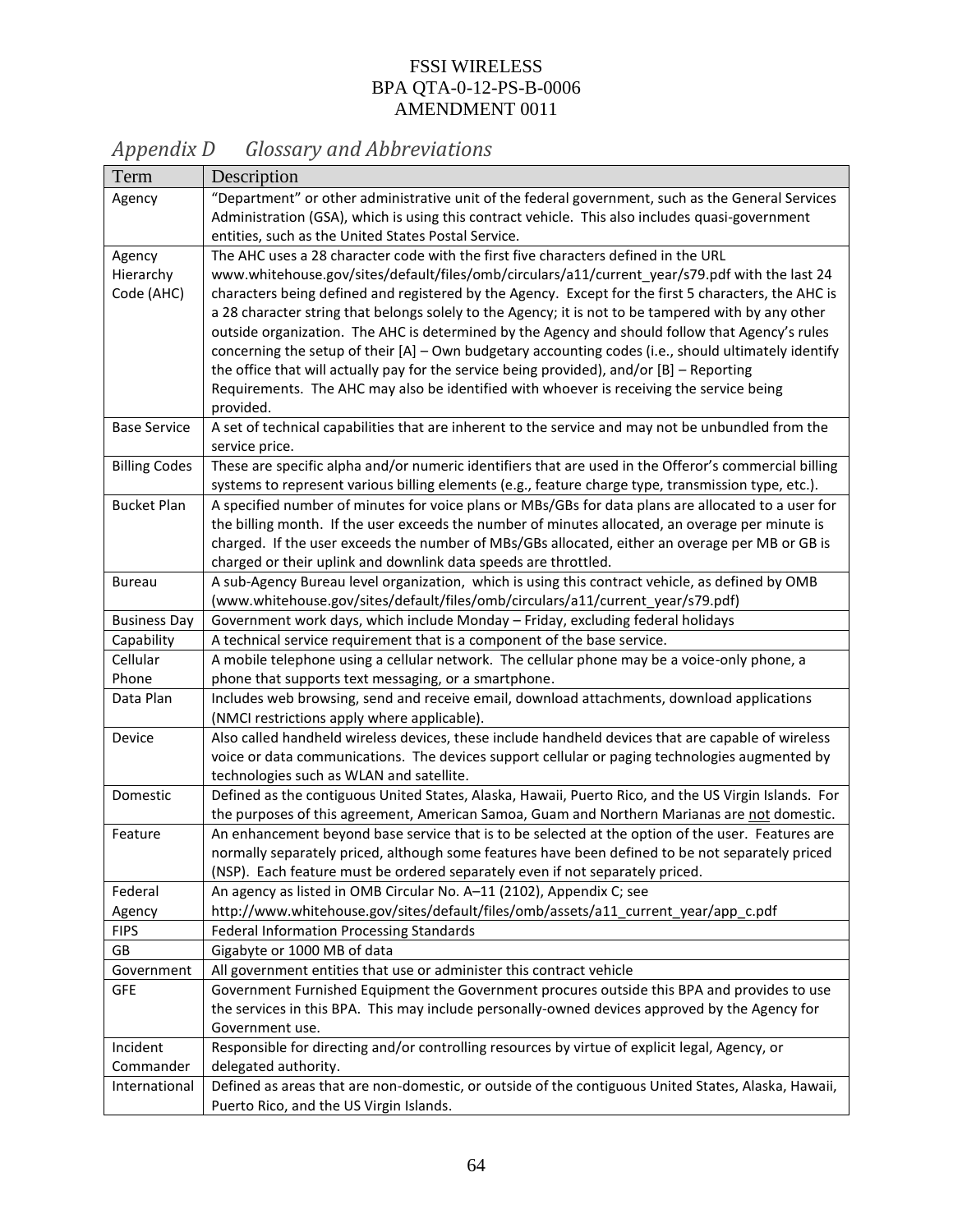| Lines of<br>Service   | Sum total of number of voice plans plus number of data only plans.                                                         |
|-----------------------|----------------------------------------------------------------------------------------------------------------------------|
| MВ                    | Megabyte, a common term used to describe the amount of data being sent over a wireless<br>network                          |
| Mbps                  | Megabits per second, a common term used to describe wireless transmission speeds                                           |
| Metered               | Monthly service plans where primary rate structure is based on volume use during the monthly                               |
| Service               | period - per minute, per MB, per text, etc. Metered service may also have a monthly recurring                              |
|                       | component that is less than the plans that come with specified usage volumes.                                              |
| Mobile to             | Calls from mobile devices (voice, smartphone) to other mobile devices within service provides                              |
| mobile calls          | network.                                                                                                                   |
| Ordering              | Any Agency, sub-Agency, state or local government that is using this contract vehicle.                                     |
| Entity                |                                                                                                                            |
| Ordering              | The Government Agency that is using this contract vehicle. There may be one or more Ordering                               |
| Agency                | Entities under an Ordering Agency.                                                                                         |
| Overage               | When a user goes over the minutes or MBs/GBs allowed under the ordered plan. The additional                                |
|                       | amount may be charged against the overage amount. This fee for the extra minutes or MBs/GBs is                             |
|                       | called overage fees or overage charge.                                                                                     |
| Pooled Plan           | Pooled plans allow a large number of users to collectively pool their plan minutes or MBs/GBs                              |
|                       | together. Pooling is typically limited to those phones contained within an individual fair                                 |
|                       | opportunity.                                                                                                               |
| Secure                | Communication services that includes security components such as encryption to ensure the                                  |
| Communicat            | privacy and integrity of the communications.                                                                               |
| ions                  |                                                                                                                            |
| SED                   | Service Enabling Device provided for zero dollars bundled with the price of the service                                    |
| Smartphone            | A cellular phone with built-in and downloadable applications, text messaging, Internet access,                             |
|                       | email, Web browsing, still and video cameras, and other built-in functions.                                                |
| Subsystem             | A subsystem is a set of elements, which is a system itself, and a component of a larger system                             |
|                       | (Wikipedia). For instance, a subsystem could include both the encryption software and the related                          |
|                       | software on the server.<br>Connecting a computer or tablet to a cellular phone by a cable or wireless connection to obtain |
| Tethering             | cellular connectivity.                                                                                                     |
| Text                  | Text Messaging or Short Message Service (SMS) is the exchange of brief written messages between                            |
| Messaging             | cellular phones, smartphones, and data devices over cellular networks.                                                     |
| or SMS                |                                                                                                                            |
| Third-Party           | The receipt of invoices from parties other than the Contractor for services within or outside the                          |
| <b>Direct Billing</b> | scope of this agreement.                                                                                                   |
| Trade                 | The TAA of 1979 is an Act of Congress that governs trade agreements negotiated between the U.S.                            |
| Agreements            | and other countries under the Trade Act of 1974. Its stated purpose is to:                                                 |
| Act (TAA)             | (1) Approve and implement the trade agreements negotiated under the Trade Act of 1974 [19                                  |
|                       | U.S.C. 2101 et seq.];                                                                                                      |
|                       | (2) Foster the growth and maintenance of an open world trading system;                                                     |
|                       | (3) Expand opportunities for the commerce of the United States in international trade; and                                 |
|                       | (4) Improve the rules of international trade and to provide for the enforcement of such rules,                             |
|                       | and for other purposes.                                                                                                    |
|                       |                                                                                                                            |
|                       | The TAA designated countries are listed in the following web site:                                                         |
|                       | http://gsa.federalschedules.com/Resource-Center/Resources/TAA-Designated-Countries.aspx                                    |
| Transition            | Moving service(s) from existing wireless agreements or contracts with one or more carriers                                 |
|                       | separate from this BPA to this BPA.                                                                                        |